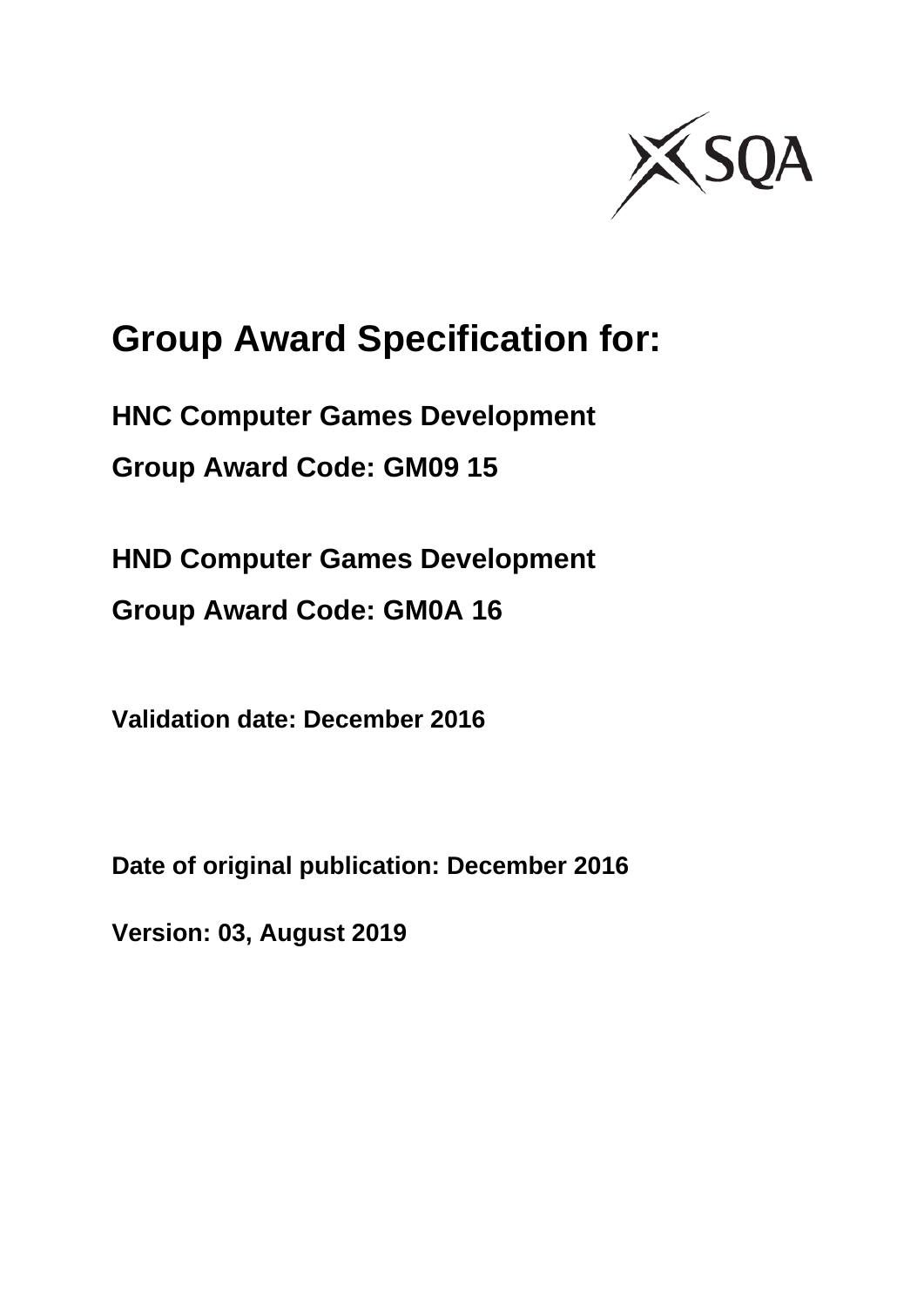# **Contents**

| 1 |     |                                                                               |  |
|---|-----|-------------------------------------------------------------------------------|--|
| 2 |     |                                                                               |  |
|   | 21  |                                                                               |  |
| 3 |     |                                                                               |  |
|   | 3.1 |                                                                               |  |
|   | 3.2 |                                                                               |  |
|   | 3.3 |                                                                               |  |
| 4 |     |                                                                               |  |
|   | 4.1 |                                                                               |  |
|   | 4.2 |                                                                               |  |
| 5 |     | Additional benefits of the qualification in meeting employer needs 16         |  |
|   | 5.1 |                                                                               |  |
|   | 5.2 | Mapping of National Occupational Standards (NOS) and/or trade body standards  |  |
|   |     |                                                                               |  |
|   | 5.3 | Mapping of Core Skills development opportunities across the qualifications 23 |  |
|   | 5.4 | Mapping of Computational Thinking opportunities across the qualification  25  |  |
|   | 5.4 |                                                                               |  |
| 6 |     |                                                                               |  |
|   | 6.1 |                                                                               |  |
|   | 6.2 |                                                                               |  |
|   | 6.3 |                                                                               |  |
|   | 6.4 |                                                                               |  |
|   | 6.5 |                                                                               |  |
| 7 |     |                                                                               |  |
| 8 |     |                                                                               |  |
|   |     |                                                                               |  |
| 9 |     |                                                                               |  |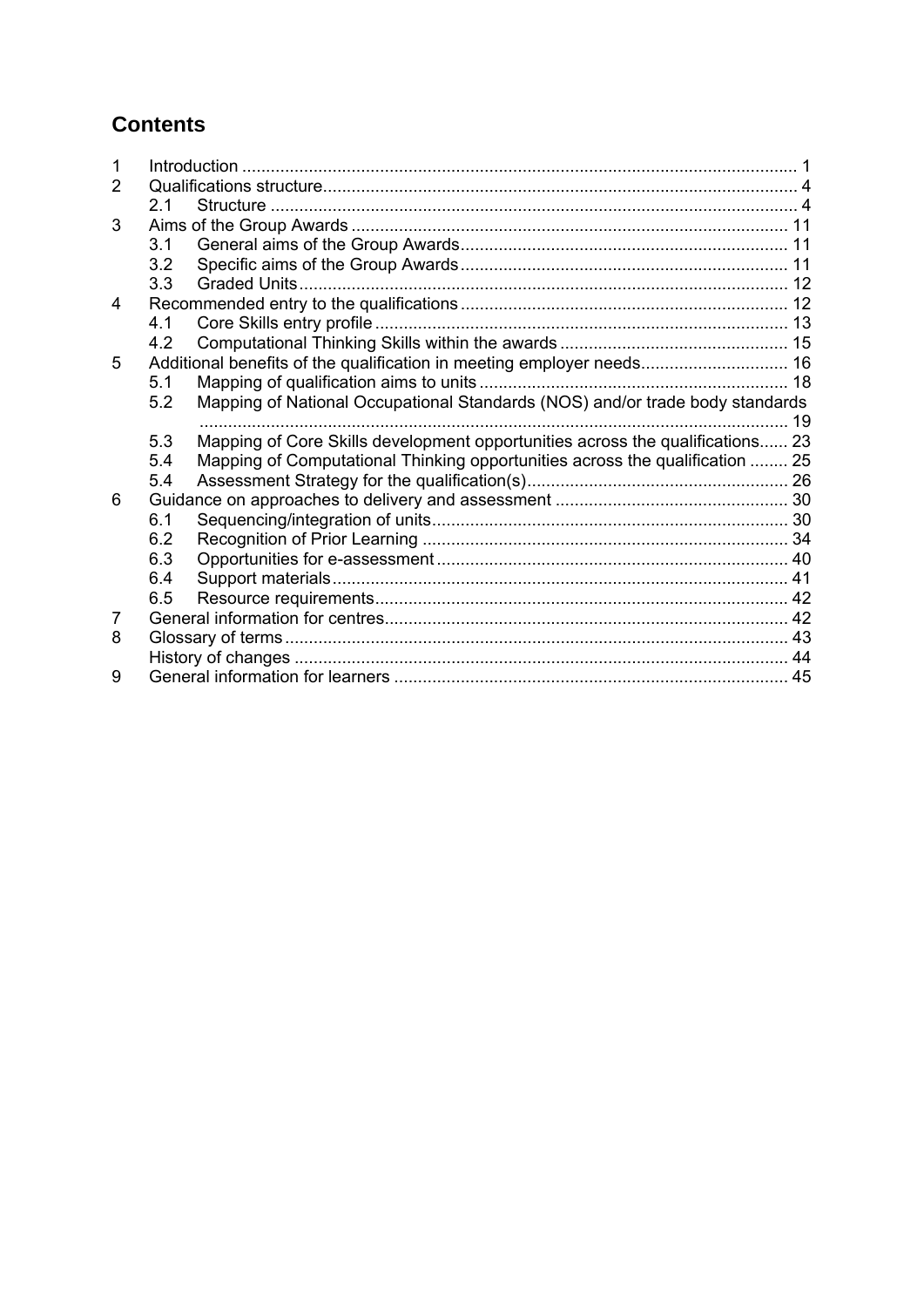# **1 Introduction**

This document was previously known as the Arrangements document. The purpose of this document is to:

- assist centres to implement, deliver and manage the qualification
- provide a guide for new staff involved in offering the qualification
- inform course managers teaching staff, assessors, learners, employers and HEIs of the aims and purpose of the qualification
- provide details of the range of learners the qualification is suitable for and progression opportunities

#### **Rationale for the Development of the awards**

The HNC/HND Computer Games Development awards described in this document are intended to address the needs of a developing and constantly evolving games industry. The awards have been designed to provide a current and practical skill-set for learners to take forward into further study or to employment at a junior or 'intern' level in the games industry.

#### **Background to the development of the awards**

The first award within the games area of computing was an HNC devised locally in 2005. The previous HNC and HND Computer Gamed Development awards built upon the initial award and were devised to address the needs of the industry and to facilitate progression to universities offering specialist computer games courses. Those awards were validated in March 2010. Since that date there have been notable changes within the games industry.

A review of the HNC/HND Computer Games Development awards began in November 2014 with a scoping exercise to determine the necessity for any changes or updates. All of the centres delivering the awards (G9NX 15 and G9NY16) were consulted and the general consensus was that the awards remained highly relevant, popular, and still met their aims but that minor updates and additions were required. The first Qualification Development Team meeting for review of the awards was held in May 2015.

The market for mobile gaming has changed in line with technology to offer gaming on devices over many platforms. This has now become the most popular way to access and play games. Employment in the games industry also continues to grow with many more, small independent companies developing successful mobile games and applications. Consequently, the revisions to these awards include the development of knowledge and skills in this area. The UK is also one of the strongest markets in the world for cloud computing and data management; this, accompanied by developments in web technologies, has also increased the number of ways games that can be accessed, developed, and stored, hence knowledge of this is essential to the provision of a robust award for the future.

These revised awards incorporate the successful and current elements from their predecessors whilst introducing new options that reflect the rapidly changing nature of the sector.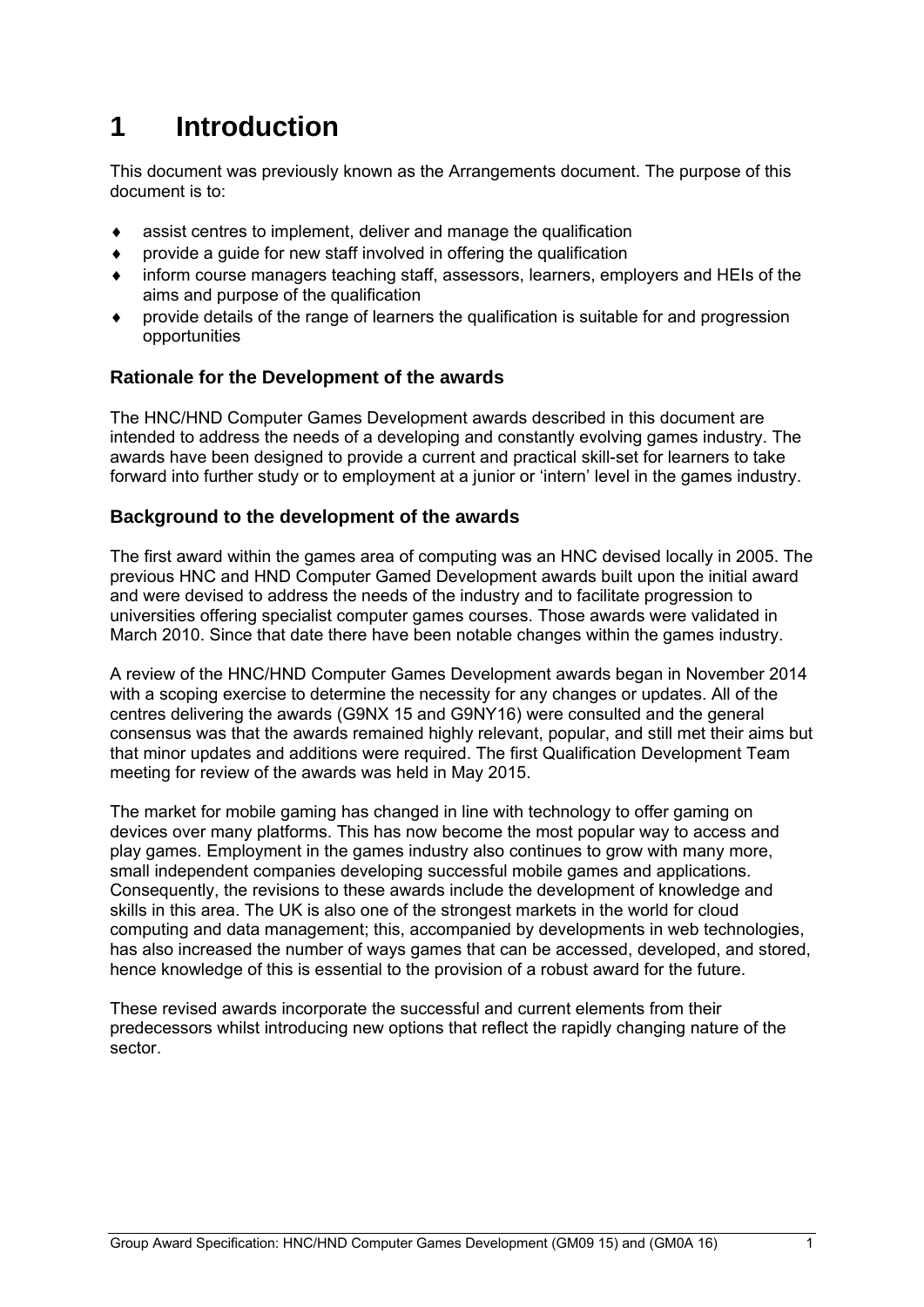#### **Titles of the awards**

The titles of the awards are HNC Computer Games Development and HND Computer Games Development. This accurately reflects the focus of the awards and identifies them as a specialist computing topic.

The titles also:

- provide continuity with the National courses at SCQF Levels 5 and 6 of the same title.
- accurately describe the essential content of the awards.
- distinguish the awards from the other HN Computing awards.
- reflect the substance of possible employment positions within the industry.
- are indicative of similar course titles in higher education.

#### **Target client groups**

The qualifications are aimed at:

- School leavers with passes in two relevant National Courses at SCQF level 6 (Higher) together with three relevant subjects at National 5.
- Those who wish to progress from relevant National courses at SCQF level 6 such as National Certification in Computing with Digital Media or National Progression Award in Computer Games Development.
- Adult returners who are already working in this field and may have developed small independent games but who wish to gain nationally recognised qualifications.
- Those who wish to progress to university level Games Programming or Production Management courses.
- Those who wish to work as games programmers.
- Those who wish work within the games industry as assistant production managers, user interface analysts or interaction engineers.

#### **Employment opportunities**

These awards aim to develop employment skills, enhance employment prospects and begin the process of ongoing professional development. Therefore, the awards must provide a skill set that matches those required by the computer games and digital industries. It proposes to achieve this by engagement with National Occupational Standard (NOS).

IT Professional Standards and Creative Skillset are the NOS relevant to these qualifications. IT User Skills Standards (National Occupational Standards) are industry standards for skills developed in collaboration with employers, professional bodies and others. The awards have been developed to make sure that they address specific areas of competence needed by IT users in the games and digital industries. The areas of relevance for these awards are Digital Content and Digital Applications.

The standards from IT Professional Standards that apply to these qualifications fall under the categories Architecture, Analysis and Design and Solution Development and Implementation. Further information can be found here:

https://www.thetechpartnership.com/standards-and-quality/it-professional-standards/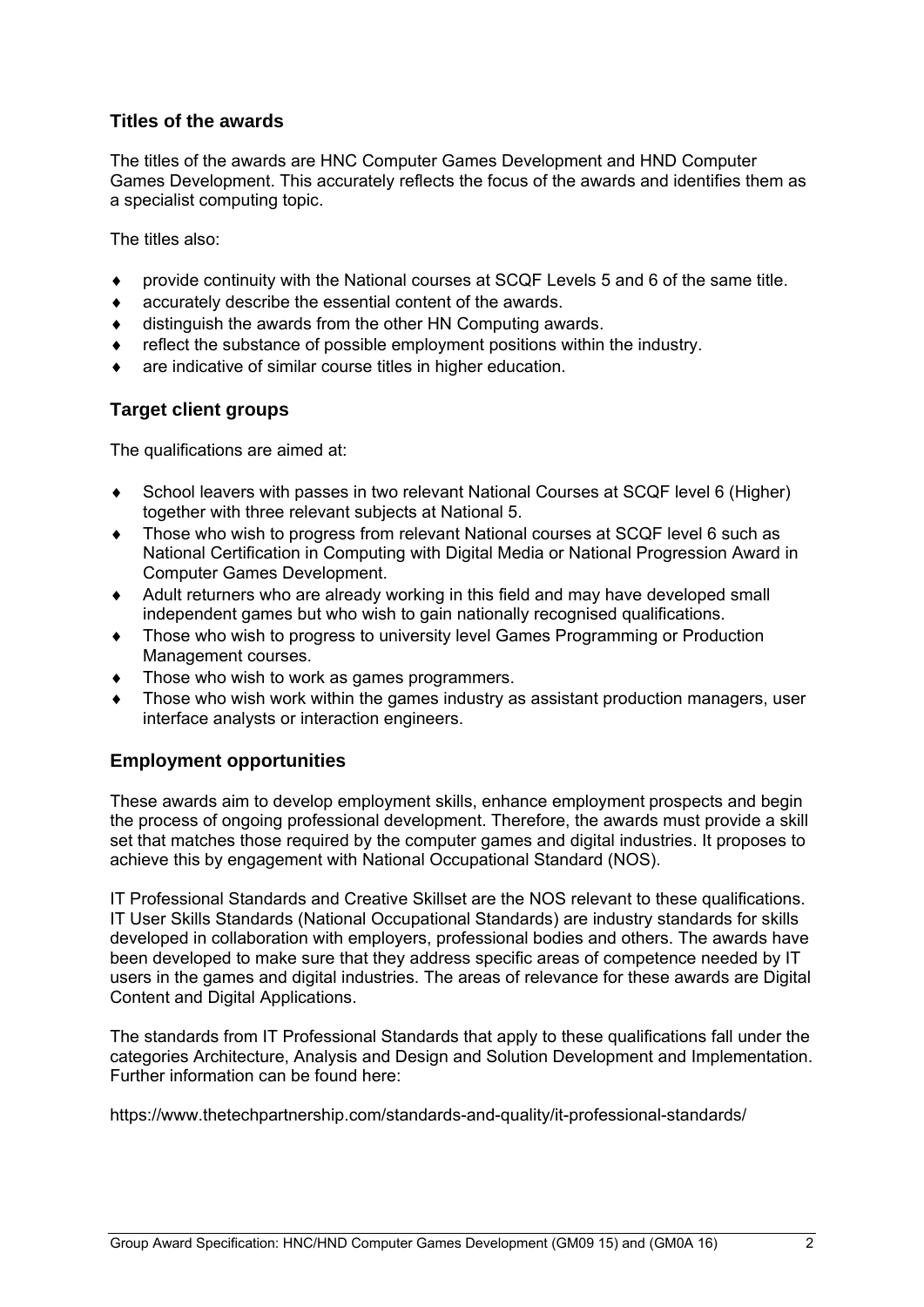Creative Skillset is the industry skills body for the Creative Industries. Interactive Media and Computer Games (2013) National Occupational Standards (NOS) are the standards that cover the main areas of competence that are at the heart of interactive media development. They are supported by other areas of competence that are not specific to this discipline but which are nevertheless of vital importance to it. Further information can be found here:

http://standards.creativeskillset.org/assets/0000/0876/Full\_Suite\_IMCG\_Approved\_Feb\_2 01 3.pdf

A current search on the Scottish job market website s1jobs.com resulted in over 120 jobs advertised that require the skills that these awards are aimed at addressing. Job titles within Games Companies included:

- ◆ **QA Tester**
- ◆ Digital product Tester
- Level Designer
- Sales and Production Manager
- ◆ Programmer
- ◆ Applications Developer
- ◆ AI Software Engineer
- Mobile Developer
- Games Programmer Apprentice
- Game Designer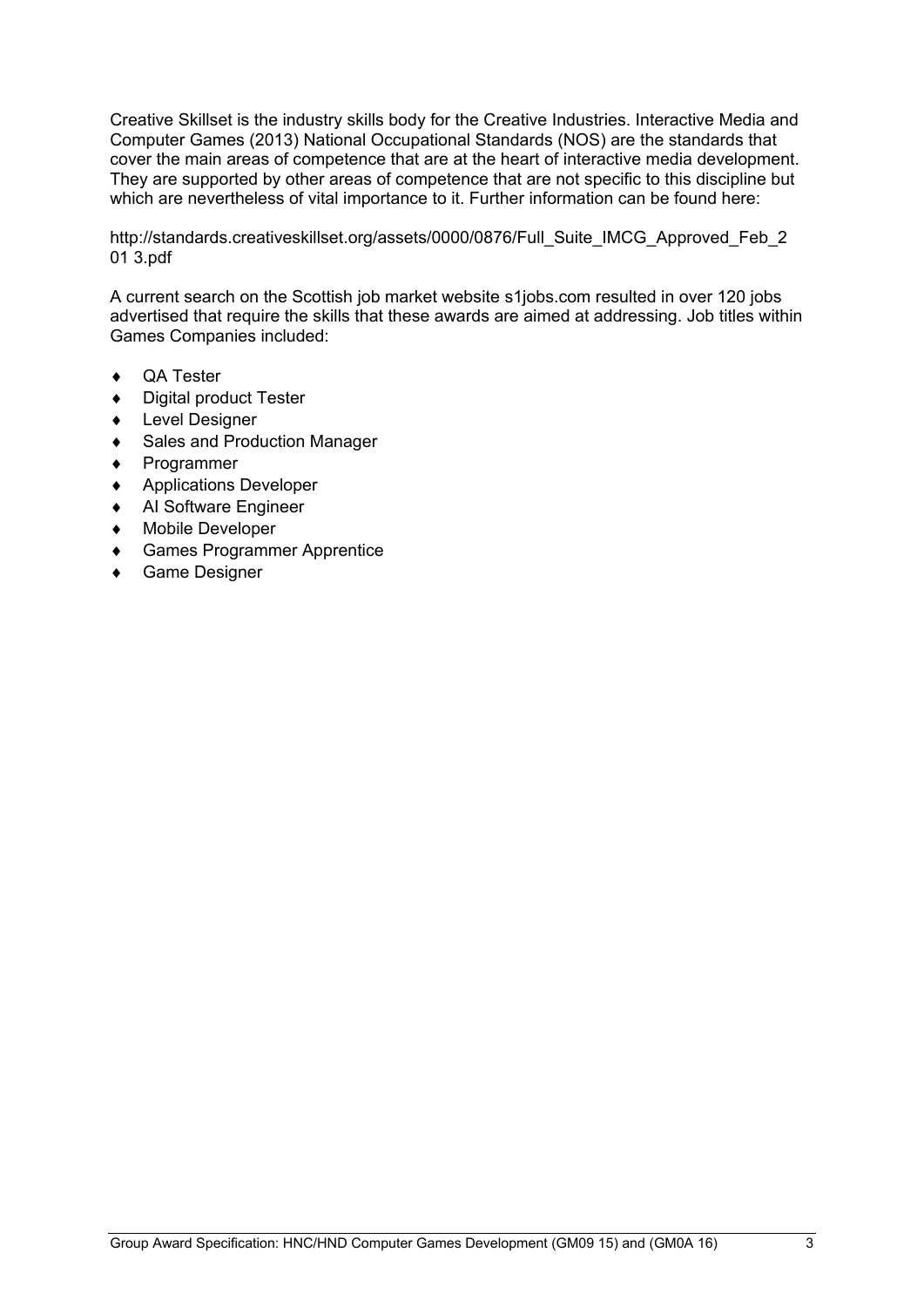# **2 Qualifications structure**

**HNC Computer Games Development** is made up of **12 SQA credits** (96 SCQF credit points) of which:

- ◆ 8 credits (64 SCQF credit points) are mandatory units
- at least 1 credit (8 SCQF credit points) is selected from Content selection
- any remaining credits from optional units.

**HND Computer Games Development** is made up of **30 SQA credits** (240 SCQF credit points), of which:

- ◆ 16 credits (128 SCQF credit points) are mandatory units
- at least 1 credit (8 SCQF credit points) is selected from Content selection
- at least 2 credits (16 SCQF credit points) selected from Systems selection
- at least 2 credits (16 SCQF credit points) from Mathematics selection (maximum of 4 credits)
- any remaining credits from optional units.

A mapping of Core Skills development opportunities is available in Section 5.3.

### **2.1 Structure**

#### **HNC in Computer Games Development**

In order to achieve the HNC award the learner must achieve 8 mandatory SQA credits. At least one credit is required from the Content Selection with further credits (if any) selected from the optional units.

#### **Mandatory units — a total of 8 SQA credits required**

| 4 code            | 2 code | <b>Unit title</b>                                         | <b>SCQF</b><br>level | <b>SCQF</b><br>credit<br>points | <b>SQA</b><br>credit |
|-------------------|--------|-----------------------------------------------------------|----------------------|---------------------------------|----------------------|
| HH3M              | 34     | <b>Computer Games Development: Graded</b><br>Unit 1       | 7                    | 8                               |                      |
| <b>HH57</b>       | 34     | <b>Computer Games: Programming</b><br><b>Fundamentals</b> | 7                    | 24                              | 3                    |
| H178              | 34     | Team working in computing                                 |                      | 8                               |                      |
| <b>DH35</b>       | 34     | <b>Computing: Planning</b>                                |                      | 8                               |                      |
| <b>H17D</b>       | 34     | Computing: Introduction to Project<br>Management          |                      | 8                               |                      |
| HH <sub>3</sub> F | 34     | Game Technology                                           |                      | 8                               |                      |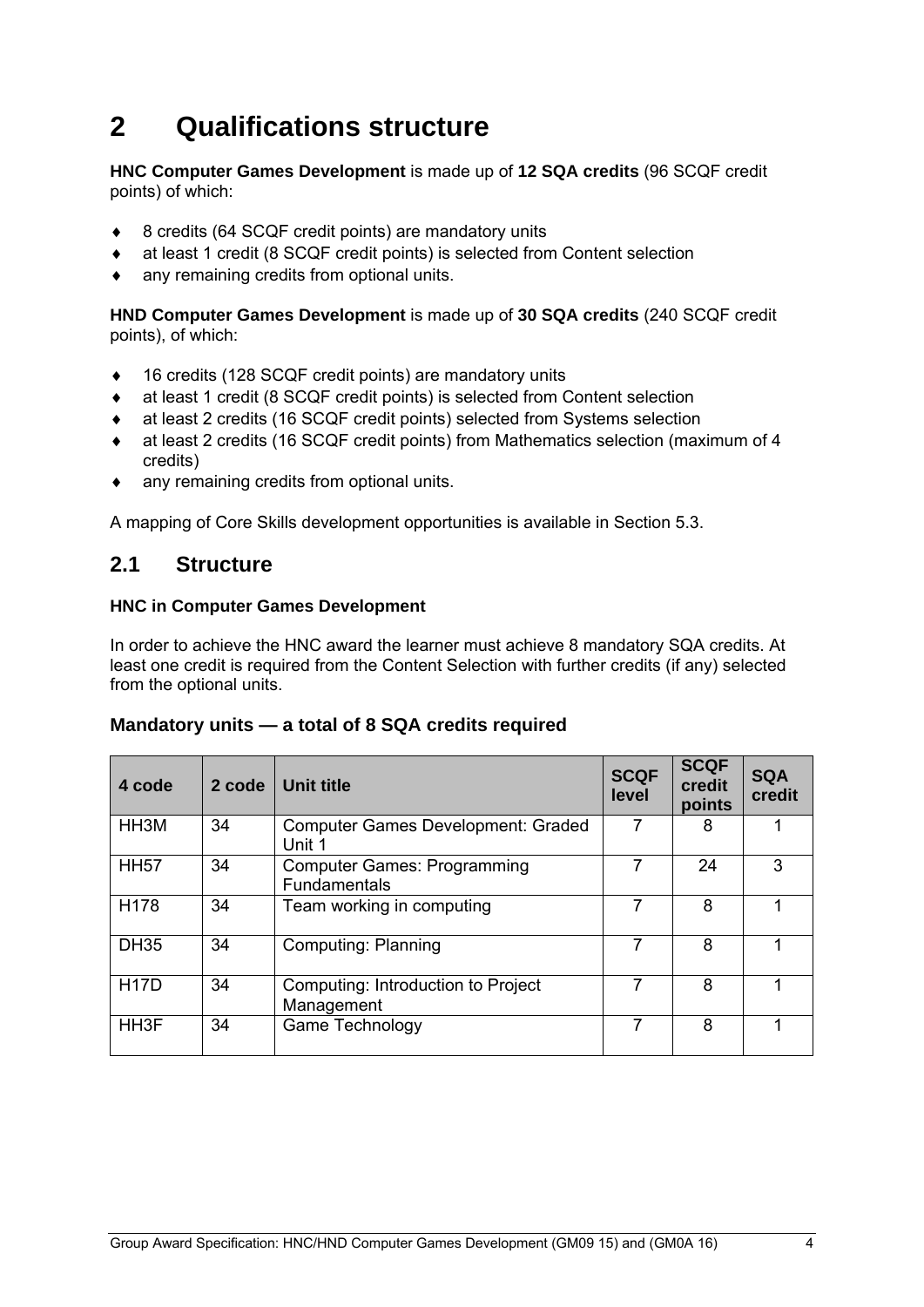| Content selection — a minimum of 1 SQA credit required |  |  |
|--------------------------------------------------------|--|--|
|--------------------------------------------------------|--|--|

| 4 code      | 2 code | Unit title                               | <b>SCQF</b><br>level | <b>SCQF</b><br>credit<br>points | <b>SQA</b><br>credit |
|-------------|--------|------------------------------------------|----------------------|---------------------------------|----------------------|
| F869        | 34     | 3D Level editing                         |                      |                                 |                      |
| <b>HH37</b> | 34     | Game Interface Design                    |                      |                                 |                      |
| <b>HH38</b> | 34     | 2D Animation for Games                   |                      |                                 |                      |
| <b>HH39</b> | 34     | <b>Computer Games: Creating Graphics</b> |                      |                                 |                      |

# **Optional units — any remaining credits will be selected from this list**

| 4 code           | 2 code | <b>Unit title</b>                                                              | <b>SCQF</b><br>level | <b>SCQF</b><br>credit<br>points | <b>SQA</b><br>credit |
|------------------|--------|--------------------------------------------------------------------------------|----------------------|---------------------------------|----------------------|
| <b>H17W</b>      | 34     | Software Development: Developing Small<br><b>Scale Standalone Applications</b> | $\overline{7}$       | 16                              | $\overline{2}$       |
| F5GC*            | 34     | 3D Computer Modelling and Animation: An<br>Introduction                        | $\overline{7}$       | 16                              | $\overline{2}$       |
| DE2N             | 35     | 3D Modeling and Animation                                                      | 8                    | 16                              | $\overline{2}$       |
| HH3D             | 35     | Artificial Intelligence for Computer Games                                     | 8                    | 16                              | $\overline{2}$       |
| DV5T             | 34     | Art and Design: Creative Process                                               | $\overline{7}$       | 8                               | $\mathbf{1}$         |
| HF3F             | 34     | <b>Digital Graphics Fundamentals</b>                                           | $\overline{7}$       | $\overline{8}$                  | 1                    |
| <b>DH34</b>      | 35     | Software Development: Event Driven<br>Programming                              | 8                    | 16                              | $\overline{2}$       |
| HH3E             | 35     | <b>Game Customisation and Scripting</b>                                        | 8                    | 16                              | $\overline{2}$       |
| <b>F8R6</b>      | 34     | <b>Game Design Theory</b>                                                      | $\overline{7}$       | 8                               | 1                    |
| <b>F86H</b>      | 35     | <b>Game Physics</b>                                                            | 8                    | 8                               | $\overline{2}$       |
| HH3G             | 34     | Games Design: Pitch a Treatment                                                | $\overline{7}$       | $\overline{\infty}$             | 1                    |
| <b>F8R5</b>      | 34     | <b>Games Development: Character Creation</b><br>and Storytelling               | $\overline{7}$       | 8                               | 1                    |
| <b>F86A</b>      | 35     | Games Development: Object Oriented<br>Programming                              | 8                    | 24                              | 3                    |
| <b>F86J</b>      | 34     | History, Evolution and Impact of Computer<br>Games                             | $\overline{7}$       | 8                               | $\mathbf{1}$         |
| H9DE             | 34     | <b>Digital Skills</b>                                                          | $\overline{7}$       | 8                               | 1                    |
| F6BX             | 35     | Narrative and Genre in Computer Games                                          | 8                    | 16                              | $\overline{2}$       |
| HG1K             | 34     | Professional Development in the Computer<br>Industry                           | $\overline{7}$       | 8                               | $\mathbf{1}$         |
| <b>D76L</b>      | 35     | Software Development: Abstract Data<br><b>Structures</b>                       | 8                    | 24                              | 3                    |
| DM3F             | 35     | Software Development: Rapid Applications<br>Development and Prototyping        | 8                    | 16                              | $\overline{2}$       |
| H1J9             | 35     | Software Development: Developing<br><b>Websites for Multiplatform Use</b>      | 8                    | 16                              | $\overline{2}$       |
| <b>H8T2</b>      | 33     | Workplace Communication in English                                             | 6                    | 8                               | 1                    |
| DE2X             | 35     | <b>Interactive Fiction</b>                                                     | 8                    | 16                              | $\overline{2}$       |
| H <sub>171</sub> | 35     | Software Development: Object Orientated<br>Programming                         | 8                    | 16                              | $\overline{2}$       |
| H173             | 34     | Developing Software: Introduction                                              | $\overline{7}$       | 8                               | 1                    |
| <b>H17R</b>      | 35     | Mobile Technology                                                              | 8                    | 8                               | $\mathbf{1}$         |
| F209             | 34     | 2D Animation                                                                   | $\overline{7}$       | 16                              | $\overline{2}$       |
| <b>HF55</b>      | 34     | User Interface Design                                                          | $\overline{7}$       | 8                               | $\mathbf 1$          |
| H <sub>1F7</sub> | 34     | Professionalism and Ethics in Computing                                        | $\overline{7}$       | $\overline{8}$                  | $\mathbf{1}$         |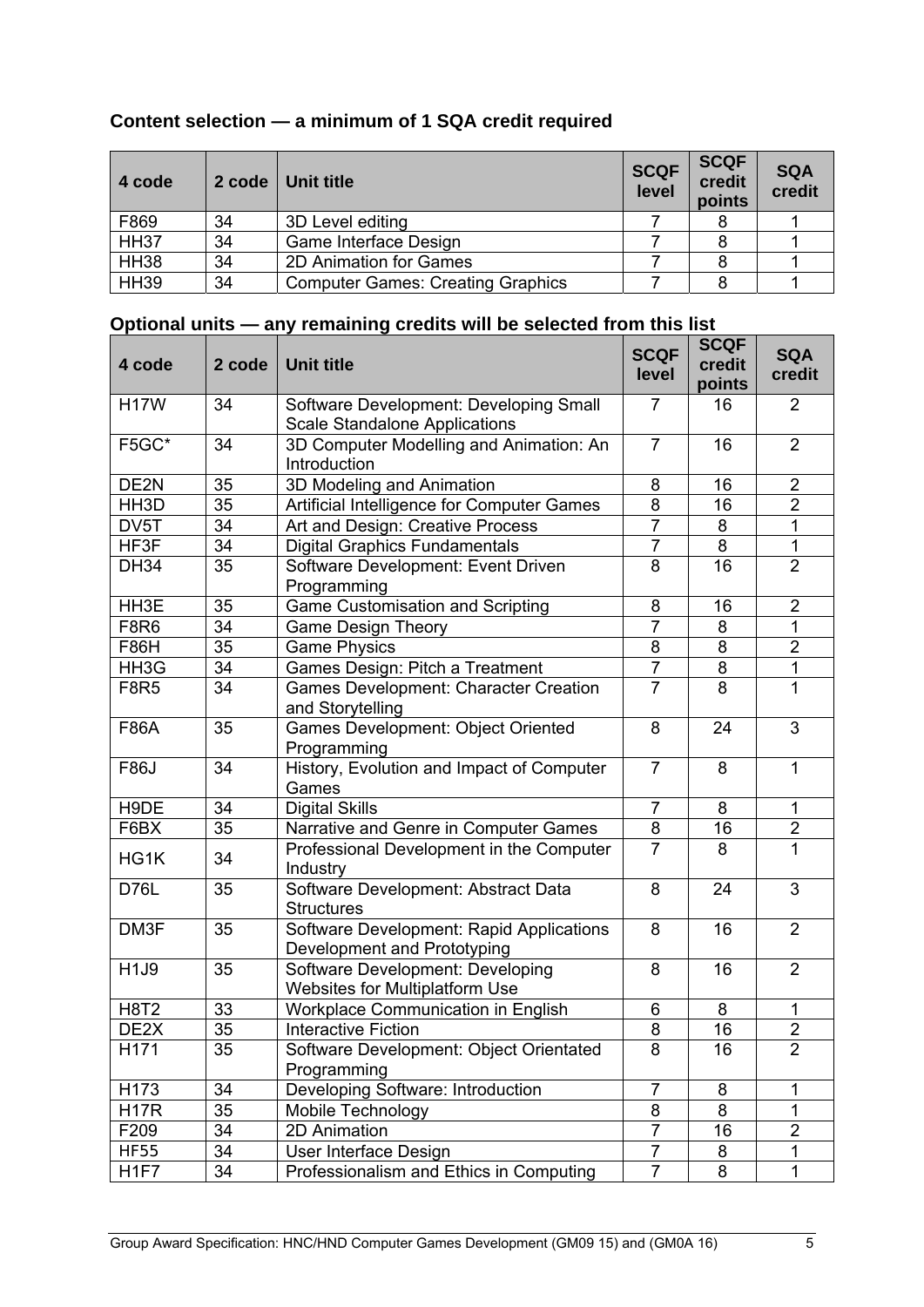\*Refer to History of Changes for revision changes.

#### **Optional units (cont)**

| 4 code            | 2 code | <b>Unit title</b>                                            | <b>SCQF</b><br><b>level</b> | <b>SCQF</b><br>credit<br>points | <b>SQA</b><br>credit |
|-------------------|--------|--------------------------------------------------------------|-----------------------------|---------------------------------|----------------------|
| <b>DR0T</b>       | 35     | Entrepreneurship in the Digital Industries                   | 8                           | 8                               |                      |
| <b>HF51</b>       | 34     | Digital Media: Video                                         | 7                           | 8                               |                      |
| <b>HF50</b>       | 34     | Digital Media: Audio                                         | 7                           | 8                               |                      |
| HF4Y              | 34     | Developing Mobile Web Based<br>Applications: An Introduction | 7                           | 8                               |                      |
| HH <sub>3</sub> A | 35     | <b>Computer Games: Interaction Design</b>                    | 8                           | 8                               |                      |
| H179              | 34     | Cloud computing                                              | 7                           | 8                               |                      |
| HF3D              | 35     | Designing and developing an interactive<br>product           | 8                           | 16                              | $\overline{2}$       |
| HH <sub>3</sub> H | 34     | <b>Computer Programming: Applied</b><br><b>Mathematics</b>   | 7                           | 8                               |                      |
| HH <sub>3</sub> L | 35     | <b>Computer Programming: Applied</b><br><b>Mathematics</b>   | 8                           | 8                               |                      |
| HH <sub>3</sub> C | 35     | Programming a game for a mobile device                       | 8                           | 8                               |                      |
| F6JJ              | 34     | Building an e-business                                       | 7                           | 8                               |                      |
| H175              | 34     | <b>Computer Systems Fundamentals</b>                         | 7                           | 8                               |                      |
| <b>HF85</b>       | 34     | Emerging technologies and experiences                        |                             | 8                               |                      |

#### **HND in Computer Games Development**

In order to achieve the HND award the learner must achieve 16 mandatory SQA credits, plus at least one credit from the Content Selection, at least one credit from Systems Selection, at least two credits from Mathematics Selection (up to a maximum of four credits) and any further credits from the optional section.

#### **Mandatory units — a total of 16 SQA credits required**

| 4 code            | 2 code | <b>Unit title</b>                                          | <b>SCQF</b><br>level | <b>SCQF</b><br>credit<br>points | <b>SQA</b><br>credit |
|-------------------|--------|------------------------------------------------------------|----------------------|---------------------------------|----------------------|
| HH3M              | 34     | <b>Computer Games Development</b><br><b>Graded Unit 1</b>  | $\overline{7}$       | 8                               |                      |
| <b>HH37</b>       | 34     | <b>Computer Games: Programming</b><br><b>Fundamentals</b>  | 7                    | 24                              | 3                    |
| H <sub>178</sub>  | 34     | Team working in computing                                  | 7                    | 8                               | 1                    |
| <b>DH35</b>       | 34     | <b>Computing: Planning</b>                                 | 7                    | 8                               |                      |
| <b>H17D</b>       | 34     | Computing: Introduction to Project<br>Management           | 7                    | 8                               |                      |
| HH <sub>3</sub> F | 34     | <b>Game Technology</b>                                     |                      | 8                               |                      |
| <b>HH58</b>       | 35     | Creating a Showreel and Portfolio                          | 8                    | 8                               |                      |
| DE <sub>2N</sub>  | 35     | 3D Modelling and animation                                 | 8                    | 16                              | $\overline{2}$       |
| F86A              | 35     | <b>Games Development: Object Oriented</b><br>Programming   | 8                    | 24                              | 3                    |
| HH <sub>3</sub> N | 35     | <b>Computer Games Development:</b><br><b>Graded Unit 2</b> | 8                    | 16                              | $\mathcal{P}$        |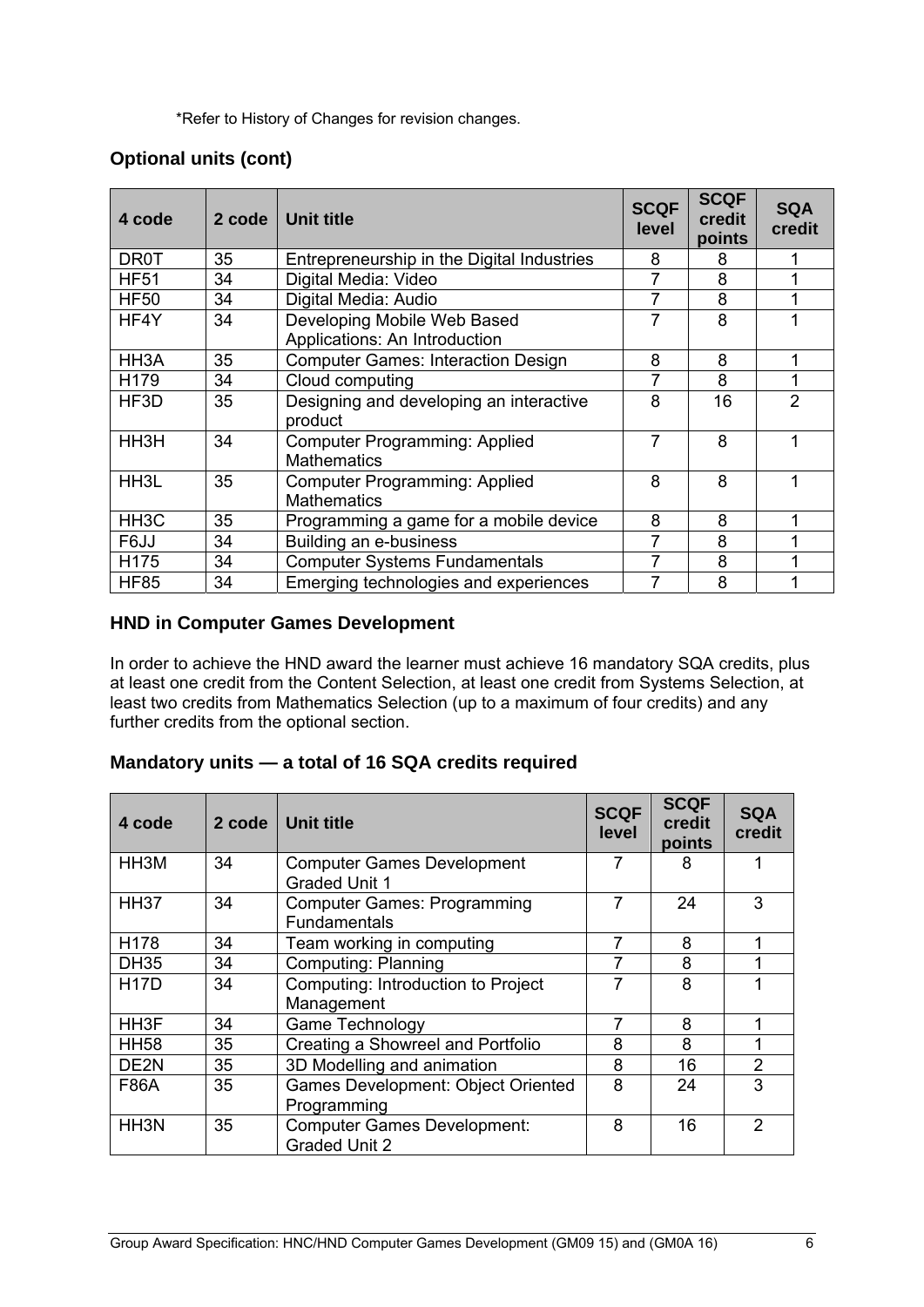| 4 code      | 2 code | Unit title                               | <b>SCQF</b><br>level | <b>SCQF</b><br>credit<br>points | <b>SQA</b><br>credit |
|-------------|--------|------------------------------------------|----------------------|---------------------------------|----------------------|
| F869        | 34     | 3D Level editing                         |                      |                                 |                      |
| <b>HH37</b> | 34     | Game Interface Design                    |                      |                                 |                      |
| <b>HH38</b> | 34     | 2D Animation for Games                   |                      |                                 |                      |
| <b>HH39</b> | 34     | <b>Computer Games: Creating Graphics</b> |                      |                                 |                      |

## **Content selection — a minimum of 1 SQA credit required**

### **Systems selection — a minimum of 2 SQA credit required**

| 4 code            | 2 code | Unit title                                         | <b>SCQF</b><br>level | <b>SCQF</b><br>credit<br>points | <b>SQA</b><br>credit |
|-------------------|--------|----------------------------------------------------|----------------------|---------------------------------|----------------------|
| HF3D              | 35     | Designing and Developing an<br>Interactive Product | 8                    | 16                              | $\mathcal{P}$        |
| HH <sub>3</sub> D | 35     | Artificial Intelligence for Computer<br>Games      | 8                    | 16                              | 2                    |
| <b>F86H</b>       | 35     | <b>Game Physics</b>                                | 8                    | 16                              | 2                    |
| HH3E              | 35     | Game Customisation and Scripting                   | 8                    | 16                              | 2                    |

#### **Mathematics selection — a minimum of 2 SQA credits required with a maximum of 4 SQA credits from this section**

| 4 code            | 2code | Unit title                                                            | <b>SCQF</b><br>level | <b>SCQF</b><br>credit<br>points | <b>SQA</b><br>credit |
|-------------------|-------|-----------------------------------------------------------------------|----------------------|---------------------------------|----------------------|
| HH3H              | 34    | Computer Programming: Applied<br><b>Mathematics</b>                   |                      |                                 |                      |
| HH <sub>3</sub> L | 35    | <b>Computer Programming: Applied</b><br><b>Mathematics</b>            | 8                    | 8                               |                      |
| D76F              | 35    | Mathematics for Computing 2                                           | 8                    | 8                               |                      |
| DP8F              | 34    | Mathematics: Calculus and matrices<br>for computing                   |                      | 8                               |                      |
| F20B              | 34    | Mathematics for Interactive<br><b>Computing: Essential Techniques</b> | 7                    | 8                               |                      |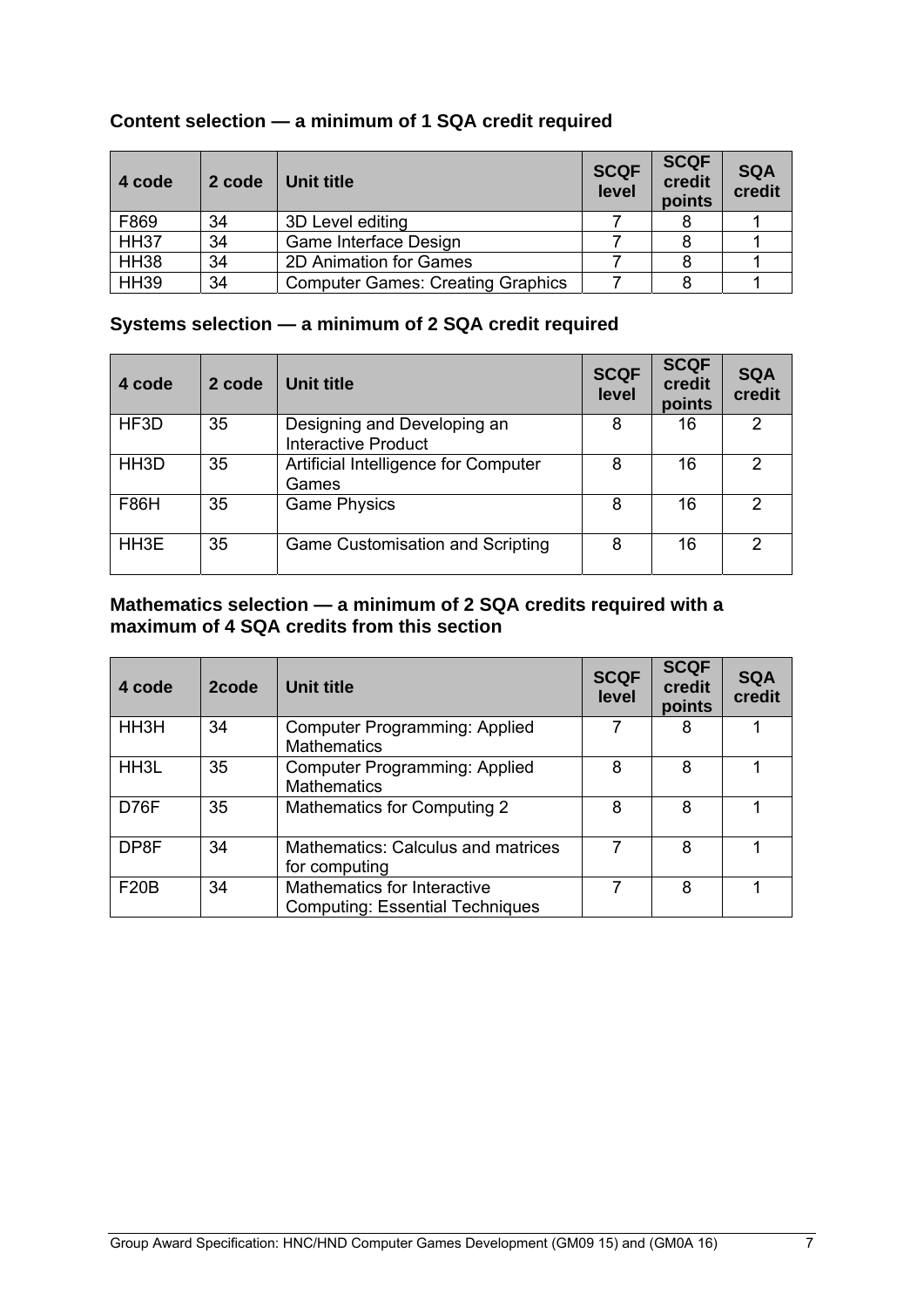| 4 code            | 2 code | <b>Unit title</b>                                                              | <b>SCQF</b><br>level | <b>SCQF</b><br>credit<br>points | <b>SQA</b><br>credit |
|-------------------|--------|--------------------------------------------------------------------------------|----------------------|---------------------------------|----------------------|
| <b>H17W</b>       | 34     | Software Development: Developing<br><b>Small Scale Standalone Applications</b> | 7                    | 16                              | 2                    |
| F5GC*             | 34     | 3D Computer Modelling and<br>Animation: An Introduction                        | $\overline{7}$       | 16                              | 2                    |
| DV5T              | 34     | Art and Design: Creative Process                                               | $\overline{7}$       | 8                               | 1                    |
| HF3F              | 34     | <b>Digital Graphics Fundamentals</b>                                           | $\overline{7}$       | 8                               | $\mathbf{1}$         |
| <b>DH34</b>       | 35     | Software Development: Event Driven<br>Programming                              | 8                    | 16                              | $\overline{2}$       |
| HH3E              | 35     | <b>Game Customisation and Scripting</b>                                        | 8                    | 16                              | $\overline{2}$       |
| <b>F8R6</b>       | 34     | <b>Game Design Theory</b>                                                      | $\overline{7}$       | 8                               | $\mathbf{1}$         |
| <b>F86H</b>       | 35     | <b>Game Physics</b>                                                            | 8                    | 8                               | $\overline{2}$       |
| HH3G              | 34     | Games Design: Pitch a Treatment                                                | $\overline{7}$       | 8                               | $\mathbf{1}$         |
| <b>F8R5</b>       | 34     | Games Development: Character<br><b>Creation and Storytelling</b>               | $\overline{7}$       | 8                               | 1                    |
| <b>F86J</b>       | 34     | History, Evolution and Impact of<br><b>Computer Games</b>                      | $\overline{7}$       | 8                               | $\mathbf{1}$         |
| H9DE              | 34     | <b>Digital Skills</b>                                                          | $\overline{7}$       | 8                               | $\mathbf{1}$         |
| F6BX              | 35     | Narrative and Genre in Computer<br>Games                                       | 8                    | 16                              | $\overline{2}$       |
| HG1K              | 34     | Professional Development in the<br><b>Computer Industry</b>                    | $\overline{7}$       | 8                               | $\mathbf{1}$         |
| <b>D76L</b>       | 35     | Software Development: Abstract<br>Data Structures                              | 8                    | 24                              | 3                    |
| DM3F              | 35     | Software Development: Rapid<br>Applications Development and<br>Prototyping     | 8                    | 16                              | $\overline{2}$       |
| H1J9              | 35     | Software Development: Developing<br>Websites for Multiplatform Use             | 8                    | 16                              | 2                    |
| <b>H8T2</b>       | 33     | Workplace Communication in<br>English                                          | 6                    | 8                               | 1                    |
| DE <sub>2</sub> X | 35     | <b>Interactive Fiction</b>                                                     | 8                    | 16                              | $\overline{2}$       |
| H171              | 35     | Software Development: Object<br>Orientated Programming                         | 8                    | 16                              | $\overline{2}$       |
| H173              | 34     | Developing Software: Introduction                                              | $\overline{7}$       | 8                               | $\overline{1}$       |
| <b>H17R</b>       | 35     | Mobile Technology                                                              | 8                    | 8                               | 1                    |
| F209              | 34     | 2D Animation                                                                   | $\overline{7}$       | 16                              | 2                    |

# **Optional units — any remaining credits will be selected from this list**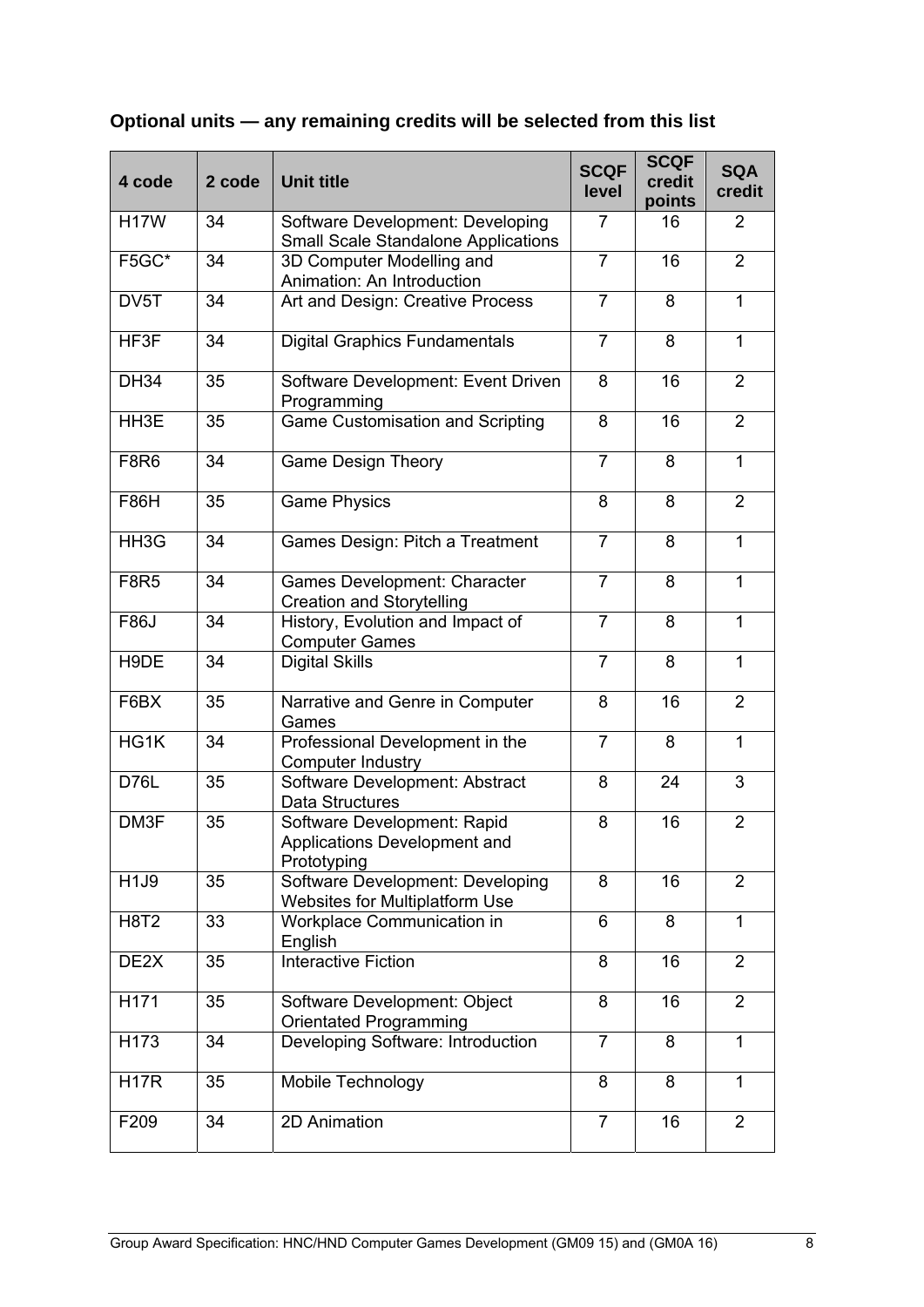### **Optional units (cont)**

| 4 code            | 2 code | <b>Unit title</b>                                            | <b>SCQF</b><br>level | <b>SCQF</b><br>credit<br>points | <b>SQA</b><br>credit |
|-------------------|--------|--------------------------------------------------------------|----------------------|---------------------------------|----------------------|
| <b>HF55</b>       | 34     | User Interface Design                                        | 7                    | 8                               | 1                    |
| H <sub>1F7</sub>  | 34     | Professionalism and Ethics in<br>Computing                   | $\overline{7}$       | 8                               | 1                    |
| <b>DR0T</b>       | 35     | Entrepreneurship in the Digital<br><b>Industries</b>         | 8                    | 8                               | 1                    |
| <b>HF51</b>       | 34     | Digital Media: Video                                         | $\overline{7}$       | 8                               | 1                    |
| <b>HF50</b>       | 34     | Digital Media: Audio                                         | $\overline{7}$       | 8                               | 1                    |
| HF4Y              | 34     | Developing Mobile Web Based<br>Applications: An Introduction | $\overline{7}$       | 8                               | 1                    |
| HH3A              | 35     | <b>Computer Games: Interaction</b><br>Design                 | 8                    | 8                               | 1                    |
| HH <sub>3</sub> C | 35     | Programming a Game for a Mobile<br>Device                    | 8                    | 8                               | 1                    |
| H179              | 34     | <b>Cloud Computing</b>                                       | $\overline{7}$       | 8                               | 1                    |
| F6JJ              | 34     | Building an e-business                                       | $\overline{7}$       | 8                               | 1                    |
| H175              | 34     | <b>Computer Systems Fundamentals</b>                         | $\overline{7}$       | 8                               | 1                    |
| <b>HF85</b>       | 34     | Emerging technologies and<br>experiences                     | $\overline{7}$       | 8                               | 1                    |

#### **Building units for HNC**

The mandatory units of the award reflect its aims and purposes and are the main building blocks of the award. The content options provide subject specific learning in important areas such as game interface design, animation and graphics. *Graded Unit 1* is a teamwork project the purpose of which is to consolidate learning.

#### **Computing: Planning**

This unit is key to many of the generic aims and specific aims, the ability to understand the techniques and theory behind proper planning is necessary to produce employable learners. The unit introduces the learner to development models, writing requirements and structured English to assist in the planning for programming units. It is usually integrated with the delivery of other units.

#### **Computer Games: Programming fundamentals**

Promoting technical skills to meet elements of the specific aims, this unit provides the qualification with a strong sense of identity as a software development award. It provides the learners with an opportunity to program in a high level language and introduces them to an object oriented approach which will be built upon at HND in the object oriented programming unit.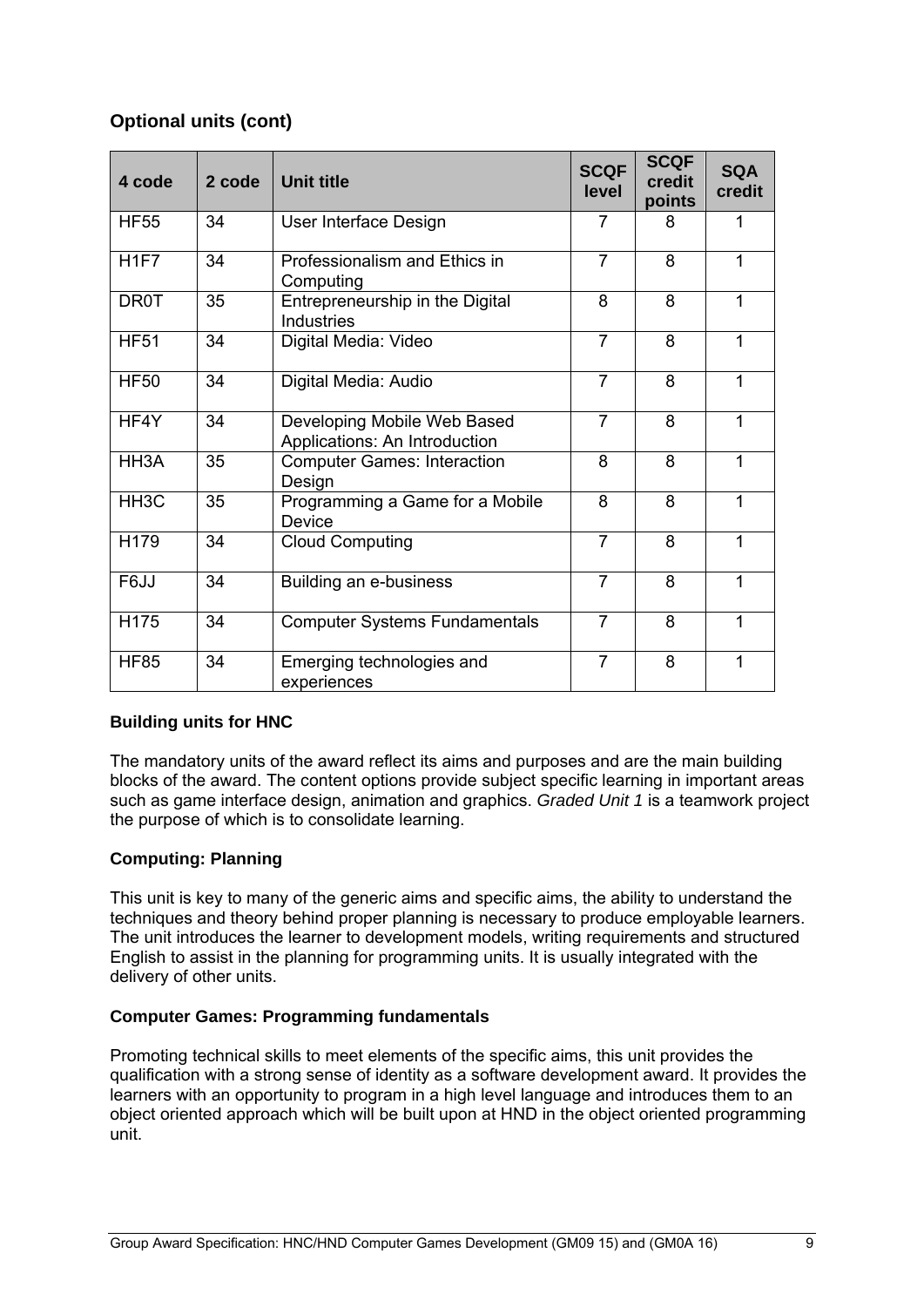#### **Game Technology**

This highly technical knowledge directly addresses the specific aims of this qualification. It provides relevant preparation for employment, vocational skills and also study and research skills. The unit introduces the learner to number systems, gaming hardware architecture and provides an opportunity to research current and developing technologies.

#### **Team Working in Computing**

This unit is designed to provide learners with the experience of working in a team to negotiate goals, roles and responsibilities, support co-operative working and present agreed project Outcomes within the timescale prescribed by the team. It has been included as a mandatory unit as it directly addresses some specific aims of the awards, eg interpersonal skills, collaboration, development of transferable skills and many other aims of the award.

#### **Computing: Introduction to Project Management**

This unit complements the team working unit and promotes organisational skills. It forms a basis for learning for the future at all levels of education and into employment. The unit will be a valuable asset to the team work project for *Graded Unit 1* and will help with the planning and management involved in the *Graded Unit 2*, individual project work.

#### **Content options**

With new subject-specific content options such as 2D Animation for Games and the Game Graphics units, as well as Game Interface design, the awards are relevant to the learner and add essential units which address the aims of the awards.

#### **Building units for HND**

#### **3D Modelling and Animation**

This unit is contained within the mandatory section of the HND Computer Games Development Award. It provides strong technical skills to meet elements of each of the specific aims as well as all of the general aims. Knowledge of 3D modelling is particularly useful for future employment in small independent companies where it would be useful for the employee to multi-task into areas other than coding.

#### **Games Development: Object Oriented Programming**

This unit provides technical skills to meet elements of the specific aims, as well as giving the qualification a strong sense of identity as a software development award. This unit will build on the learning needed for progression to many higher education courses.

#### **Creating a Showreel and Portfolio**

This unit addresses the additional specific aims of the HND. It enables the learner to prepare for interviews and possible employment. A portfolio and showreel of the learner's best work is created to demonstrate to a prospective employer or to a client.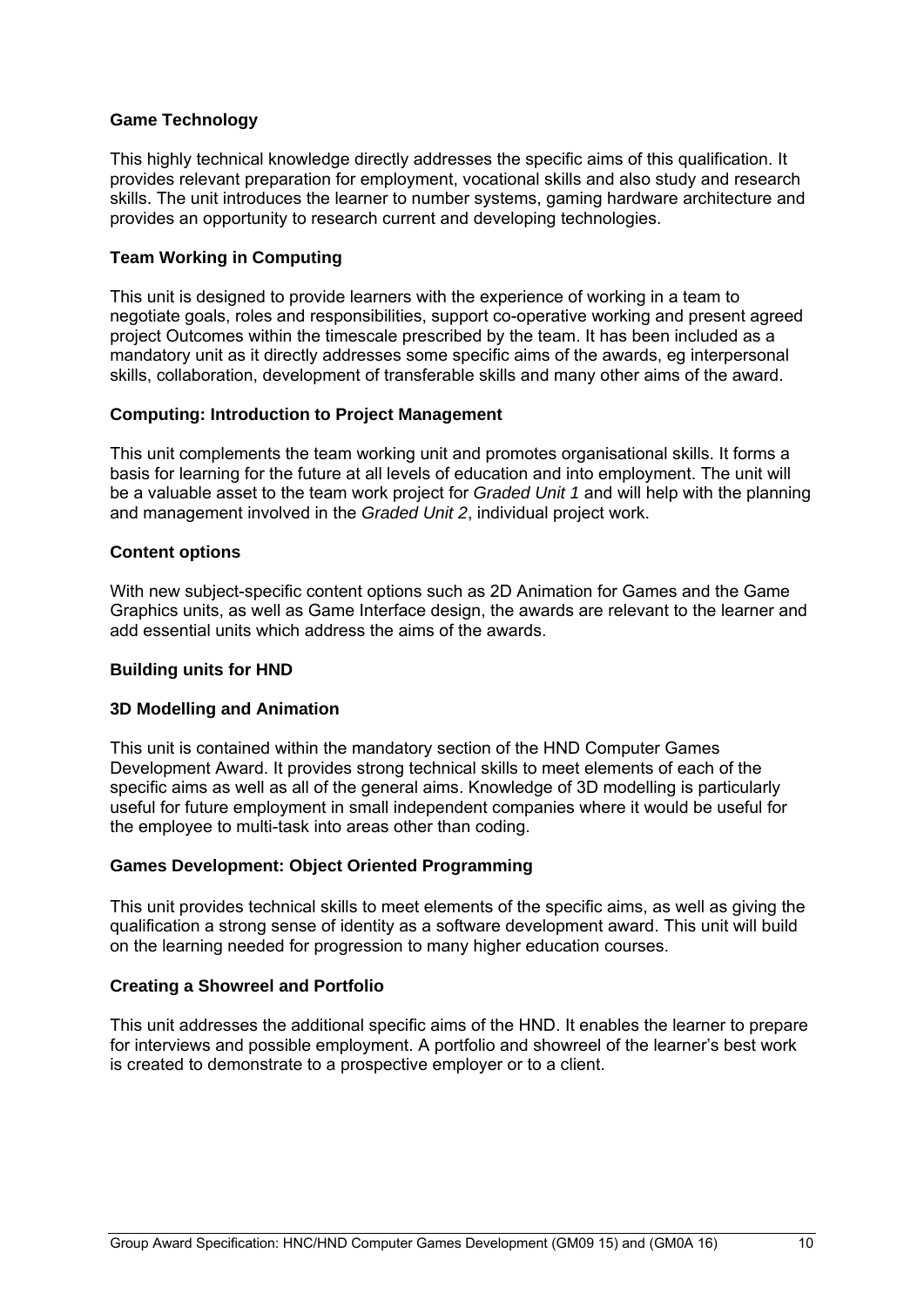#### **Systems selection unit choices**

Credits chosen by centres within this content selection group are those which will address the aims of the award in supporting learners' professional development and better prepare them for future employment. Centres can choose which options best suit the ethos of their awards.

#### **Mathematics selection unit choices**

Mathematics is a skill essential to games programming; the choice of units available within these awards aim to provide the learner with the skills to use maths as part of games programming. Learners must achieve 2 maths credits in order to obtain the HND. Although maths is no longer mandatory in HNC, centres may wish to offer it at this level in order to facilitate progression to HND or higher education courses. A variety of units can be selected and centres should choose those suited best to their university articulation agreements

# **3 Aims of the Group Awards**

### **3.1 General aims of the Group Awards**

The general aims are:

- 1 To develop learners' knowledge and skills in analysis and planning, designing and developing, reflecting and evaluating.
- 2 To develop employment skills and enhancement of learners' employment prospects and professional development.
- 3 To facilitate progression within the Scottish Credit and Qualifications Framework.
- 4 To develop and support study, research, and interpersonal skills.
- 5 To develop strategies for learning and encourage transferable skills (including Core Skills).
- 6 To provide academic stimulus and challenge, and nurturing of an enjoyment of the subject.

## **3.2 Specific aims of the Group Awards**

The specific aims of **HNC** are:

- 7 To prepare learners for employment as a tester, level designer or intern within the computer games industry or a junior software developer role within the IT industry generally.
- 8 To provide a flexible and relevant curriculum to allow diverse occupational destinations within the creative and digital industries.
- 9 To prepare learners for progression to further study in computer games development or a related discipline.
- 10 To develop learners ability to work collaboratively on interactive media projects.
- 11 To develop an awareness of current professional practices and technologies relevant to the computer games industry.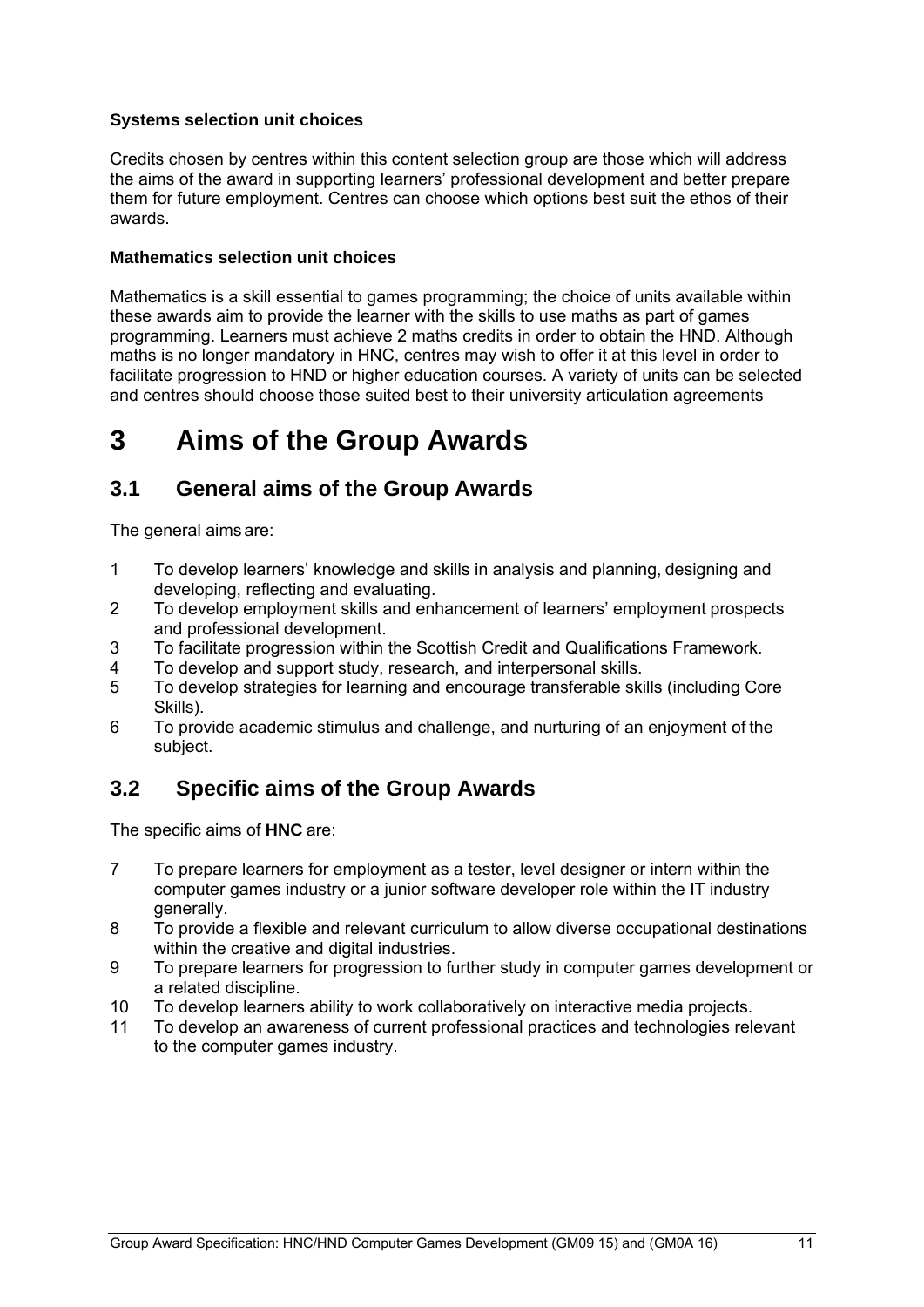#### **The aims of the HND are those listed above with additional specific aims as follows:**

- 12 To enhance employability through engagement with National Occupational Standards.
- 13 To develop a range of specialist knowledge and skills that reflects recent, in-demand skills in multiplatform applications development.
- 14 To develop an awareness of the preparation required to optimise future employment opportunities.
- 15 To develop an awareness of entrepreneurship and the requirements for establishing a client base for independent work.
- 16 To encourage professional development and the ongoing need to update skills in line with technological advancements.

### **3.3 Graded Units**

#### **HNC Computer Games Development: Graded Unit 1**

#### **Teamwork Project — 1 credit**

This unit is designed to provide evidence that the learner has consolidated their knowledge and skills relating to planning, analysing, implementing and evaluating within a teamwork environment. It encourages learners to develop study, research, and interpersonal skills and prepares them for progression to further study. The Evidence Requirements of this unit encompass all of the general and specific aims of the award. The provision of a teamwork Graded Unit is viewed as a strength for this award and more closely simulates a workplace experience. Peer evaluation and assessment is included in the marking scheme of this unit.

#### **HND Computer Games Development: Graded Unit 2**

#### **Individual Project — 2 credits**

This unit provides learners with the opportunity to enhance their skills and combine their knowledge from units within the award framework. This is achieved by undertaking an individual project to produce an interactive game suitable for inclusion in a portfolio demonstrating ability. All of the general aims and specific aims for HND are evidenced in this unit.

# **4 Recommended entry to the qualifications**

Entry to the qualifications is at the discretion of the centre. The following information on prior knowledge, skills, experience or qualifications that provide suitable preparation for this qualification has been provided by the Qualification Design Team as guidance only.

For entry to the Higher National Certificate, learners would benefit from having attained the skills, knowledge and understanding required by one or more of the following or equivalent qualifications and/or experience:

- Passes in two relevant subjects at SCQF level 6 (Higher), one of which should be Maths, Computing, or Physics together with at least three relevant subjects at National 5, one of which must be English.
- Relevant work experience which has involved a significant amount of coding in a high level language.
- A related National Certificate at SCQF level 6 to include Mathematical units, Problem solving, English and Numeracy skills.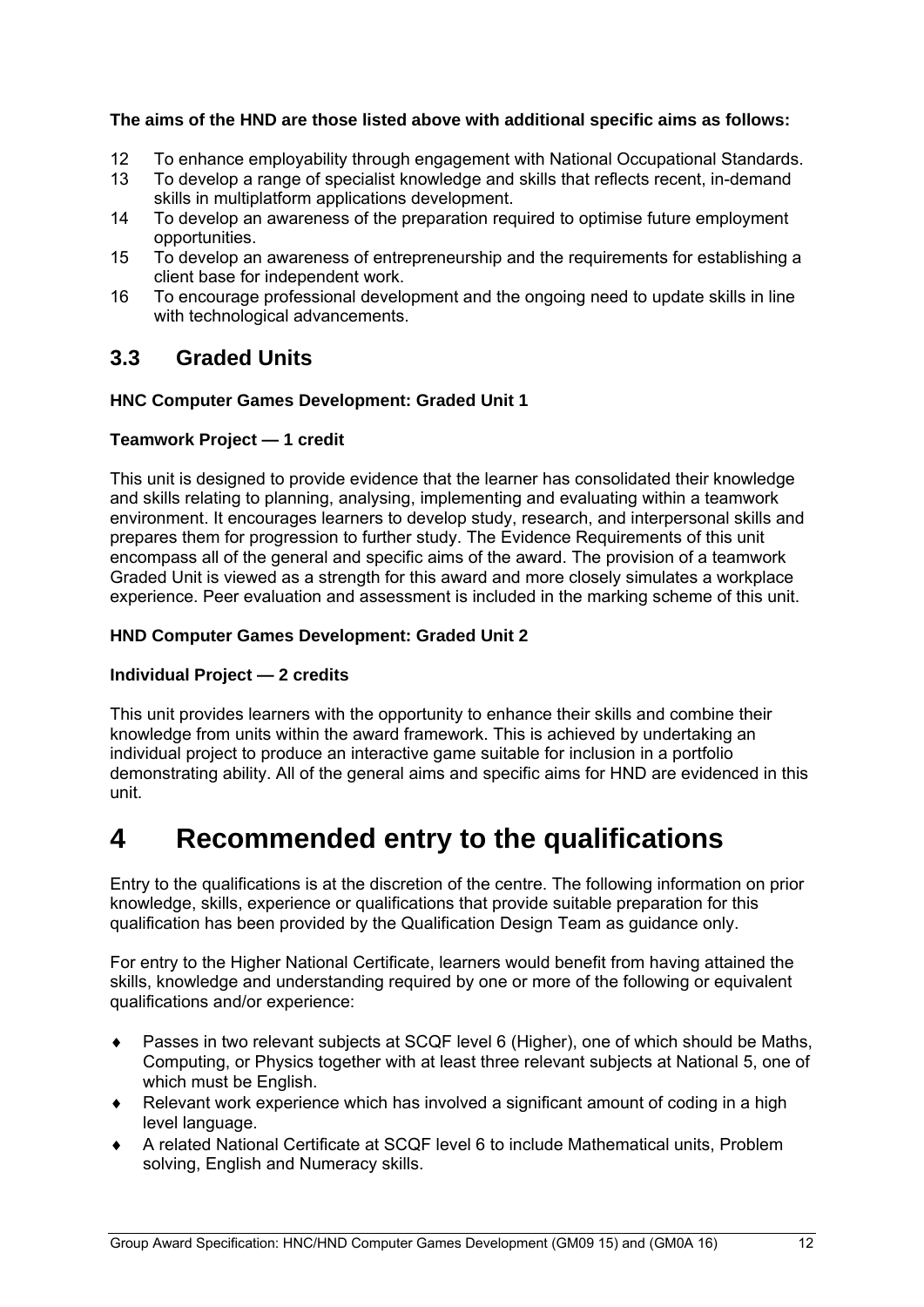A National Progression Award (NPA) at SCQF level 5 or 6 in Games Development or Digital Media together with one other subject at SCQF level 6 (Higher) and Maths and English at National 5.

For entry to the Higher National Diploma learners should attain 15 credits including all of the mandatory units for the HNC.

# **4.1 Core Skills entry profile**

The Core Skill entry profile provides a summary of the associated assessment activities that exemplify why a particular level has been recommended for this qualification. The information should be used to identify if additional learning support needs to be put in place for learners whose Core Skills profile is below the recommended entry level or whether learners should be encouraged to do an alternative level or learning programme. A detailed outline of the Core Skills development opportunities is provided in Section 5. 3.

To begin the HNC and have the likelihood of successfully completing this qualification the learner should ideally have an entry level of SCQF level 5 in the Core Skills as listed in the table below. A range of assessment activities are listed which exemplify the need for this and will develop the learners' Core Skill profile to SCQF level 6 before beginning the HND award.

| <b>Core Skill</b>                | <b>Recommended</b><br><b>SCQF entry</b><br>profile | <b>Associated assessment activities</b>                                                                                               |
|----------------------------------|----------------------------------------------------|---------------------------------------------------------------------------------------------------------------------------------------|
| Communication                    | SCQF level 5 for<br><b>HNC</b>                     | Report and essay writing exemplified in<br>the unit Game Design Theory.                                                               |
|                                  | SCQF level 6 for<br><b>HND</b>                     | Presenting information as a pitch<br>exemplified in the unit Pitch a Treatment.                                                       |
|                                  |                                                    | Collaborating with peers as part of a<br>team.                                                                                        |
|                                  |                                                    | Keeping log books, blogs or video diaries<br>of progress. These are exemplified in<br>Graded Unit 1 and Team Working in<br>computing. |
| Numeracy                         | SCQF level 4 for<br><b>HNC</b>                     | Logical operations, basic mathematical<br>operations. These are used in<br>mathematical and programming units in                      |
|                                  | SCQF level 5 for<br><b>HND</b>                     | these awards.                                                                                                                         |
| Information and<br>Communication | SCQF level 5 for<br><b>HNC</b>                     | Use technology to research and present<br>information.                                                                                |
| Technology (ICT)                 | SCQF level 6 for<br><b>HND</b>                     | Use software tools to manipulate<br>graphics.                                                                                         |
|                                  |                                                    | Use software development environments<br>to create code.                                                                              |
|                                  |                                                    | These can all be exemplified in<br>programming, animation and digital<br>editing units of these awards.                               |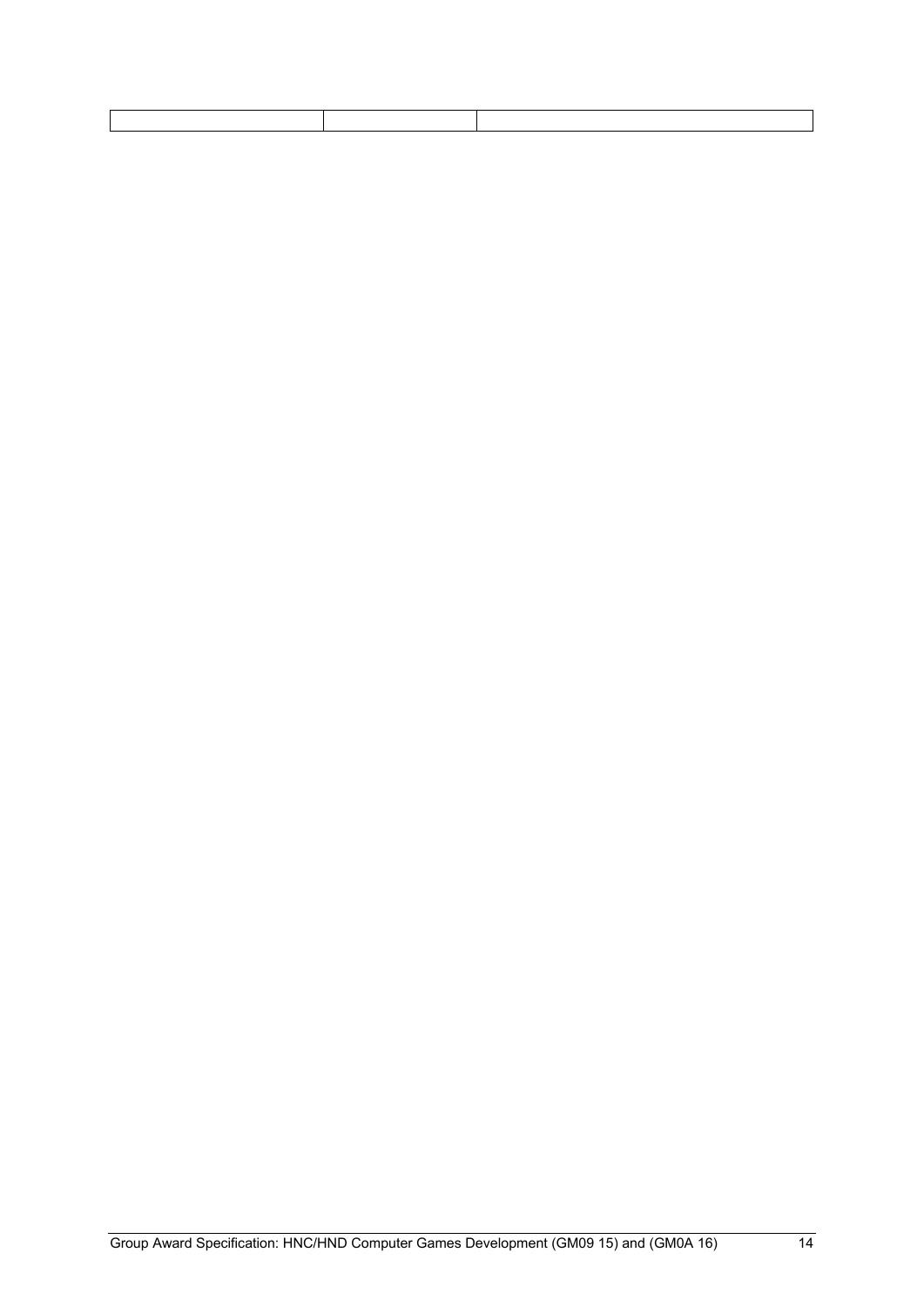| <b>Core Skill</b>      | Recommended<br><b>SCQF entry</b><br>profile               | <b>Associated assessment activities</b>                                                                                                                                                                   |
|------------------------|-----------------------------------------------------------|-----------------------------------------------------------------------------------------------------------------------------------------------------------------------------------------------------------|
| <b>Problem Solving</b> | SCQF level 5 for<br><b>HNC</b><br>SCQF level 6 for<br>HND | Skills in analysis, research<br>Time management<br>Risk assessment<br>These can be exemplified in the Graded<br>Units, mathematical units and team<br>working units in these awards.                      |
| Working with Others    | SCQF level 5 for<br><b>HNC</b><br>SCQF level 6 for<br>HND | Contributing to team work, sharing and<br>organising information together, planning<br>a teamwork schedule.<br>These can be exemplified in the Graded<br>Units and team working units in these<br>awards. |

# **4.2 Computational Thinking Skills within the awards**

Computational thinking is the combination of thinking skills and computing skills. It involves thinking like a computer scientist. In short, it is about analysing a problem, reasoning or evaluating possible solutions, determining the most efficient computer-based solution, designing a solution using algorithms and data structures, creating (coding) the solution, testing solutions, and evaluating the final program. Thus, computational thinking can be said to involve the identification of computer-based solutions to solve everyday problems. The table below identifies some of the activities and units within this award where computational thinking would be used.

| <b>Computational Thinking</b> | <b>Associated assessment activities</b>                                                                                                                                                                                                                     |
|-------------------------------|-------------------------------------------------------------------------------------------------------------------------------------------------------------------------------------------------------------------------------------------------------------|
| <b>Analytical Skills</b>      | Report and essay writing exemplified in the unit Game Design<br>Theory.                                                                                                                                                                                     |
|                               | Planning and creating code and writing pseudocode evident in<br>units like the Computing planning unit and subsequent<br>programming units at levels 7 and 8. The consolidation of<br>learning in the Graded Units also demonstrates skills in<br>analysis. |
| <b>Reasoning Skills</b>       | Logical operations, basic mathematical operations. These are<br>used in mathematical and programming units in these awards.                                                                                                                                 |
| Designing solutions           | Use of software tools to create and manipulate graphics.<br>Use software development environments to create code.<br>These can all be exemplified in programming, animation and<br>digital editing units of these awards.                                   |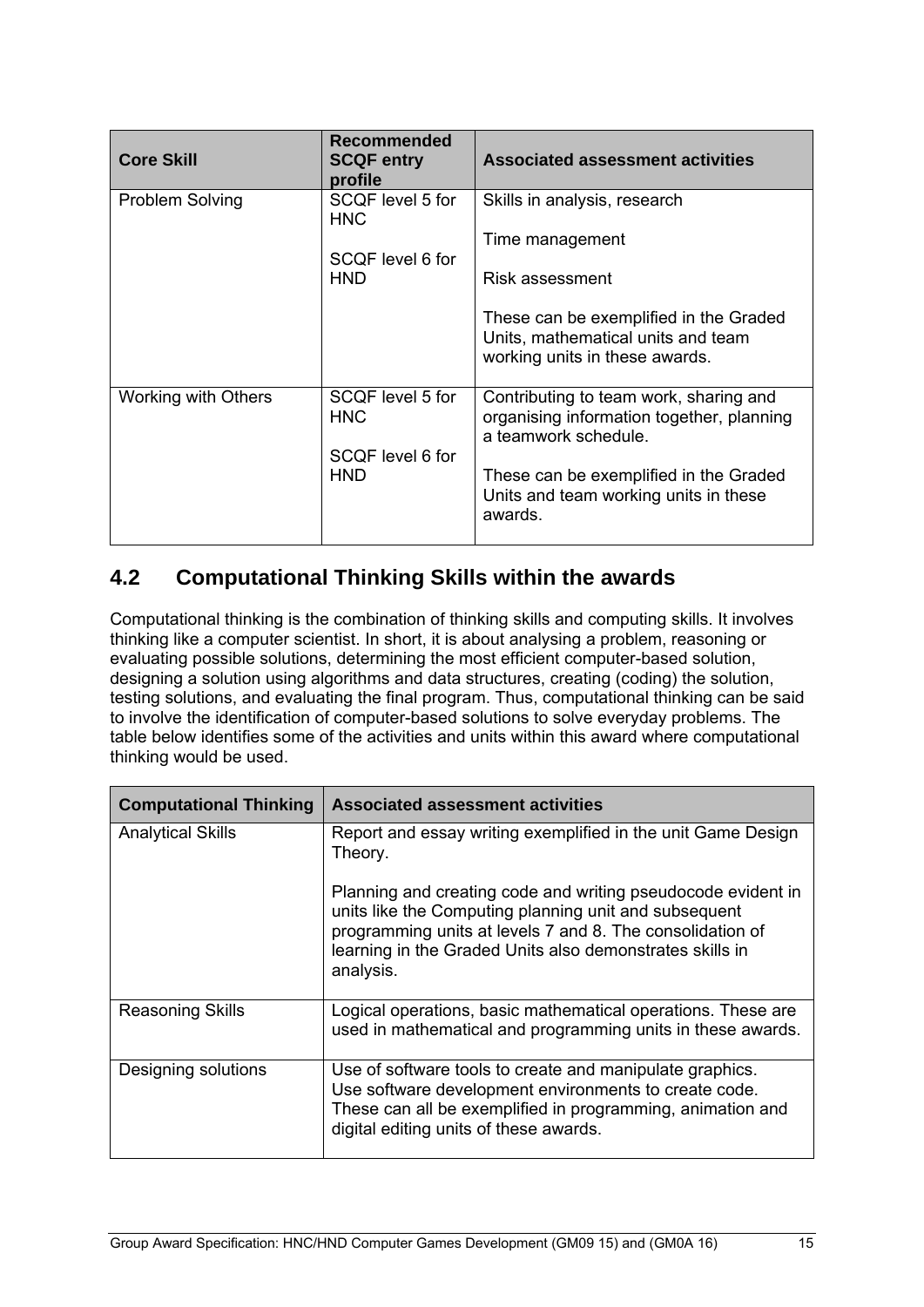| <b>Computational Thinking</b> | <b>Associated assessment activities</b>                                                                                                                                                                                |
|-------------------------------|------------------------------------------------------------------------------------------------------------------------------------------------------------------------------------------------------------------------|
| Creating a solution           | Coding a program, designing an interface These can be<br>exemplified in the programming, interface, interaction design<br>units and in the Graded Units, mathematical units and team<br>working units in these awards. |
| <b>Testing and Evaluating</b> | Testing code, making comparisons, user testing, iterative<br>design. These can be exemplified in programming, design and<br>mathematical, Graded Units and team working units in these<br>awards.                      |

# **5 Additional benefits of the qualification in meeting employer needs**

The qualifications were designed to meet a specific purpose and what follows are details on how that purpose has been met through mapping of the units to the aims of the qualifications. Through meeting the aims, additional value has been achieved by linking the unit standards with those defined in National Occupational Standards and/or trade/professional body requirements. In addition, significant opportunities exist for learners to develop the more generic skill, known as Core Skills through doing the qualifications.

A major feature and benefit of the awards and one which is strongly reflected in the survey is the emphasis on team work, in particular *Graded Unit 1*. Working as a member of a team is a useful experience for learners since they will be working in teams when employed in the games industry. Although *Graded Unit 2* in the HND has remained an individual project, there can be opportunities for team work in other units such as *Designing and Developing an Interactive Product*.

Another beneficial feature of the awards is the mathematical content where to successfully complete the HND learners require 2 credits in mathematics. This is a pre-requisite for many Higher Education courses and is also a valuable component to assist in programming and technical aspects of work that they could undertake in future employment.

Computer games development requires a unique and varied set of skills. Increasingly, with the development of mobile gaming, many smaller independent companies require abilities in more than one area, for example it is beneficial if programmers can also create and manipulate graphics and have an awareness of usability issues. Equally designers know and understand some of the coding and technical problems that can arise. Therefore, the awards try to encompass a multi-disciplinary approach where a combination of specialist skills drawn from the programming or technical aspects; the creative and design aspects; and the business and production management aspects, are all covered during the course of delivery of these awards.

Specialist transferable skills are also needed; these may include for example, knowledge of the use of particular software packages, mobile platforms, and other technologies. More general transferable skills include the ability to communicate and present information, collaborate, research, study and make use of ICT. An awareness of the industry, its many and varied products, and current trends is also important. These awards aim to encourage learners to acquire all of this skillset and to become valuable employees within the games industry when their education is completed.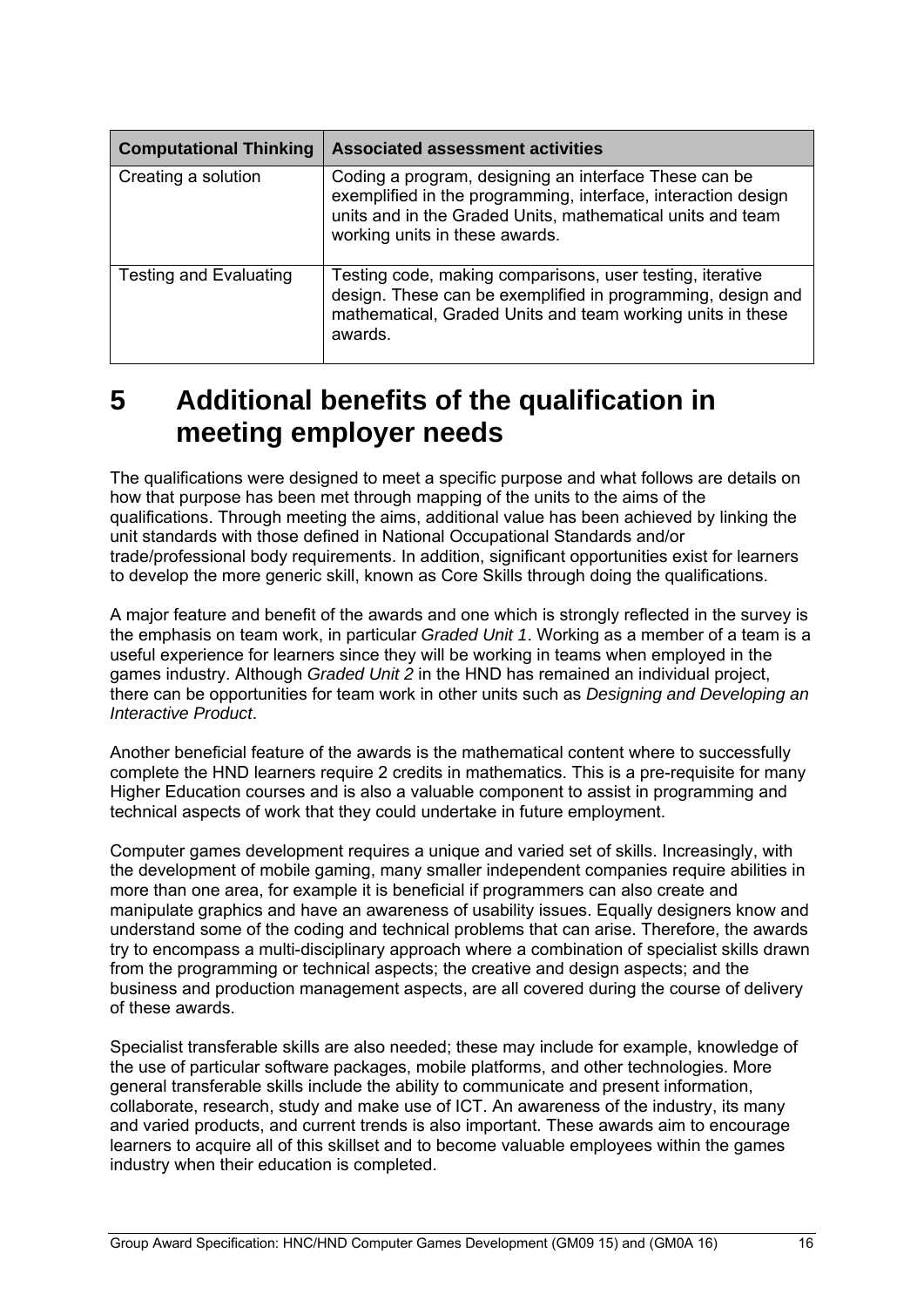*'Practitioners are expected to have certain attitudes relating in particular to skills acquisition and working practices. Successful practitioners need to be flexible, adaptable, self-motivated and autonomous, with an entrepreneurial attitude and a willingness to continue learning. They must have a broad outlook and be willing to embrace hybrid skills and cross-disciplinary roles.'* 

#### *(Creative Skillset Interactive Media and Computer Games NOS, Approved February 2013*)

To prepare learners for employment opportunities, a new unit focusing on developing a showreel and portfolio to showcase the learner's best work has been included as mandatory within the HND. Feedback from employers has indicated that most job applicants are required to demonstrate their work at or prior to interview. Encouraging the learner to develop the skills to do this within the award was thought to be essential even if they are progressing to university first and not immediately seeking employment.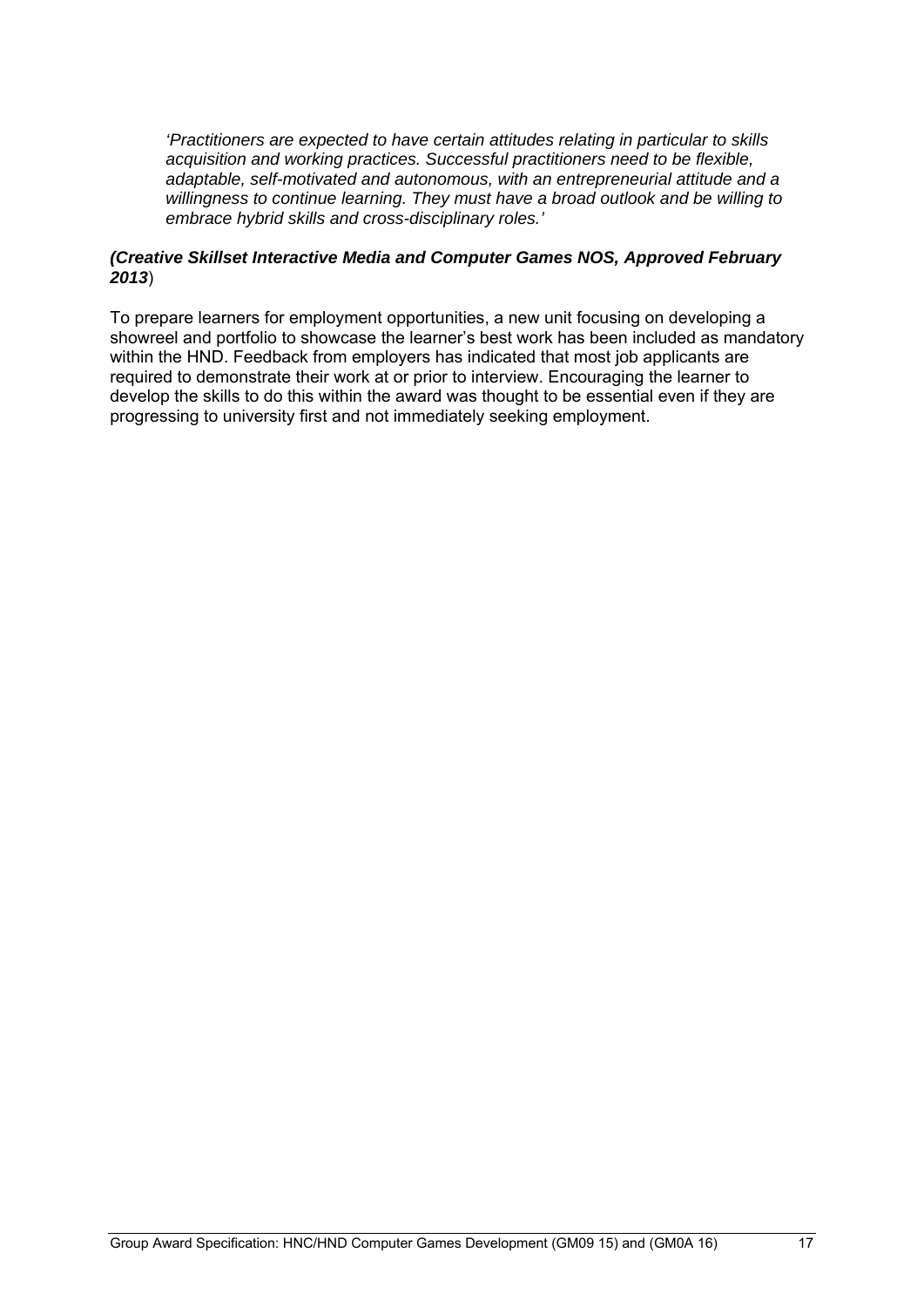# **5.1 Mapping of qualification aims to units**

The following table maps the general and specific aims of the qualifications, listed below, to the mandatory units and required selected content areas contained within the award.

| Code           | <b>Unit title</b>                               | <b>Aims</b>   |               |               |                   |                   |              |               |               |                        |            |            |                   |              |               |            |               |
|----------------|-------------------------------------------------|---------------|---------------|---------------|-------------------|-------------------|--------------|---------------|---------------|------------------------|------------|------------|-------------------|--------------|---------------|------------|---------------|
|                |                                                 | 1             | $\mathbf{2}$  | 3             | 4                 | 5                 | 6            | 7             | 8             | 9                      | 10         | 11         | 12                | 13           | 14            | 15         | 16            |
| <b>HH3M 34</b> | Computer Games Development Graded Unit 1        |               |               |               |                   |                   |              | $\mathcal{N}$ | $\mathcal{N}$ |                        | $\sqrt{ }$ | $\sqrt{ }$ |                   |              |               |            |               |
| HH57 34        | <b>Computer Games: Programming Fundamentals</b> | V             | $\sqrt{ }$    |               | $\mathbf{\hat{}}$ |                   | V            | $\sqrt{ }$    | $\mathcal{N}$ |                        | $\sqrt{ }$ | $\sqrt{ }$ | $\mathbf \Lambda$ | $\sqrt{ }$   |               |            |               |
| H178 34        | Team Working in Computing                       |               | $\sqrt{ }$    | V             | $\mathbf \Lambda$ | $\mathbf{v}$      |              |               | $\sqrt{ }$    |                        | $\sqrt{ }$ | $\sqrt{ }$ | N                 | $\sqrt{ }$   |               | $\sqrt{ }$ |               |
| DH35 34        | <b>Computing Planning</b>                       | $\sqrt{ }$    | $\sqrt{ }$    |               | $\Delta$          | $\mathbf \Lambda$ | $\mathcal N$ | $\sqrt{ }$    | $\sqrt{ }$    | $\boldsymbol{\Lambda}$ |            | $\sqrt{ }$ | $\mathbf \lambda$ | $\sqrt{ }$   |               |            |               |
| H17D 34        | Computing: Introduction to Project Management   | $\mathcal{N}$ | $\mathcal{N}$ | V             | V                 | $\mathbf{v}$      | V            |               | $\sqrt{ }$    | $\boldsymbol{\Lambda}$ | $\sqrt{ }$ | $\sqrt{ }$ | $\sim$            | V            | $\mathcal{N}$ | $\sqrt{ }$ |               |
| <b>HH3F 34</b> | Game Technology                                 |               |               | √             |                   | $\mathbf{v}$      | $\sqrt{ }$   |               |               | $\sqrt{ }$             |            | $\sqrt{ }$ | N                 | $\sqrt{ }$   |               |            | $\sqrt{ }$    |
| <b>DE2N 35</b> | 3D Modelling and animation                      |               | $\sqrt{ }$    | $\mathbf{v}$  | $\sqrt{ }$        |                   | $\sqrt{ }$   |               |               | $\sqrt{ }$             |            | $\sqrt{ }$ | ٦                 | $\mathsf{v}$ |               |            |               |
| F86A 35        | Games Development: Object Oriented Programming  | $\sqrt{ }$    | $\sqrt{ }$    | V             | $\sqrt{ }$        | $\sqrt{ }$        | $\sqrt{ }$   | $\sqrt{ }$    | V             | $\sqrt{ }$             |            | $\sqrt{ }$ | N                 | $\sqrt{ }$   |               |            |               |
| <b>HH3N 35</b> | Computer Games Development: Graded Unit 2       | $\sqrt{ }$    | $\sqrt{ }$    | V             | $\sqrt{ }$        | $\sqrt{ }$        | $\sqrt{ }$   | $\sqrt{ }$    | $\sqrt{ }$    |                        | $\sqrt{ }$ | $\sqrt{ }$ | V                 | $\sqrt{ }$   | $\sqrt{ }$    | $\sqrt{ }$ | $\sqrt{ }$    |
| F869 34        | 3D Level editing                                |               |               | N             | $\sqrt{ }$        |                   | $\sqrt{ }$   |               | $\sqrt{ }$    | $\sim$                 |            | $\sqrt{ }$ | $\sqrt{ }$        |              |               |            |               |
| HH37 34        | Game Interface Design                           | $\mathcal{N}$ | $\sqrt{ }$    |               | $\sqrt{ }$        | V                 | V            | $\sqrt{ }$    | $\sqrt{ }$    |                        | $\sqrt{ }$ | $\sqrt{ }$ | N                 | $\sqrt{ }$   | V             | $\sqrt{ }$ |               |
| HH38 34        | 2D Animation for Games                          |               | $\sqrt{ }$    |               | $\mathcal{N}$     |                   | $\sqrt{ }$   |               | $\sqrt{ }$    |                        |            | $\sqrt{ }$ | $\mathbf \Lambda$ | V            |               |            |               |
| HH39 34        | <b>Computer Games: Creating Graphics</b>        | $\sqrt{ }$    | $\sqrt{ }$    | V             | $\sqrt{ }$        | $\mathbf{v}$      | V            | $\sqrt{ }$    | V             | $\lambda$              |            | $\sqrt{ }$ | N                 | $\sqrt{ }$   |               |            |               |
| <b>HF3D 35</b> | Designing and Developing an Interactive Product | V             | $\sqrt{ }$    | V             | $\mathsf{V}$      | $\sqrt{ }$        | $\mathsf{v}$ | $\sqrt{ }$    | V             | $\lambda$              | $\sqrt{ }$ | $\sqrt{ }$ | $\sqrt{ }$        | $\sqrt{ }$   | $\sqrt{ }$    | $\sqrt{ }$ | $\sqrt{ }$    |
| <b>HH3D 35</b> | Artificial Intelligence for Computer Games      | $\sqrt{ }$    | $\mathcal{N}$ |               | $\mathbf \Lambda$ |                   | V            | $\sqrt{ }$    |               |                        |            | $\sqrt{ }$ | N                 |              |               |            | $\sqrt{ }$    |
| F86H 35        | <b>Game Physics</b>                             | $\mathcal{N}$ | $\mathcal{N}$ | $\mathcal{N}$ |                   | $\mathcal{N}$     | V            | $\mathcal{N}$ |               | $\lambda$              |            | $\sqrt{ }$ | N                 |              |               |            |               |
| <b>HH3E 35</b> | <b>Game Customisation and Scripting</b>         | V             | $\mathcal{N}$ | V             |                   | $\mathbf{v}$      | $\sqrt{ }$   |               |               | $\sqrt{ }$             |            | $\sqrt{ }$ | N                 | $\sqrt{ }$   | $\sqrt{ }$    | $\sqrt{ }$ |               |
| HH58 35        | Creating a Showreel and Portfolio               | V             |               |               |                   |                   | V            |               | $\sqrt{ }$    |                        |            | $\sqrt{ }$ |                   |              | $\sqrt{ }$    | $\sqrt{ }$ | $\mathcal{N}$ |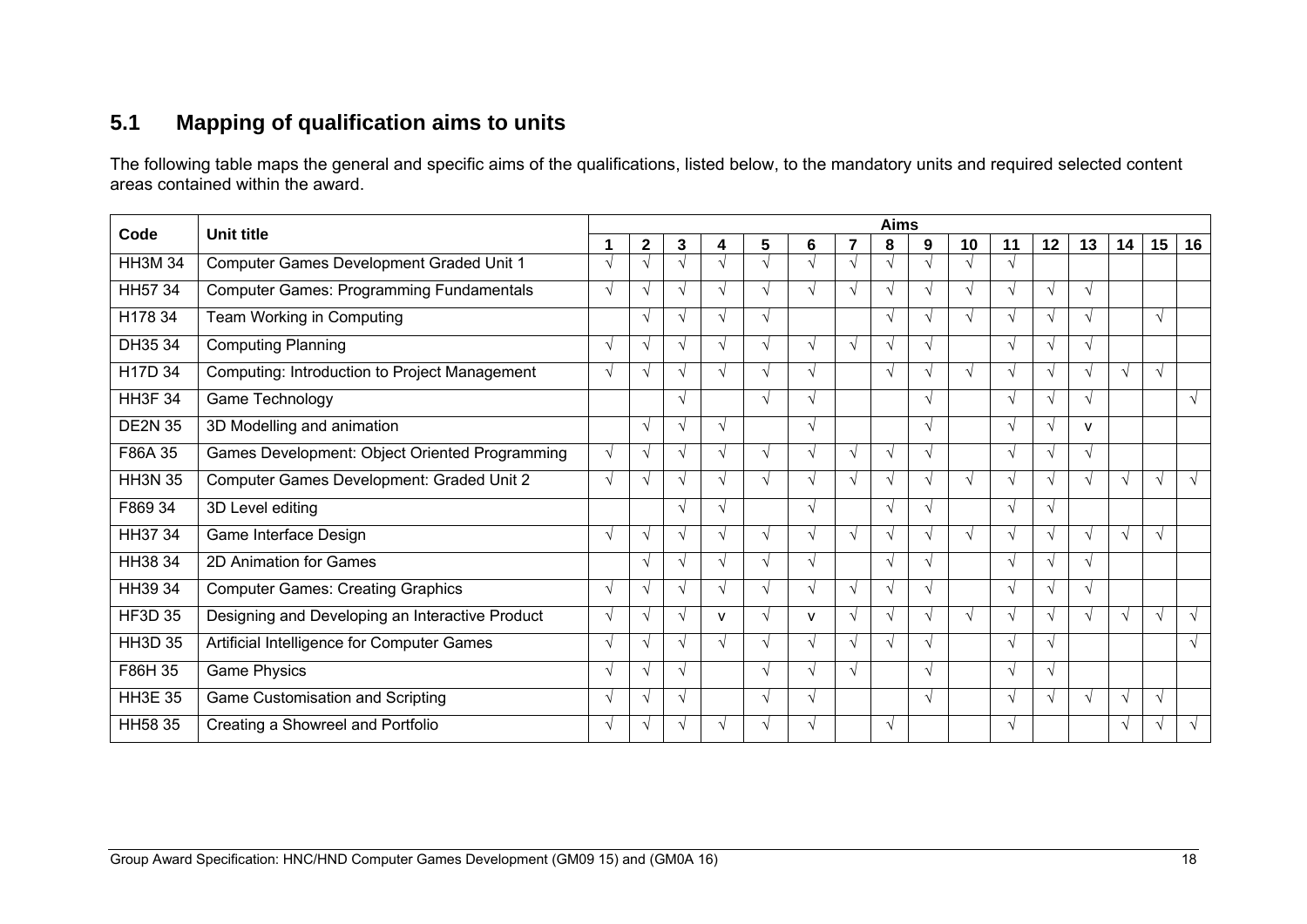# **5.2 Mapping of National Occupational Standards (NOS) and/or trade body standards**

The primary source of relevant National Occupational Standards for the HNC/HND Computer Games Development comes from the *National Occupational Standards: Interactive Media* published by *Skillset, the Sector Skills Council for Creative Media* (Feb 2013).

The standards cover the main areas of competence that are at the heart of computer games and interactive media development. They are supported by other areas of competence that are not specific to this discipline but which are nevertheless of vital importance to it. IM1-The Work Effectively in Interactive Media and Computer Games standard is intended to be a foundation for all the other standards.

The standards include:

| IM <sub>1</sub> | Work Effectively In Interactive Media and Computer Games       | IM15        | <b>Create Art for Electronic Games</b>                    |
|-----------------|----------------------------------------------------------------|-------------|-----------------------------------------------------------|
| IM <sub>2</sub> | Initiate Interactive Media Projects                            | IM16        | Create Sound Effects for Interactive Media Products       |
| IM <sub>3</sub> | Provide Creative and Strategic Direction For Interactive Media | IM17        | <b>Create Music for Interactive Media Products</b>        |
|                 | Projects                                                       |             |                                                           |
| IM4             | <b>Create Narrative Scripts for Interactive Media Products</b> | IM18        | Use Authoring Tools to Create Interactive Media Products  |
| IM <sub>5</sub> | Design Interactive Media Products                              | <b>IM19</b> | Use Mark-Up in Interactive Media Products                 |
| IM6             | <b>Design Electronic Games</b>                                 | IM20        | Optimise Web Pages for Search Engines                     |
| IM7             | Design User Interfaces for Interactive Media Products          | <b>IM21</b> | Use Style Sheets in Interactive Media Products            |
| <b>IM13</b>     | Direct Asset Production for Interactive Media Products         | <b>IM22</b> | Use Scripting Languages in Interactive Media Products     |
| <b>IM14</b>     | <b>Create Animated Assets for Interactive Media Products</b>   | IM23        | Use Programming Languages in Interactive Media Products   |
| IM8             | Determine the Implementation of Designs for Interactive        | <b>IM24</b> | Devise and Evaluate User Testing of Interactive Media     |
|                 | <b>Media Products</b>                                          |             | <b>Products</b>                                           |
| IM9             | Plan Content for Interactive Media Products                    | IM25        | <b>Conduct User Testing of Interactive Media Products</b> |
| <b>IM10</b>     | Write and Edit Copy for Interactive Media Products             | IM26        | <b>Test Electronic Games</b>                              |
|                 |                                                                |             |                                                           |
| <b>IM11</b>     | Obtain Assets for Use in Interactive Media Products            | <b>IM27</b> | Analyse Data in Interactive Media and Computer            |
| <b>IM12</b>     | Prepare Assets for Use in Interactive Media Products           | <b>IM28</b> | Manage Intellectual Property Rights                       |
|                 |                                                                | <b>IM29</b> | Manage Online Engagement                                  |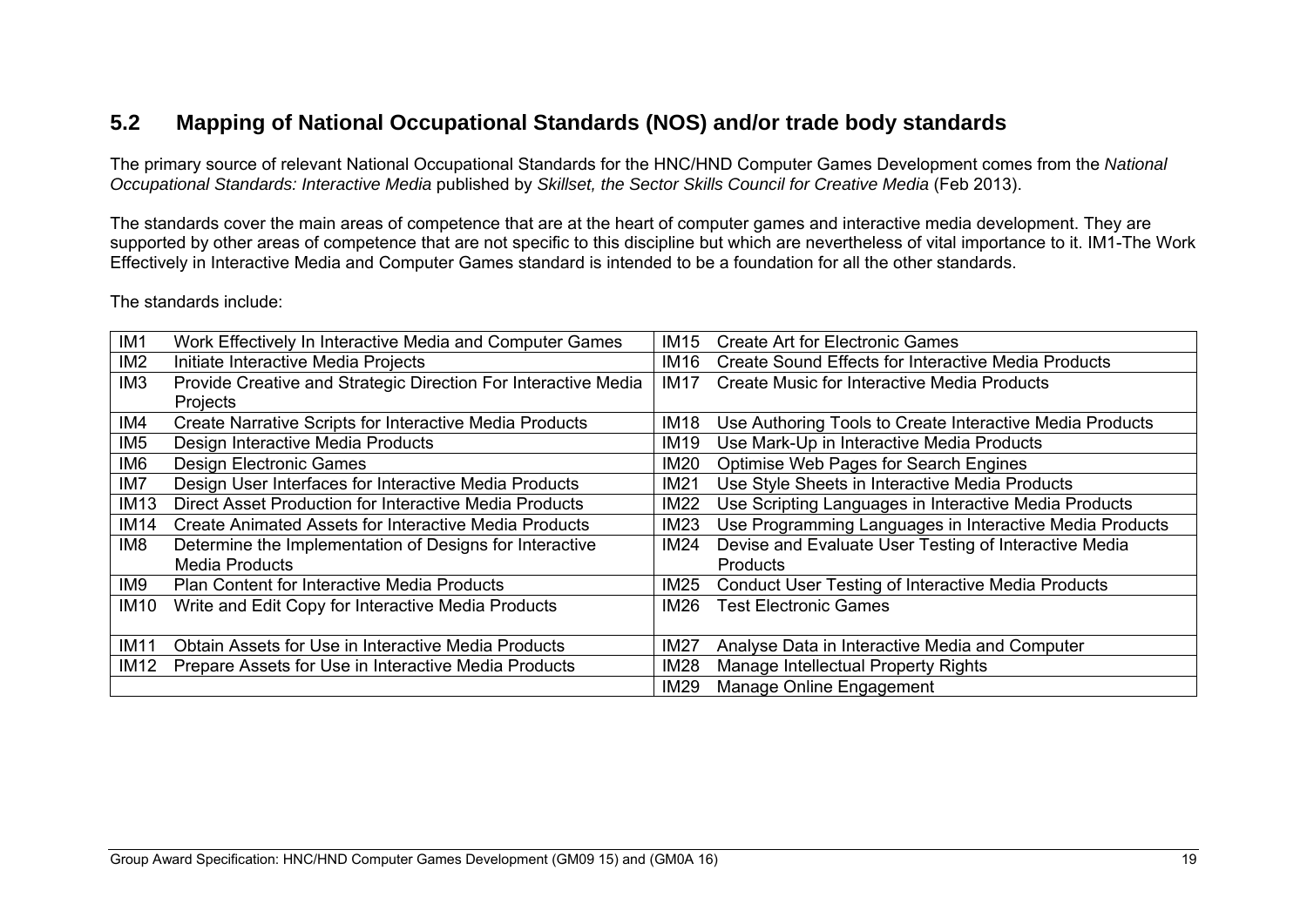The following table summarises the relevant standards that have influenced the design of the HNC/HND Computer Games Development, in relation to the mandatory units and required selected content areas contained within the award.

| Code           | Unit title                                        |            |              |            |            |            |            |               |               |              |                   |            |               | <b>National Occupational Standard (IM)</b> |            |               |            |               |                   |               |  |
|----------------|---------------------------------------------------|------------|--------------|------------|------------|------------|------------|---------------|---------------|--------------|-------------------|------------|---------------|--------------------------------------------|------------|---------------|------------|---------------|-------------------|---------------|--|
|                | 1                                                 |            | $\mathbf{2}$ | 3          | 5          | 6          | 7          | 8             | 9             | 11           | 12                | 14         | 15            | 16                                         | 23         | 24            | 25         | 26            | 27                | 28            |  |
| <b>HH3M 34</b> | Computer Games Development: Graded Unit 1         | $\sqrt{ }$ | $\sqrt{ }$   | $\sqrt{ }$ | $\sqrt{ }$ | √          | $\sqrt{}$  | $\mathcal{N}$ |               | $\sqrt{ }$   | ٦                 | $\sqrt{ }$ | $\sqrt{ }$    | $\lambda$                                  | $\sqrt{ }$ | $\sqrt{ }$    | $\sqrt{ }$ | $\sqrt{ }$    | $\mathbf \Lambda$ | $\sqrt{ }$    |  |
| HH57 34        | <b>Computer Games: Programming Fundamentals</b>   | $\sqrt{ }$ |              |            | $\sqrt{ }$ | $\sqrt{ }$ |            |               |               |              |                   |            |               |                                            | $\sqrt{ }$ | $\sqrt{ }$    | $\sqrt{ }$ | $\mathcal{N}$ | $\lambda$         | $\mathbf{A}$  |  |
| H178 34        | Team working in computing                         | $\sqrt{ }$ | V            | $\sqrt{ }$ |            |            |            |               | $\sqrt{ }$    |              |                   |            |               |                                            |            |               |            |               |                   | V             |  |
| DH35 34        | <b>Computing Planning</b>                         |            | √            | $\sqrt{ }$ |            |            |            |               |               |              |                   |            |               |                                            | $\sqrt{ }$ |               |            |               |                   |               |  |
| <b>HI7D 34</b> | Computing: Introduction to Project Management     | $\sqrt{ }$ | $\sqrt{ }$   | $\sqrt{ }$ |            |            |            |               | $\sqrt{ }$    |              |                   |            |               |                                            |            |               |            |               |                   | $\sqrt{ }$    |  |
| <b>HH3F 34</b> | Game Technology                                   | $\sqrt{ }$ |              |            |            |            |            |               |               |              |                   |            |               |                                            |            |               |            |               | $\sqrt{ }$        |               |  |
| <b>DE2N 35</b> | 3D Modelling and animation                        |            |              |            | $\sqrt{ }$ |            | $\sqrt{ }$ |               |               | $\sqrt{ }$   | $\mathcal{A}$     | $\sqrt{ }$ | $\sqrt{ }$    | V                                          |            |               |            |               |                   | N             |  |
| F86A 35        | Games Development: Object Oriented<br>Programming | $\sqrt{ }$ | $\sqrt{ }$   | $\sqrt{ }$ |            | $\sqrt{ }$ |            |               |               |              |                   |            |               |                                            | $\sqrt{ }$ | $\sqrt{ }$    | $\sqrt{ }$ | $\sqrt{ }$    | $\sqrt{ }$        | N             |  |
| <b>HH3N 35</b> | Computer Games Development: Graded Unit 2         | $\sqrt{ }$ | $\sqrt{ }$   | $\sqrt{ }$ | $\sqrt{ }$ | $\sqrt{ }$ | $\sqrt{ }$ | $\sqrt{ }$    | $\sqrt{ }$    | $\sqrt{ }$   | $\mathcal{N}$     | $\sqrt{ }$ | $\sqrt{ }$    | $\sqrt{ }$                                 | $\sqrt{ }$ | $\sqrt{ }$    | $\sqrt{ }$ | $\sqrt{ }$    | $\sqrt{ }$        | V             |  |
| F869 34        | 3D Level editing                                  | $\sqrt{ }$ | $\sqrt{ }$   | $\sqrt{ }$ |            | $\sqrt{}$  |            |               |               | $\sqrt{ }$   | $\mathcal{N}$     | $\sqrt{ }$ | $\sqrt{ }$    | $\sqrt{ }$                                 |            |               |            |               |                   | $\sqrt{}$     |  |
| HH37 34        | Game Interface Design                             |            |              |            | $\sqrt{ }$ | $\sqrt{ }$ | $\sqrt{}$  | $\sqrt{ }$    |               | $\sqrt{ }$   | N                 |            | $\sqrt{ }$    |                                            |            |               |            |               | $\sqrt{ }$        |               |  |
| <b>HH3834</b>  | 2D Animation for Games                            |            |              |            | $\sqrt{ }$ | √          | $\sqrt{}$  | $\sqrt{ }$    | $\sqrt{ }$    | $\mathsf{V}$ | ٦                 | $\sqrt{ }$ | $\sqrt{ }$    | $\sqrt{ }$                                 |            |               |            |               |                   | $\mathcal{N}$ |  |
| HH39 34        | <b>Computer Games: Creating Graphics</b>          |            |              |            | $\sqrt{ }$ | $\sqrt{ }$ | $\sqrt{}$  | $\sqrt{ }$    | $\mathcal{N}$ | $\sqrt{ }$   | $\mathcal{N}$     | $\sqrt{ }$ | $\sqrt{ }$    |                                            |            |               |            |               |                   | $\mathcal{N}$ |  |
| <b>HF3D 35</b> | Designing and Developing an Interactive Product   | $\sqrt{ }$ | $\sqrt{ }$   | $\sqrt{ }$ | $\sqrt{ }$ | $\sqrt{ }$ | $\sqrt{ }$ | $\mathsf{V}$  | $\sqrt{ }$    | $\sqrt{ }$   | $\mathbf \Lambda$ | $\sqrt{ }$ | $\sqrt{ }$    | $\mathbf{\hat{}}$                          | $\sqrt{ }$ | $\sqrt{ }$    | $\sqrt{ }$ | $\sqrt{ }$    | $\sqrt{ }$        | $\sqrt{ }$    |  |
| <b>HH3D 35</b> | Artificial Intelligence for Computer Games        | $\sqrt{ }$ |              | $\sqrt{ }$ |            |            |            | $\sqrt{ }$    |               |              |                   |            |               |                                            | $\sqrt{ }$ | $\mathcal{N}$ | $\sqrt{ }$ | $\mathcal{N}$ | $\mathbf \Lambda$ | N             |  |
| F86H 35        | <b>Game Physics</b>                               |            |              | $\sqrt{ }$ |            |            |            | $\sqrt{ }$    |               |              |                   |            |               |                                            | $\sqrt{ }$ | $\sqrt{ }$    | $\sqrt{ }$ |               | $\sqrt{ }$        |               |  |
| <b>HH3E 35</b> | Game Customisation and Scripting                  |            |              | $\sqrt{ }$ |            |            |            |               |               |              |                   |            |               |                                            | $\sqrt{ }$ | V             | $\sqrt{ }$ |               | $\mathcal{N}$     |               |  |
| HH58 35        | Creating a Showreel and Portfolio                 |            | V            | $\sqrt{ }$ | $\sqrt{}$  |            | V          |               |               |              |                   | $\sqrt{ }$ | $\mathcal{N}$ | $\sqrt{ }$                                 |            |               |            |               |                   |               |  |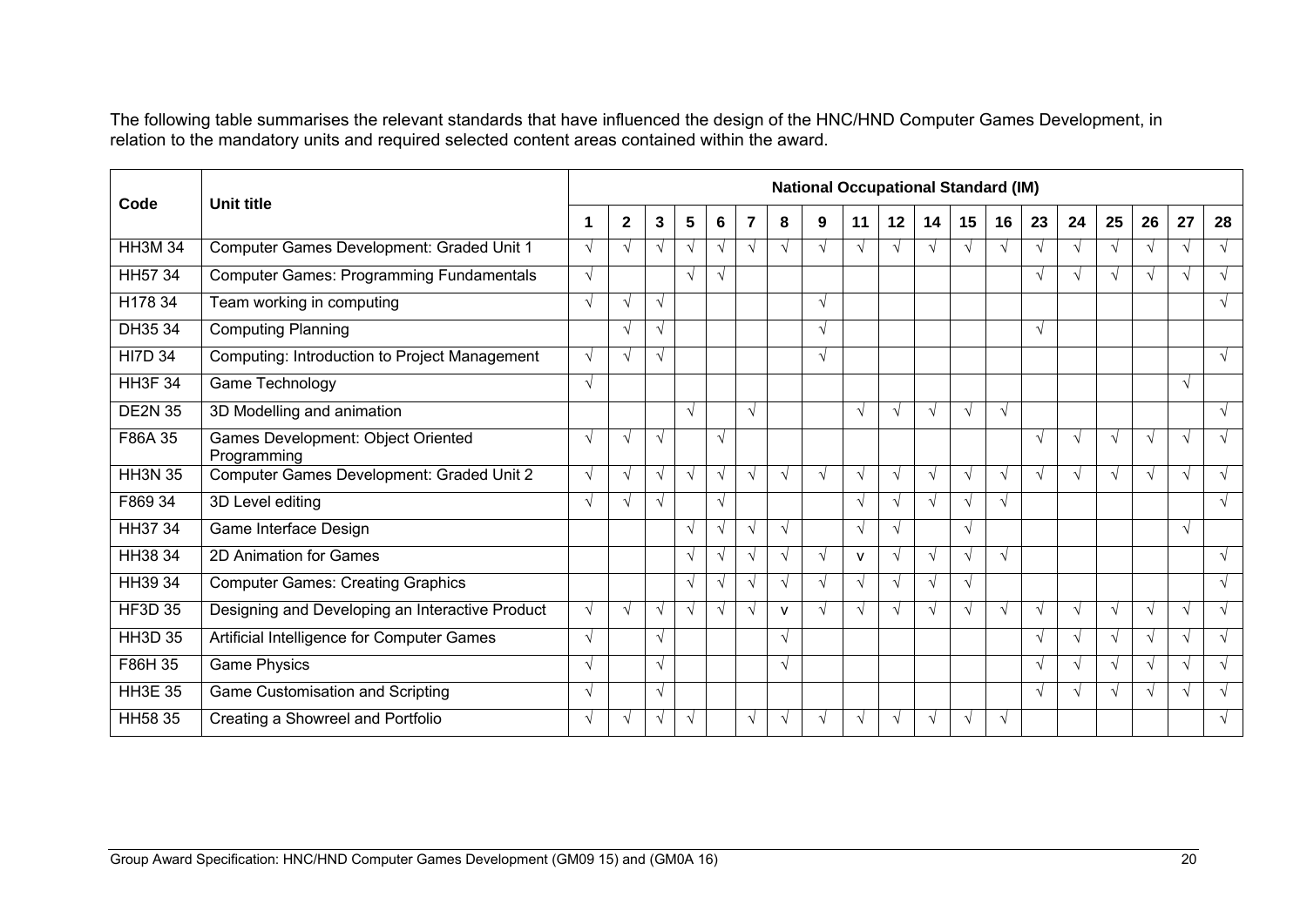An additional source of relevant National Occupational Standards for the HNC/HND Computer Games Development comes from IT Professional Standards published by Tech Partnership.

The standards from IT Professional Standards that apply to these qualifications fall under the categories:

#### (a) Architecture, Analysis and Design

| Human Needs Analysis Level 2 Role                              |
|----------------------------------------------------------------|
| Human Needs Analysis Level 3 Role                              |
| Human Computer Interaction/Interface (HCI) Design Level 2 Role |
| Human Computer Interaction/Interface (HCI) Design Level 3 Role |
|                                                                |

#### (b) Solution Development and Implementation

- ESKITP5022v2 Perform software development activities under direction
- TECIT50831 Implement user centred development infrastructure processes

All of the above professional standards can be mapped *as* shown in the following table.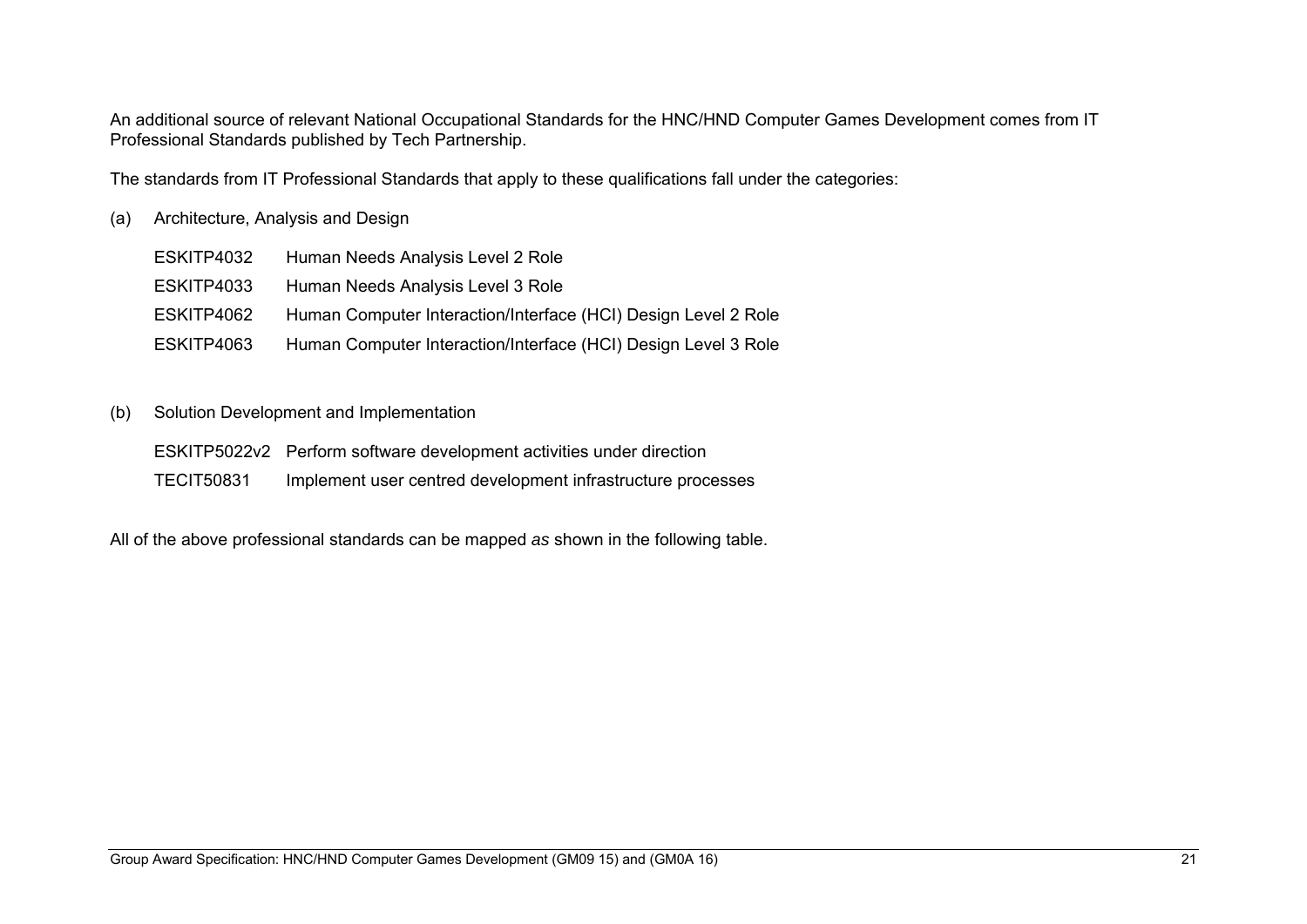|                |                                                   | <b>National Occupational Standards (IT Professional standards)</b> |                                          |          |              |                                                   |                   |  |  |  |  |  |  |
|----------------|---------------------------------------------------|--------------------------------------------------------------------|------------------------------------------|----------|--------------|---------------------------------------------------|-------------------|--|--|--|--|--|--|
| Code           | Unit title                                        |                                                                    | <b>Architecture, Analysis and Design</b> |          |              | <b>Solution Development and</b><br>Implementation |                   |  |  |  |  |  |  |
|                |                                                   | ESKITP4032                                                         | ESKITP4033                               | ESKITP62 | ESKITP63     | <b>ESKITP5022v2</b>                               | <b>TECIT50831</b> |  |  |  |  |  |  |
| <b>HH3M 34</b> | Computer Games Development Graded Unit 1          |                                                                    |                                          |          |              |                                                   |                   |  |  |  |  |  |  |
| HH57 34        | <b>Computer Games: Programming Fundamentals</b>   | V                                                                  | V                                        | V        |              |                                                   |                   |  |  |  |  |  |  |
| H178 34        | Team working in computing                         | $\sqrt{ }$                                                         | V                                        | √        |              |                                                   |                   |  |  |  |  |  |  |
| DH35 34        | <b>Computing Planning</b>                         | $\sqrt{}$                                                          |                                          |          |              |                                                   |                   |  |  |  |  |  |  |
| <b>HI7D 34</b> | Computing: Introduction to Project Management     | $\sqrt{ }$                                                         | V                                        |          |              |                                                   | $\sqrt{ }$        |  |  |  |  |  |  |
| <b>HH3F 34</b> | Game Technology                                   |                                                                    |                                          |          |              |                                                   |                   |  |  |  |  |  |  |
| <b>DE2N 35</b> | 3D Modelling and animation                        |                                                                    |                                          | V        | V            |                                                   |                   |  |  |  |  |  |  |
| F86A35         | Games Development: Object Oriented<br>Programming | $\sqrt{ }$                                                         | √                                        |          |              |                                                   |                   |  |  |  |  |  |  |
| <b>HH3N 35</b> | Computer Games Development: Graded Unit 2         | $\sqrt{ }$                                                         | $\sqrt{ }$                               | √        | V            |                                                   |                   |  |  |  |  |  |  |
| F86934         | 3D Level editing                                  |                                                                    |                                          |          |              |                                                   |                   |  |  |  |  |  |  |
| HH37 34        | Game Interface Design                             | $\sqrt{ }$                                                         | $\sqrt{ }$                               | √        | N            |                                                   |                   |  |  |  |  |  |  |
| <b>HH38 34</b> | 2D Animation for Games                            |                                                                    |                                          | V        |              |                                                   |                   |  |  |  |  |  |  |
| HH39 34        | <b>Computer Games: Creating Graphics</b>          |                                                                    |                                          | V        |              |                                                   | V                 |  |  |  |  |  |  |
| <b>HF3D 35</b> | Designing and Developing an Interactive Product   | $\sqrt{ }$                                                         | $\sqrt{}$                                | V        |              |                                                   |                   |  |  |  |  |  |  |
| <b>HH3D 35</b> | Artificial Intelligence for Computer Games        | $\sqrt{ }$                                                         | V                                        | V        | $\mathbf{v}$ |                                                   |                   |  |  |  |  |  |  |
| F86H 35        | <b>Game Physics</b>                               |                                                                    |                                          |          |              |                                                   | V                 |  |  |  |  |  |  |
| <b>HH3E 35</b> | Game Customisation and Scripting                  |                                                                    | $\sqrt{ }$                               |          |              |                                                   |                   |  |  |  |  |  |  |
| HH58 35        | Creating a Showreel and Portfolio                 |                                                                    |                                          | V        |              |                                                   |                   |  |  |  |  |  |  |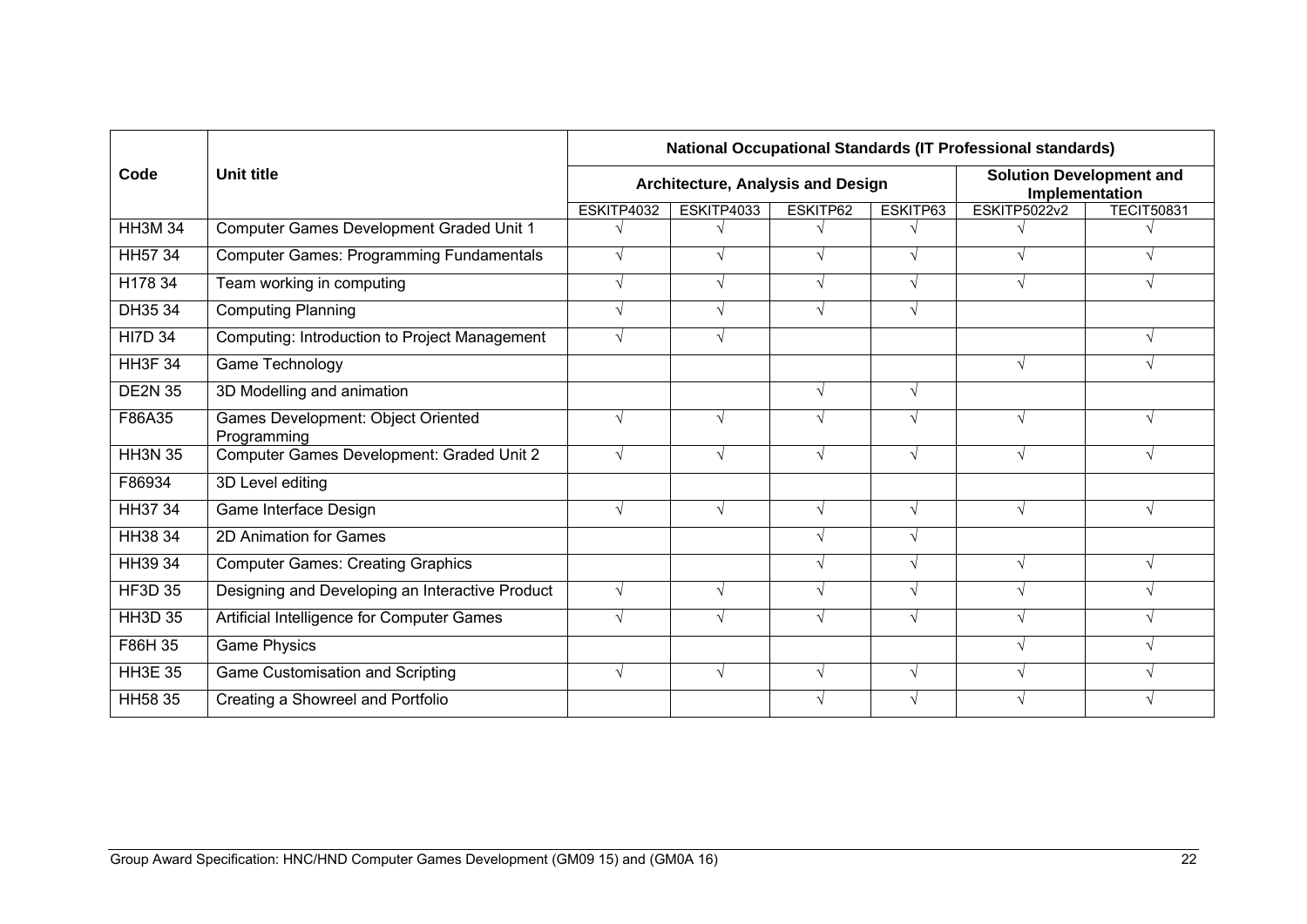# **5.3 Mapping of Core Skills development opportunities across the qualifications**

The table below demonstrates whether the Core Skills components developed in each unit are:

**E — Embedded** which means learners who achieve the unit will automatically have their Core Skills profile updated on their certificate.

**S — Signposted** which means learners will be developing aspects of Core Skills through teaching and learning approaches but not enough to attract automatic certification.

|                |                                                     |                   | Communication     |              |              | <b>Numeracy</b>                | <b>ICT</b>               |                                   |                   | <b>Problem Solving</b>           |                             | <b>Working with Others</b>               |                                           |  |
|----------------|-----------------------------------------------------|-------------------|-------------------|--------------|--------------|--------------------------------|--------------------------|-----------------------------------|-------------------|----------------------------------|-----------------------------|------------------------------------------|-------------------------------------------|--|
| Unit<br>code   | Unit title                                          | Written (Reading) | Written (Writing) | ក<br>ក       | Using Number | Using Graphical<br>Information | Accessing<br>Information | Providing/Creating<br>Information | Critical Thinking | and<br>Planning an<br>Organising | Reviewing and<br>Evaluating | Working<br>Co-operatively<br>with Others | Reviewing<br>Co-operative<br>Contribution |  |
| <b>HH3M 34</b> | <b>Computer Games</b><br>Development: Graded Unit 1 |                   |                   |              |              |                                |                          |                                   | E(SCQF6)          | E(SCQF6)                         | E(SCQF6)                    | S(SCQF5)                                 | S(SCQF5)                                  |  |
| H178 34        | Team working in computing                           | S<br>(SCQF6)      | S (SCQF6)         | S<br>(SCQF6) |              |                                | E(SCQF6)                 | E(SCQF6)                          |                   |                                  |                             | E(SCQF6)                                 | E(SCQF6)                                  |  |
| DH35 34        | <b>Computing Planning</b>                           |                   |                   |              |              |                                |                          |                                   | E(SCQF 6)         |                                  |                             |                                          |                                           |  |
| <b>HI7D34</b>  | Computing: Introduction to<br>Project Management    |                   |                   |              |              |                                | S(SCQF6)                 | S(SCQF6)                          |                   |                                  |                             |                                          |                                           |  |
| <b>HH3F 34</b> | Game Technology                                     |                   |                   |              | E(SCQF)      | E(SCQF5)                       |                          |                                   |                   |                                  |                             |                                          |                                           |  |
| <b>DE2N 35</b> | 3D Modelling and animation                          |                   |                   |              |              |                                | S(SCQF6)                 | S(SCQF6)                          |                   |                                  |                             |                                          |                                           |  |
| F86A 35        | Games Development: Object<br>Oriented Programming   |                   |                   |              |              |                                |                          |                                   | S(SCQF6)          | S(SCQF6)                         | S(SCQF6)                    |                                          |                                           |  |
| <b>HH3N 35</b> | <b>Computer Games</b><br>Development: Graded Unit 2 |                   |                   |              |              |                                |                          |                                   | E(SCQF6)          | E(SCQF6)                         | E(SCQF6)                    |                                          |                                           |  |
| F869 34        | 3D Level editing                                    |                   |                   |              |              |                                |                          |                                   | E(SCQF5)          | E(SCQF5)                         |                             |                                          |                                           |  |
| HH37 34        | Game Interface Design                               |                   |                   | S<br>(SCQF5) |              |                                |                          | S(SCQF5)                          | E (SCQF6)         |                                  | S(SCQF6)                    | S(SCQF6)                                 |                                           |  |
| HH38 34        | 2D Animation for Games                              |                   |                   |              |              |                                |                          | S(SCQF5)                          | E(SCQF5)          | E(SCQF5)                         | S(SCQF5)                    |                                          |                                           |  |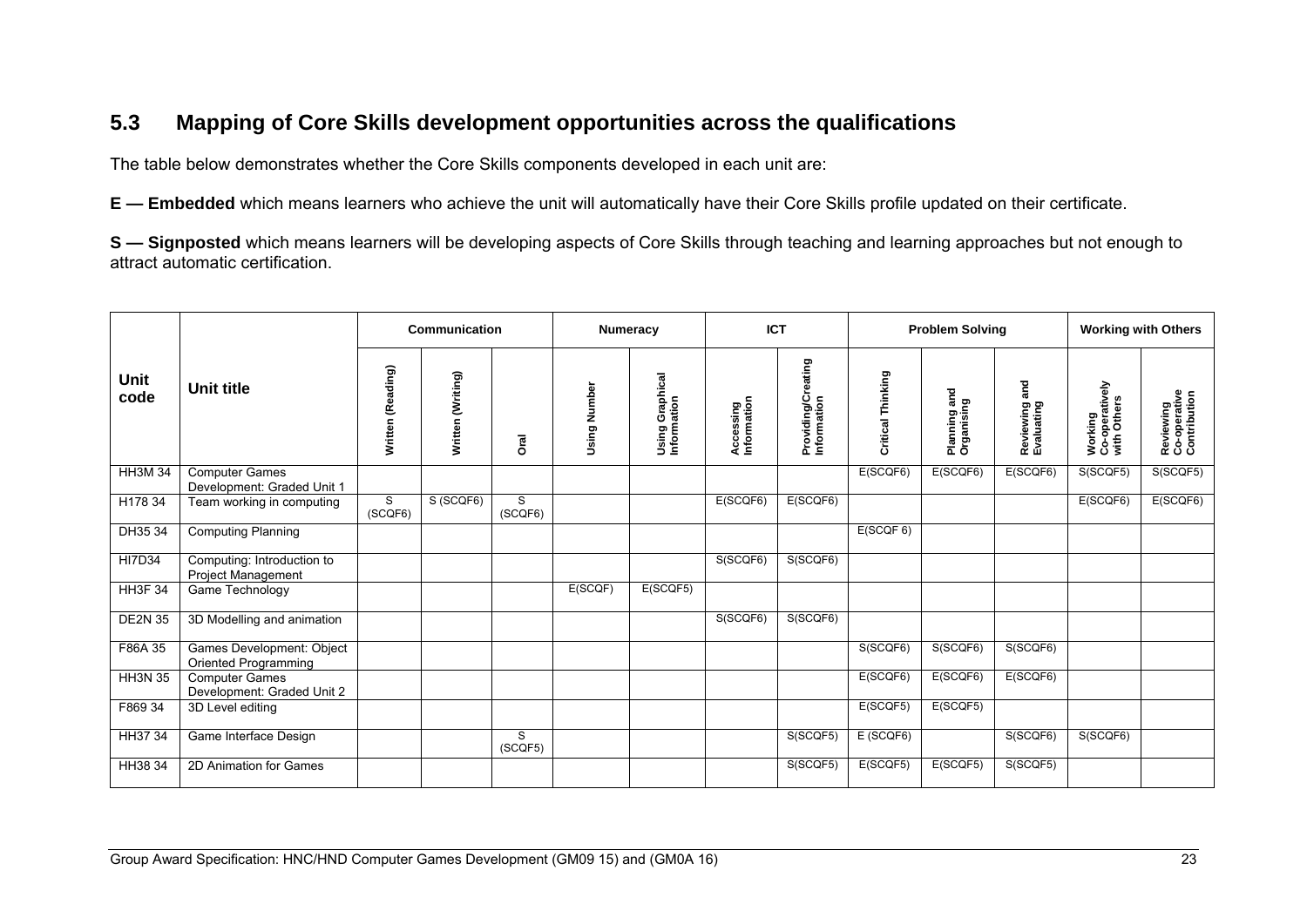|                |                                                      |                   | Communication     |      | <b>Numeracy</b> |                                |                          | <b>ICT</b>                        | <b>Working with Others</b> |                            |                                |                                          |                                           |
|----------------|------------------------------------------------------|-------------------|-------------------|------|-----------------|--------------------------------|--------------------------|-----------------------------------|----------------------------|----------------------------|--------------------------------|------------------------------------------|-------------------------------------------|
| Unit<br>code   | Unit title                                           | Written (Reading) | Written (Writing) | Ōral | Using Number    | Using Graphical<br>Information | Accessing<br>Information | Providing/Creating<br>Information | Critical Thinking          | Planning and<br>Organising | and<br>Reviewing<br>Evaluating | Working<br>Co-operatively<br>with Others | Reviewing<br>Co-operative<br>Contribution |
| HH39 34        | <b>Computer Games: Creating</b><br>Graphics          |                   |                   |      |                 |                                | S(SCQF6)                 | S(SCQF6)                          | E(SCQF5)                   | E(SCQF5)                   | S(SCQF5)                       |                                          |                                           |
| <b>HF3D 35</b> | Designing and Developing<br>an Interactive Product   |                   |                   |      |                 |                                |                          |                                   | E(SCQF6)                   | E(SCQF6)                   | E(SCQF6)                       |                                          |                                           |
| <b>HH3D 35</b> | Artificial Intelligence for<br><b>Computer Games</b> |                   |                   |      |                 |                                |                          |                                   | E(SCQF6)                   | S(SCQF6)                   | S(SCQF6)                       | S(SCQF6)                                 | S(SCQF6)                                  |
| F86H 35        | <b>Game Physics</b>                                  |                   |                   |      | E(SCQF6)        | E(SCQF6)                       |                          |                                   | E(SCQF6)                   |                            |                                |                                          |                                           |
| HH58 35        | Creating a Showreel and<br>Portfolio                 |                   |                   |      |                 |                                | S(SCQF6)                 | S(SCQF6)                          | E(SCQF6)                   | E(SCQF6)                   | S(SCQF6)                       |                                          |                                           |
| <b>HH3H 34</b> | Computer Programming:<br><b>Applied Mathematics</b>  |                   |                   |      | E(SCQF6)        | S(SCQF5)                       |                          |                                   | E(SCQF6)                   | S(SCQF5)                   | S(SCQF5)                       |                                          |                                           |
| <b>HH3L 35</b> | Computer Programming:<br><b>Applied Mathematics</b>  |                   |                   |      | S(SCQF6)        | S(SCQF6)                       |                          |                                   | S(SCQF6)                   | S(SCQF6)                   | S(SCQF6)                       |                                          |                                           |
| <b>HH3G 34</b> | Games Design: Pitch a<br>Treatment                   |                   |                   |      |                 |                                |                          |                                   | E(SCQF6)                   | E(SCQF6)                   |                                |                                          |                                           |
| <b>HH3E 35</b> | Game Customisation and<br>Scripting                  |                   |                   |      |                 |                                |                          |                                   | E(SCQF6)                   | E(SCQF6)                   |                                |                                          |                                           |
| <b>HH3A 35</b> | <b>Computer Games:</b><br>Interaction Design         |                   |                   |      |                 |                                |                          |                                   | E(SCQF6)                   | E(SCQF6)                   |                                |                                          |                                           |
| HH57 34        | <b>Computer Games:</b><br>Programming Fundamentals   |                   |                   |      |                 |                                |                          |                                   | E(SCQF6)                   | E(SCQF6)                   | E(SCQF6)                       |                                          |                                           |
| <b>HH3C 35</b> | Programming a Game for a<br><b>Mobile Device</b>     |                   |                   |      |                 |                                |                          |                                   | E(SCQF6)                   | E(SCQF6)                   | E(SCQF6)                       |                                          |                                           |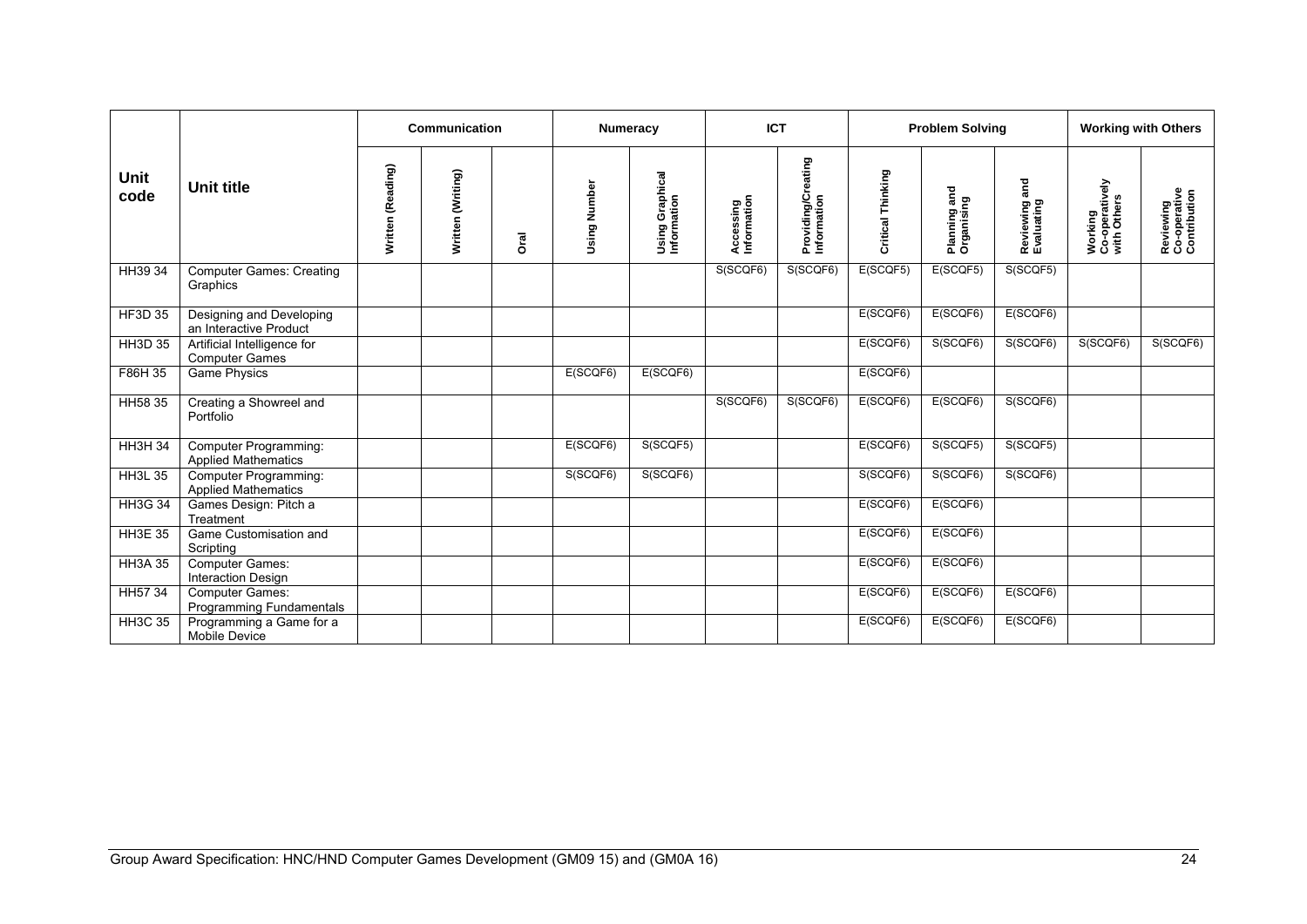# **5.4 Mapping of Computational Thinking opportunities across the qualification**

Computational Thinking is an important and fundamental skill that can be developed to assist in solving problems. By studying methods used in computation a set of skills can be utilised as part of the problem solving processes. The skills include the ability to:

- 1 Collate, Analyse and logically organise data
- 2 Abstract and represent data
- 3 Be innovative and creative
- 4 Apply algorithmic thinking
- 5 Recognise patterns
- 6 Transfer prior learning to similar problems
- 7 Recognise sustainable and efficient solutions

| Unit code      | Unit title                                       | <b>Aspects of Computational Thinking</b> |
|----------------|--------------------------------------------------|------------------------------------------|
| <b>HH3M 34</b> | Computer Games Development: Graded Unit 1        | $1 - 7$                                  |
| HH57 34        | <b>Computer Games: Programming Fundamentals</b>  | $1 - 7$                                  |
| H178 34        | Team working in computing                        | 1, 2, 3, 7                               |
| DH35 34        | <b>Computing Planning</b>                        | 1, 2, 4                                  |
| <b>HI7D 34</b> | Computing: Introduction to Project Management    | 1, 2                                     |
| F8M3 34        | <b>Game Technology</b>                           | 1, 2                                     |
| <b>DE2N 35</b> | 3D Modelling and animation                       | 3                                        |
| F86A 35        | Games Development: Object Oriented Programming   | $1 - 7$                                  |
| F869 34        | 3D Level editing                                 | 3, 4, 5, 6                               |
| HH37 34        | Game Interface Design                            | 3, 6, 7,                                 |
| <b>HH3N 35</b> | Computer Games Development: Graded Unit 2        | $1 - 7$                                  |
| HH38 34        | 2D Animation for Games                           | 3, 6, 7,                                 |
| HH39 34        | <b>Computer Games: Creating Graphics</b>         | 3                                        |
| <b>HF3D 35</b> | Designing and Developing an Interactive Product  | $1 - 7$                                  |
| F871 35        | Artificial Intelligence for Computer Games       | $1 - 7$                                  |
| F86H 35        | <b>Game Physics</b>                              | $1 - 7$                                  |
| F8L2 35        | Game Customisation and Scripting                 | $1 - 7$                                  |
| HH58 35        | Creating a Showreel and Portfolio                | 1, 2, 3, 6, 7                            |
| <b>HH3H 34</b> | <b>Computer Programming: Applied Mathematics</b> | 1, 2, 5, 6, 7                            |
| <b>HH3L 35</b> | <b>Computer Programming: Applied Mathematics</b> | 1, 2, 5, 6, 7                            |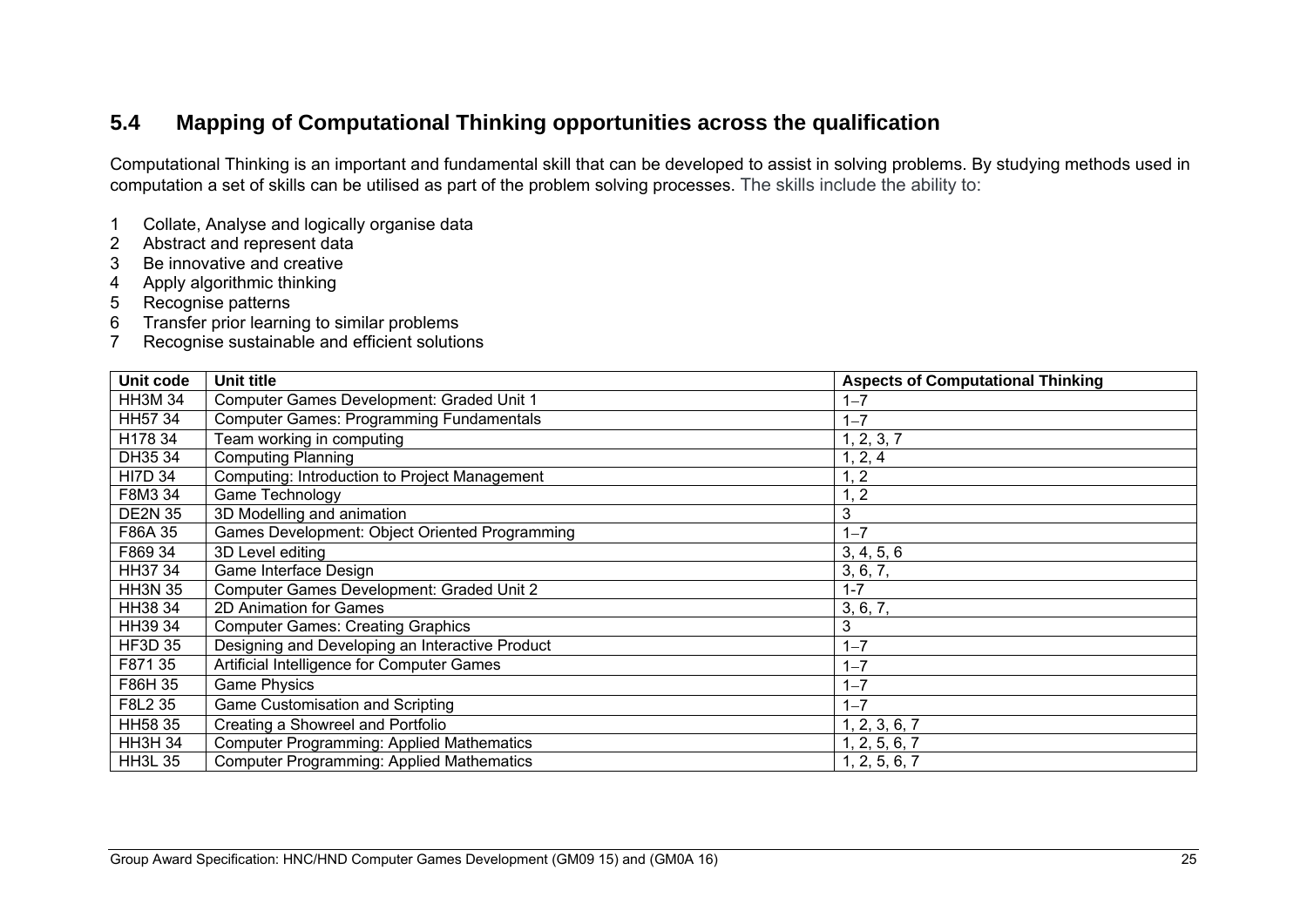## **5.4 Assessment Strategy for the qualification(s)**

There are many units which may work well together and learners may benefit from being assessed in this way suggestions could be:

- $\bullet$ *Team Working in Computing with Computing: Introduction to Project Management*
- $\bullet$ *2D Animation for Games and Creating Game Graphics*
- ٠ *Computing Planning and Structured Programming for Games*
- ٠ *Game Design Theory and Pitch a Treatment*
- Any other suitable combination of units

The purpose of integrating the assessment of units would be to cut down the assessment load on the learners and provide a better learning experience in the way the work is structured. Furthermore, assessments could follow on from each other as units are delivered, an example of this could be Pitch A Treatment then Designing and Developing an Interactive Media Product.

The following are the recommended assessment methods for the mandatory units and some Content selection options.

| Unit code     | Unit                                                   | <b>Assessment</b>                                                                                                                                                                                                                                                                                                                                                                                                                                                                                                                                          |                                                       |                                                                    |                                                       |  |  |
|---------------|--------------------------------------------------------|------------------------------------------------------------------------------------------------------------------------------------------------------------------------------------------------------------------------------------------------------------------------------------------------------------------------------------------------------------------------------------------------------------------------------------------------------------------------------------------------------------------------------------------------------------|-------------------------------------------------------|--------------------------------------------------------------------|-------------------------------------------------------|--|--|
|               |                                                        | Outcome 1                                                                                                                                                                                                                                                                                                                                                                                                                                                                                                                                                  | <b>Outcome 2</b>                                      | Outcome 3                                                          | Outcome 4                                             |  |  |
| <b>HH3M34</b> | <b>Computer Games</b><br>Development: Graded<br>Unit 1 | Planning phase: Working in a team, pitch a design proposal, select a design proposal, analysis of approach.<br>Planning documentation including a project plan and individual log books.<br>Implementation Phase: Develop a game including functional code and graphical content accompanied by test logs<br>and documentation. Submit individual log books.<br>This is open-book, mentored and observed by tutor to ensure all members of team are contributing and to ensure<br>authenticity of work.<br>Evaluation Phase: Individual evaluation report. |                                                       |                                                                    |                                                       |  |  |
| <b>HH5734</b> | <b>Computer Games:</b><br>Programming<br>Fundamentals  | Open-book series of practical<br>assignments to develop the evidence<br>required.                                                                                                                                                                                                                                                                                                                                                                                                                                                                          | Open-book — project<br>based practical<br>assignment. | Testing and<br>debugging the<br>assignment issued<br>in Outcome 2. | Demonstration of<br>product and<br>evaluation report. |  |  |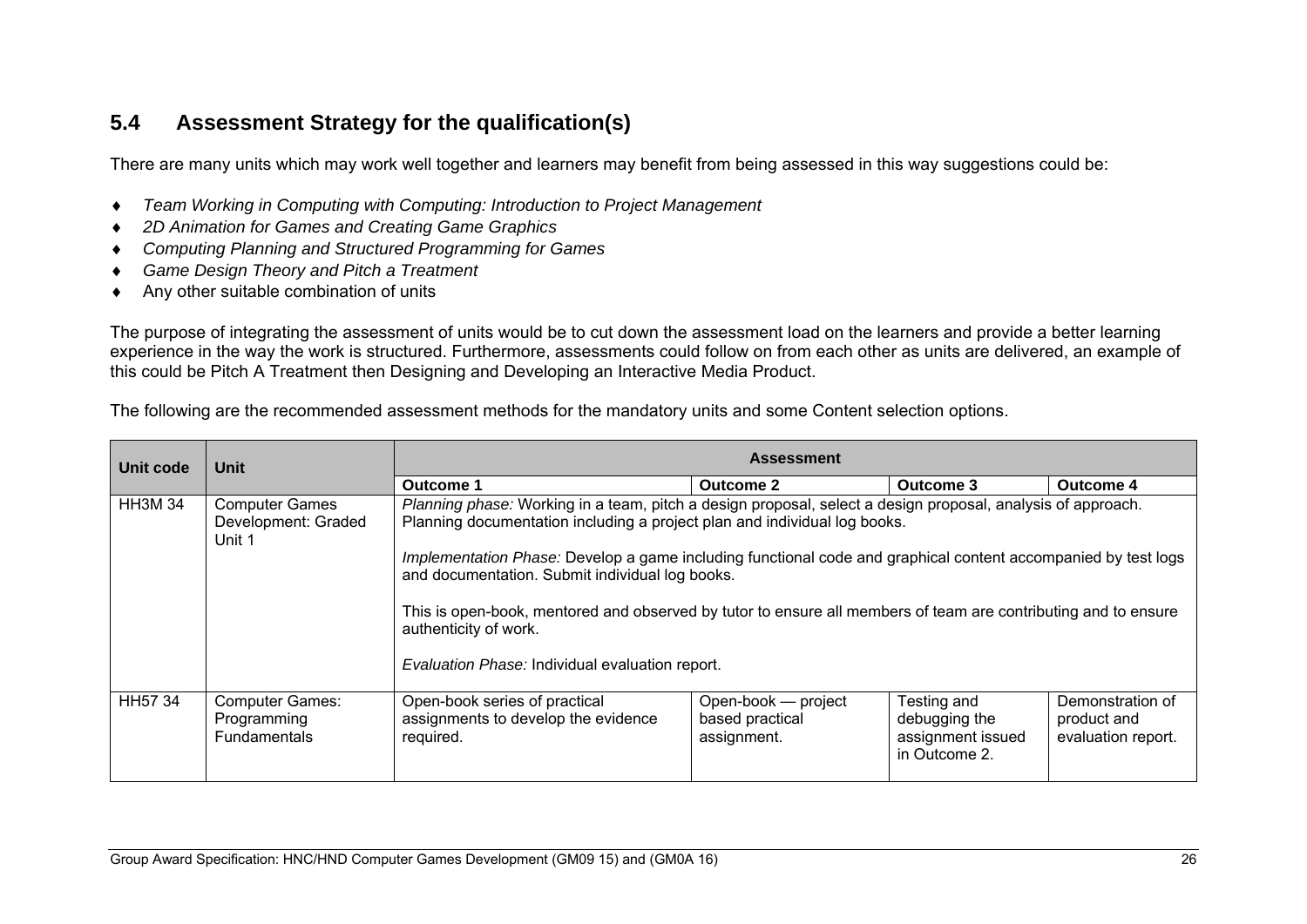| <b>Unit Code</b> | <b>Unit</b>                                                        | <b>Assessment</b>                                                                                                                                                                                                                                                                                                                                                                                                                                                                                                          |                                                                                                                                                                                        |                                          |           |  |
|------------------|--------------------------------------------------------------------|----------------------------------------------------------------------------------------------------------------------------------------------------------------------------------------------------------------------------------------------------------------------------------------------------------------------------------------------------------------------------------------------------------------------------------------------------------------------------------------------------------------------------|----------------------------------------------------------------------------------------------------------------------------------------------------------------------------------------|------------------------------------------|-----------|--|
|                  |                                                                    | <b>Outcome 1</b>                                                                                                                                                                                                                                                                                                                                                                                                                                                                                                           | <b>Outcome 2</b>                                                                                                                                                                       | Outcome 3                                | Outcome 4 |  |
| H178 34          | Team working in<br>computing                                       | Assessment is open-book and based on a given Computing/ICT project brief. Checklists are employed by the<br>tutor. The focus of Evidence Requirements is based on the learner participating in a group rather than the product<br>of the group work. It is assessed holistically.                                                                                                                                                                                                                                          |                                                                                                                                                                                        |                                          |           |  |
| DH35 34          | <b>Computing Planning</b>                                          | This unit should be integrated with a programming unit such as Structured Programming F8HC 34, but there are a<br>number of other computing units that it can be integrated with and a holistic approach should be taken. Learners<br>will produce a specification, a detailed design, and a test plan for a given computing task undertaken in the other<br>unit. A single and coherent case study approach is expected. There will be regular and controlled mentoring of the<br>learner's progression through the unit. |                                                                                                                                                                                        |                                          |           |  |
| H17D 34          | Computing: Introduction<br>to Project Management                   | Closed-book 20 restricted response<br>questions.                                                                                                                                                                                                                                                                                                                                                                                                                                                                           | Practical assignment: These Outcomes are<br>assessed together using a contextualised project<br>brief. Evidence takes the form of project file to<br>include Gantt chart and costings. |                                          |           |  |
| <b>HH3F 34</b>   | Game Technology                                                    | Closed-book 20 restricted response<br>questions.                                                                                                                                                                                                                                                                                                                                                                                                                                                                           | Closed-book 20 restricted<br>response questions.                                                                                                                                       | Written report open-<br>book conditions. |           |  |
| <b>DE2N 35</b>   | 3D Modelling and<br>animation                                      | The assessment for this unit is open-book, holistic and product based and comprises of planning documentation<br>and 3D computer generated models and animations.                                                                                                                                                                                                                                                                                                                                                          |                                                                                                                                                                                        |                                          |           |  |
| F86A 35          | <b>Games Development:</b><br><b>Object Oriented</b><br>Programming | The Outcomes for this assessment are integrated into one project based assignment. The project should require<br>the learner to analyse the problem and design and implement an object oriented solution. The assessment is<br>completed on an individual basis under open-book supervised conditions.                                                                                                                                                                                                                     |                                                                                                                                                                                        |                                          |           |  |
| <b>HH3N 35</b>   | <b>Computer Games</b><br>Development: Graded<br>Unit 2             | Practical assignment: Individual project work where the learner must interpret the needs of<br>the project from the brief, gather information to plan and develop the project, decide upon<br>and develop a design approach, carry out the development, evaluate the product and<br>process, evaluate their own performance. The assessment is open-book and is a<br>consolidation of knowledge and skills gained.                                                                                                         |                                                                                                                                                                                        |                                          |           |  |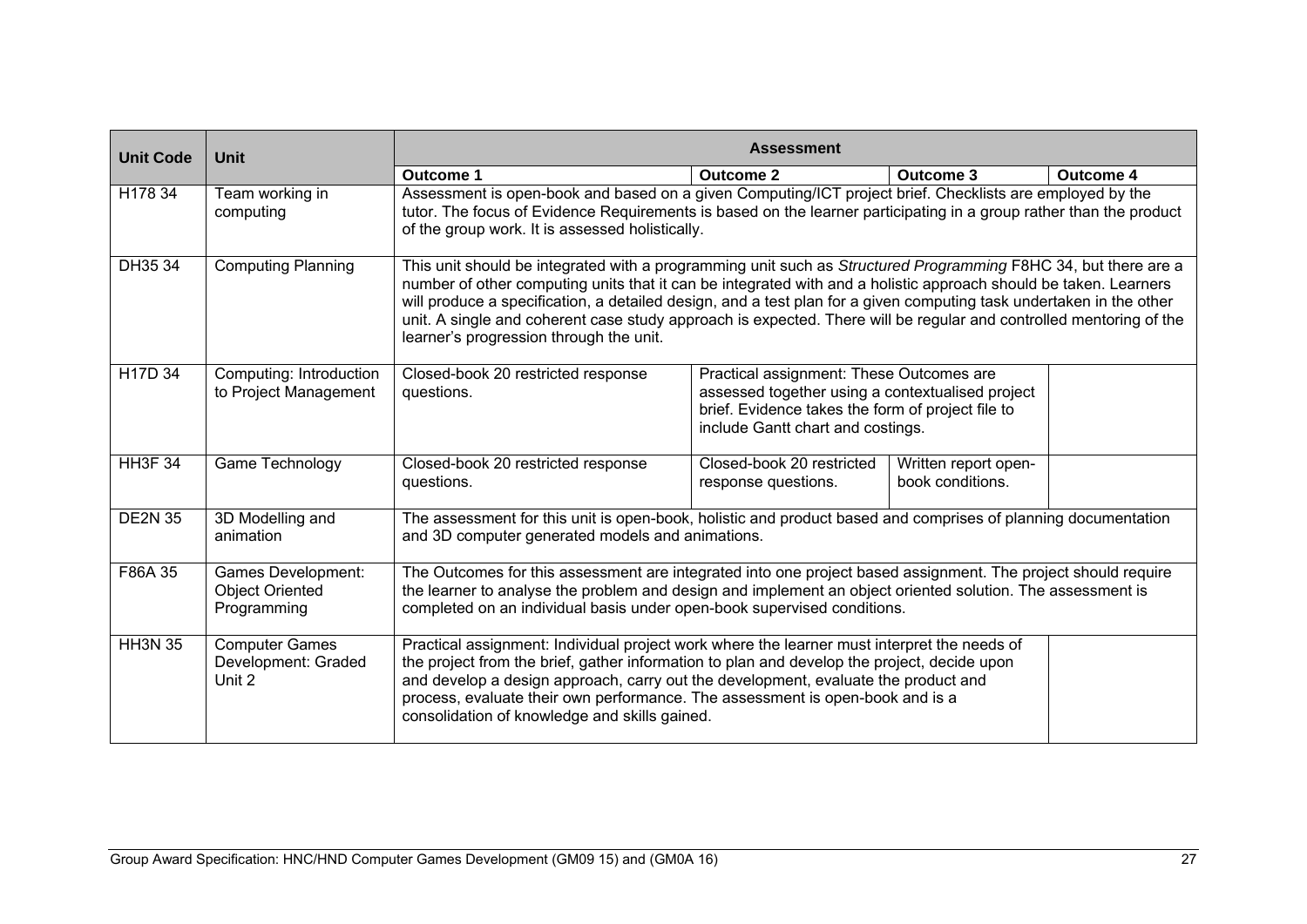| Unit code      | <b>Unit</b>                                           | <b>Assessment</b>                                                                                                                                                                                                                                                                                                                                                                                                                                                                       |                                                                                                                                                                           |                                                                                            |                  |  |
|----------------|-------------------------------------------------------|-----------------------------------------------------------------------------------------------------------------------------------------------------------------------------------------------------------------------------------------------------------------------------------------------------------------------------------------------------------------------------------------------------------------------------------------------------------------------------------------|---------------------------------------------------------------------------------------------------------------------------------------------------------------------------|--------------------------------------------------------------------------------------------|------------------|--|
|                |                                                       | Outcome 1                                                                                                                                                                                                                                                                                                                                                                                                                                                                               | <b>Outcome 2</b>                                                                                                                                                          | Outcome 3                                                                                  | <b>Outcome 4</b> |  |
| F869 34        | 3D Level editing                                      | This is one holistic assessment which takes the form of a project requiring the learner to<br>design, create and publish a prototype level within a 3D level editing software package. The<br>assessment should be completed on an individual basis under open-book supervised<br>condition.                                                                                                                                                                                            |                                                                                                                                                                           |                                                                                            |                  |  |
| HH37 34        | Game Interface Design                                 | Closed-book assessment of 20<br>Questions covering Knowledge and<br>skills for this Outcome pass mark 60%.                                                                                                                                                                                                                                                                                                                                                                              | Open-book, undertake<br>research, present a case<br>study.                                                                                                                | Open-book,<br>production of<br>interface designs.                                          |                  |  |
| HH38 34        | 2D Animation for Games                                | Knowledge based test sampling across<br>the range, closed-book oral or written.                                                                                                                                                                                                                                                                                                                                                                                                         | Holistic open-book practical assignment where<br>learners create animations for use in games.                                                                             |                                                                                            |                  |  |
| HH39 34        | <b>Computer Games:</b><br><b>Creating Graphics</b>    | Knowledge based test sampling across<br>the range, closed-book oral or written.                                                                                                                                                                                                                                                                                                                                                                                                         | Holistic open-book practical assignment where<br>learners create graphics for use in games.                                                                               |                                                                                            |                  |  |
| <b>HF3D 35</b> | Designing and<br>Developing an<br>Interactive Product | This is one holistic open-book assessment. The learner will create an interactive product based on a given brief.<br>The assessment can be carried out on an individual or team basis. Where a team approach is used, it is expected<br>that the amount of Learner evidence produced is equivalent to the amount of evidence produced per Learner for<br>an individual project. Learners must design, implement, test and evaluate a solution in the form of an interactive<br>product. |                                                                                                                                                                           |                                                                                            |                  |  |
| <b>HH3D 35</b> | Artificial Intelligence for<br><b>Computer Games</b>  | Closed-book set of questions to<br>demonstrate knowledge of Outcome 1<br>content.                                                                                                                                                                                                                                                                                                                                                                                                       | Open-book investigative<br>assignment. Learners<br>must produce evidence in<br>the form of a visual and<br>oral presentation. A<br>checklist can be utilized<br>by tutor. | Outcomes 3 and 4 are assessed together<br>as an open-book practical project<br>assignment. |                  |  |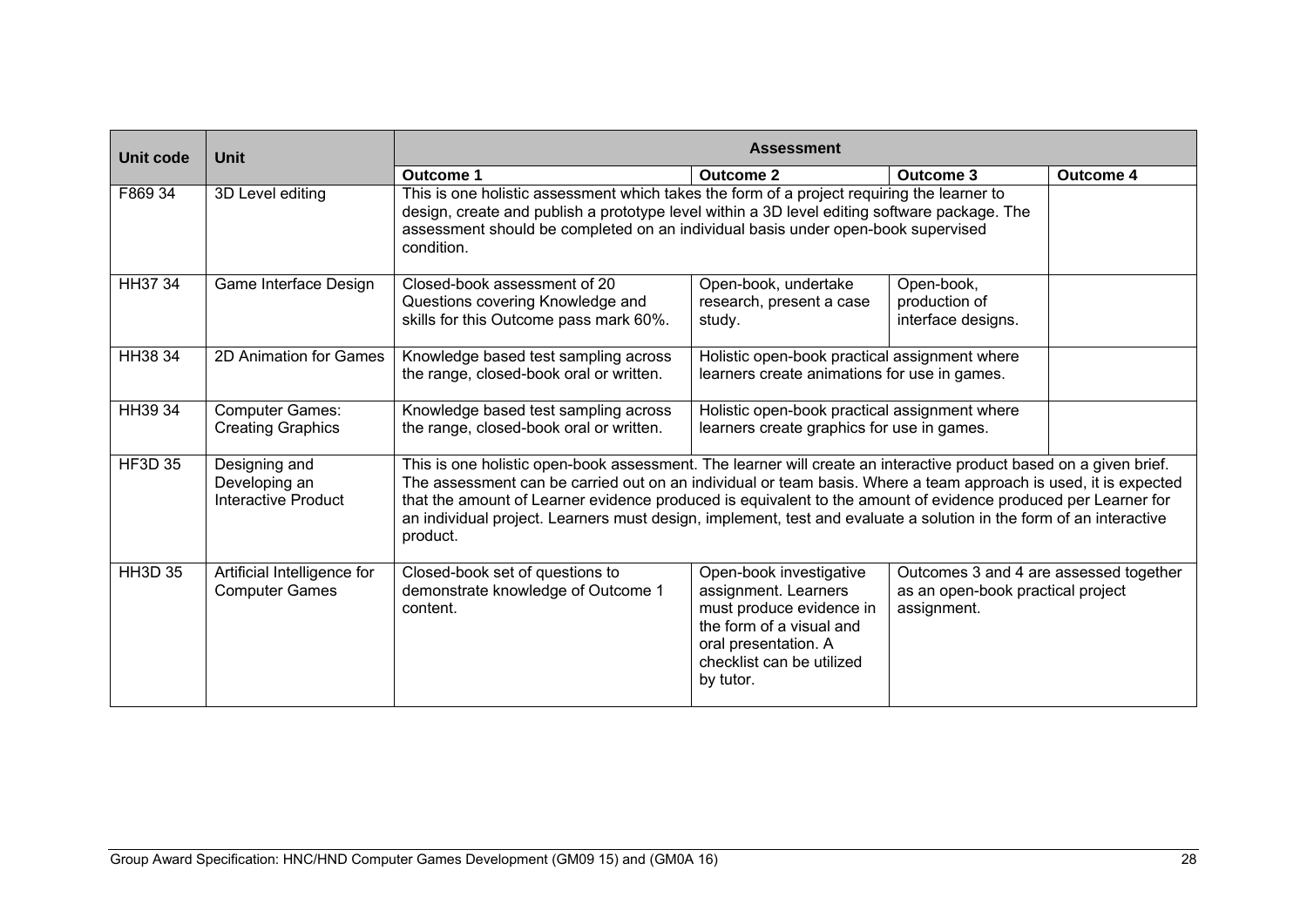| <b>Unit Code</b> | Unit                                       | <b>Assessment</b>                                                                                                                                                                                                                                                                                                                                                                                                                                                                                                                         |                                                                                                                                                                                                                                                                                                                                                               |                                                                                                                                                                                                      |                  |  |
|------------------|--------------------------------------------|-------------------------------------------------------------------------------------------------------------------------------------------------------------------------------------------------------------------------------------------------------------------------------------------------------------------------------------------------------------------------------------------------------------------------------------------------------------------------------------------------------------------------------------------|---------------------------------------------------------------------------------------------------------------------------------------------------------------------------------------------------------------------------------------------------------------------------------------------------------------------------------------------------------------|------------------------------------------------------------------------------------------------------------------------------------------------------------------------------------------------------|------------------|--|
|                  |                                            | Outcome 1                                                                                                                                                                                                                                                                                                                                                                                                                                                                                                                                 | Outcome 2                                                                                                                                                                                                                                                                                                                                                     | Outcome 3                                                                                                                                                                                            | <b>Outcome 4</b> |  |
| F86H 35          | <b>Game Physics</b>                        | Closed-book 40 Multiple choice<br>questions.                                                                                                                                                                                                                                                                                                                                                                                                                                                                                              | Outcomes 2 and 3 should be open-book and<br>integrated into one assessment. The evidence<br>should include a solution involving physics and<br>maths to a game scenario where a real-time<br>physics simulation is required. It is recommended<br>that this solution is then implemented in a<br>modern programming language such as Java,<br>$C++$ or $C#$ . |                                                                                                                                                                                                      |                  |  |
| <b>HH3E 35</b>   | <b>Game Customisation</b><br>and Scripting | All Outcomes are assessed using a single project requiring the learner to create and collect all the necessary<br>evidence including design, development and analysis work. Learners will produce a technical design document<br>based on the given specification (Outcome 1), develop the actual playable level (Outcomes 2 and 3) as well as<br>conduct and record observed testing of the playable level by third parties. The assessment project should be<br>completed on an individual basis under open-book supervised conditions. |                                                                                                                                                                                                                                                                                                                                                               |                                                                                                                                                                                                      |                  |  |
| HH58 35          | Creating a Showreel<br>and Portfolio       | Outcome 1 is assessed by collation of<br>work into an organized portfolio of<br>content showing a range of work they<br>have undertaken. This will be presented<br>in a suitable format.                                                                                                                                                                                                                                                                                                                                                  | For Outcome 2, the best<br>work or excerpts of work<br>should then be carefully<br>selected and made ready<br>for addition to the planned<br>showreel, there should be<br>clear reasons for<br>inclusion.                                                                                                                                                     | The showreel is then<br>created in Outcome<br>3 using video/audio<br>editing software and<br>adding suitable<br>effects to enhance it;<br>the showreel should<br>be between 2-5<br>minutes duration. |                  |  |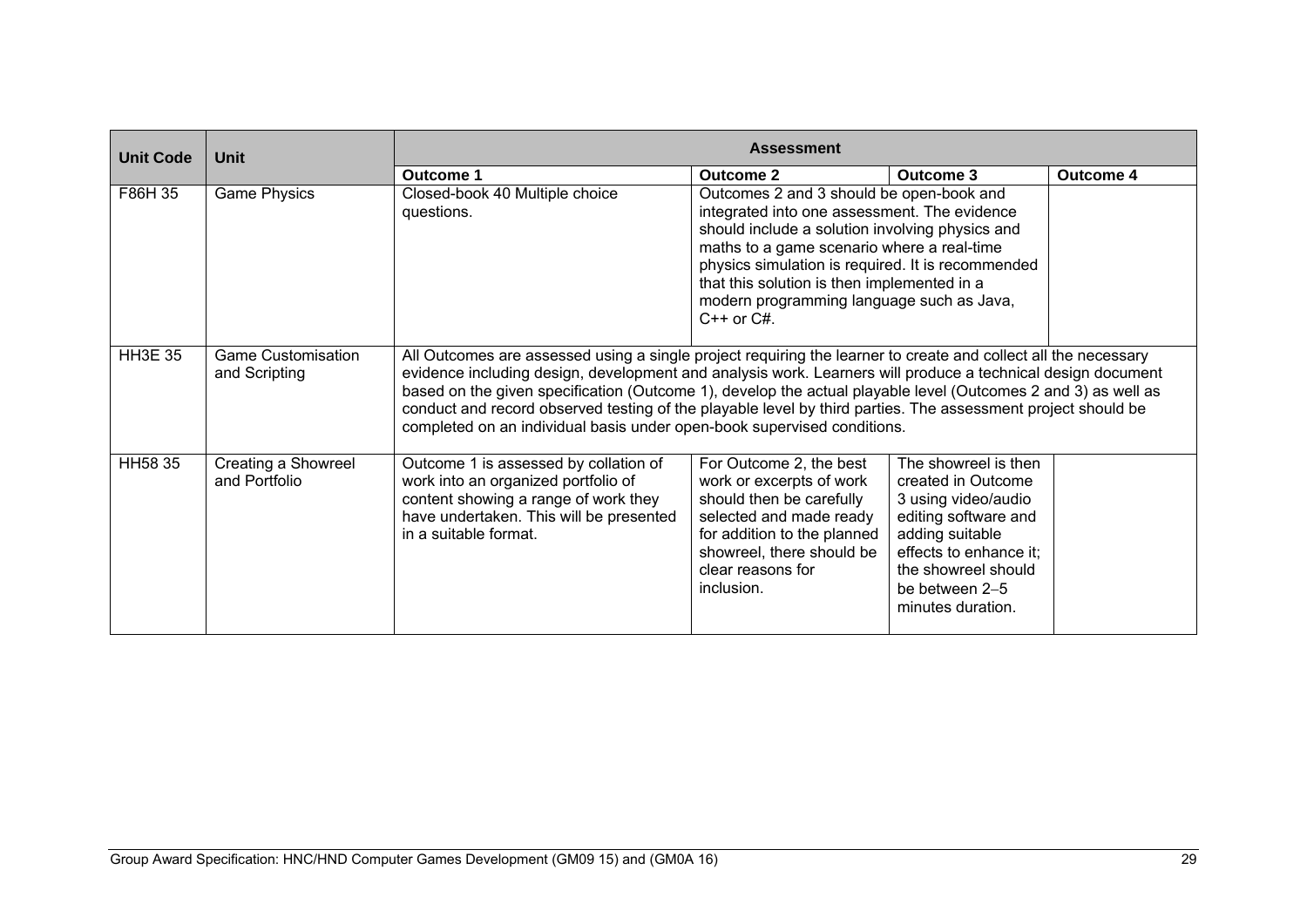# **6 Guidance on approaches to delivery and assessment**

The awards have been influenced and developed giving heed to the National Occupational Standards which reflect industry working standards. Notice has also been given to the development of the learners' Core Skills profile. Consequently, emphasis has been given, particularly in the first year, to group based project work and collaborative working. Centres should therefore ensure that facilities are made available to the learners for independent study and group meetings in appropriately equipped facilities.

Another aim of delivery of these awards is to maximise the learning and teaching component of unit delivery and correspondingly reduce the amount of time spent on assessment. Therefore integrating units and assessments can be beneficial. Where possible use of social networking tools and delivery of learning resources to personal internet appliances such as tablet computers and smartphones should be employed in addition to traditional classroom based teaching in order to allow for more flexibility and fluidity in learning activities.

Changes made in the new awards include the presence of new game-specific units such as game graphics, game animation, and game interface design, the intention of which is to keep the award relevant and of greater interest to learners. There have been updates to some preexisting units where content has been added, changed or updated, therefore centres should ensure they are delivering from the most recent unit specification.

The creation of a showreel and portfolio unit has been added as mandatory to the HND as this was thought to be an essential requirement when seeking employment in the games industry. It will be a skill the learners should be encouraged to continue with into their futures, both as a higher education student and as an employee within the industry as it is likely they will change employment at some time.

A further aim of the new awards is to allow centres to choose from many options so that they can design their courses for their own specialisms, HE articulation routes, and potential needs of local employers. This will be expanded upon in Section 6.2.1.

## **6.1 Sequencing/integration of units**

The new awards have been structured to allow flexibility to centres in their choice and sequencing of units. The HNC Computer Games Development can be delivered as a 12 credit award however, since most learners will progress to HND it is recommended that 15 credits be delivered in HNC, therefore suitable optional units can be selected to accommodate this.

In most circumstances, learners should complete an SCQF level 7 unit before undertaking an associated an SCQF level 8 unit. It is recommended that where possible assessments should be integrated to reduce the assessment load.

Centres should devise their own course plans to suit their scheduling requirements. It is advisable that Year 1 is predominantly populated with SCQF level 7 units and Year 2 with SCQF level 8 units.

The following tables show two versions of sample deliveries of HND Year 1 (HNC) and HND Year 2 over a two semester period.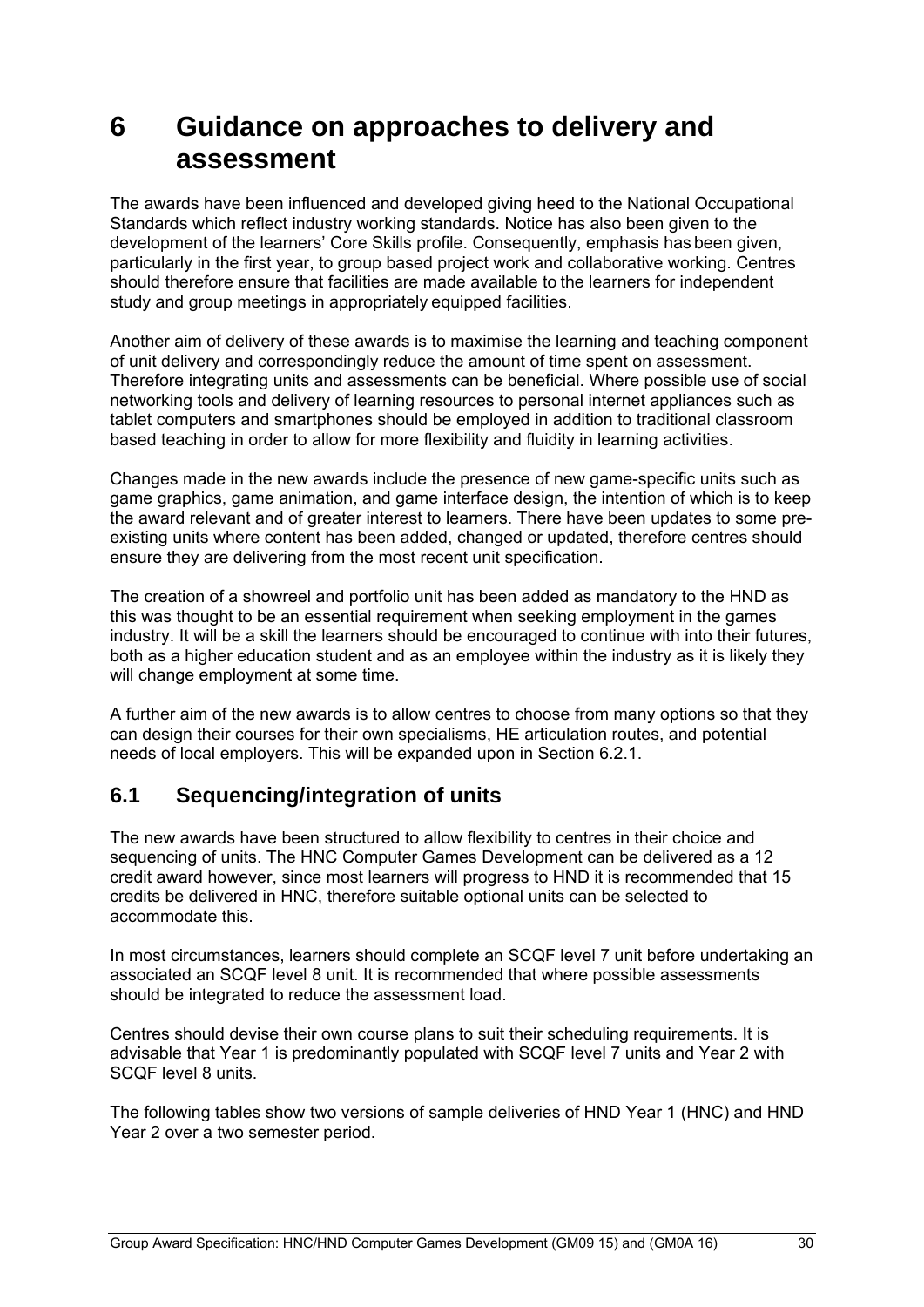# **Sample Delivery 1 — (general)**

| <b>HNC Computer Games Development</b>                               |                      |                | <b>HND Computer Games Development</b>                                             |                      |                |  |
|---------------------------------------------------------------------|----------------------|----------------|-----------------------------------------------------------------------------------|----------------------|----------------|--|
| Year 1                                                              |                      |                | Year <sub>2</sub>                                                                 |                      |                |  |
| <b>Semester 1 units</b>                                             | <b>SCQF</b><br>level | <b>Credits</b> | <b>Semester 1</b>                                                                 | <b>SCQF</b><br>level | <b>Credits</b> |  |
| <b>Computer Games</b><br>Programming<br>Fundamentals                | 7                    | 3              | <b>Graded Unit 2</b>                                                              | 8                    | $\overline{2}$ |  |
| <b>Computer Planning</b>                                            | $\overline{7}$       | $\mathbf{1}$   | <b>Games Development:</b><br><b>Object Oriented</b><br>Programming                | 8                    | 3              |  |
| <b>Animation for Games</b>                                          | $\overline{7}$       | $\mathbf{1}$   | 3D Modeling and<br>Animation                                                      | 8                    | $\overline{2}$ |  |
| Game Interface Design                                               | $\overline{7}$       | 1              | Artificial Intelligence for<br>games                                              | 8                    | $\overline{2}$ |  |
| Team Working in<br>Computing                                        | $\overline{7}$       | 1              | Narrative and Genre in<br><b>Computer Games</b>                                   | 8                    | $\overline{2}$ |  |
| Games Design: Pitch a<br>Treatment                                  | $\overline{7}$       | $\mathbf{1}$   | <b>Interaction Design</b>                                                         | 8                    | 1              |  |
| Computing: Introduction<br>to Project Management                    | $\overline{7}$       | $\mathbf{1}$   | <b>Computer Programming:</b><br><b>Applied Mathematics</b>                        | 8                    | $\mathbf{1}$   |  |
| <b>Semester 2 units</b>                                             | <b>SCQF</b><br>level | <b>Credits</b> | <b>Semester 2 units</b>                                                           | <b>SCQF</b><br>level | <b>Credits</b> |  |
| <b>Computer Games</b><br>Programming<br>Fundamentals<br>(continues) | 7                    | 3              | <b>Graded Unit 2</b><br>(continues)                                               | 8                    | $\overline{2}$ |  |
| Game Technology                                                     | $\overline{7}$       | 1              | <b>Games Development:</b><br><b>Object Oriented</b><br>Programming<br>(continues) | 8                    | 3              |  |
| <b>Game Graphics</b>                                                | $\overline{7}$       | 1              | 3D Modeling and<br>Animation (continues)                                          | 8                    | $\overline{2}$ |  |
| <b>Computer Games</b><br>Development: Graded<br>Unit 1              | $\overline{7}$       | 1              | Artificial Intelligence for<br>Games (continues)                                  | 8                    | $\overline{2}$ |  |
| <b>Computer Programming:</b><br><b>Applied Mathematics</b>          | $\overline{7}$       | 1              | Narrative and Genre in<br><b>Computer Games</b><br>(continues)                    | 8                    | $\overline{2}$ |  |
| Game Design theory                                                  | $\overline{7}$       | $\mathbf{1}$   | Creating a Showreel and<br>Portfolio                                              | 8                    | 1              |  |
| History, Evolution and<br>Impact of Computer<br>Games               | $\overline{7}$       | $\mathbf{1}$   | Programming a Game<br>for a Mobile Device                                         | 8                    | 1              |  |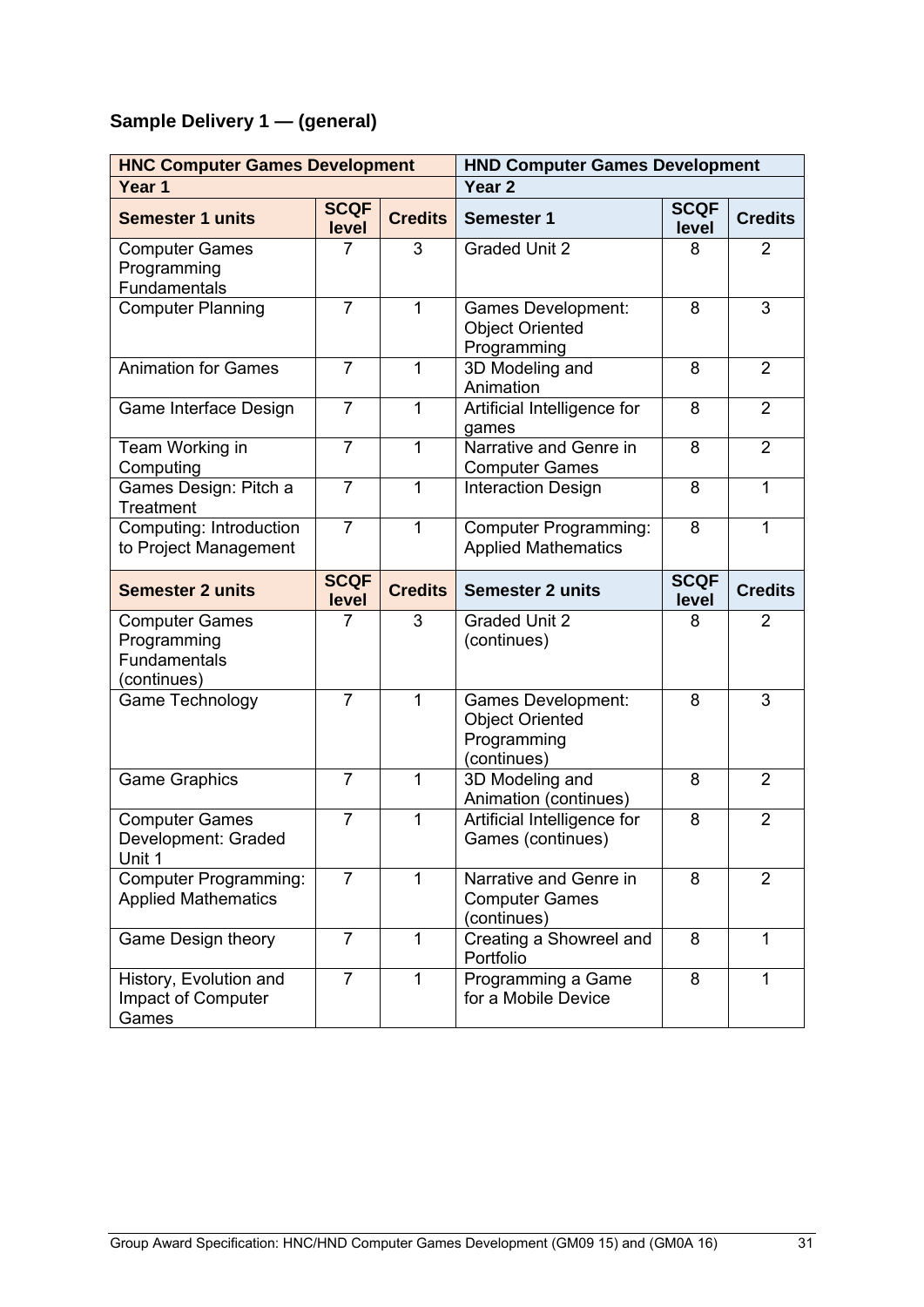# **Sample Delivery 2 — (Code Heavy)**

| <b>HNC Computer Games Development</b>                               |                      |                | <b>HND Computer Games Development</b>                                             |                      |                |  |
|---------------------------------------------------------------------|----------------------|----------------|-----------------------------------------------------------------------------------|----------------------|----------------|--|
| Year 1                                                              |                      |                | Year <sub>2</sub>                                                                 |                      |                |  |
| <b>Semester 1 units</b>                                             | <b>SCQF</b><br>level | <b>Credits</b> | <b>Semester 1</b>                                                                 | <b>SCQF</b><br>level | <b>Credits</b> |  |
| <b>Computer Games</b><br>Programming<br>Fundamentals                | 7                    | 3              | <b>Graded Unit 2</b>                                                              | 8                    | $\overline{2}$ |  |
| <b>Computer Planning</b>                                            | $\overline{7}$       | $\mathbf{1}$   | Games Development:<br><b>Object Oriented</b><br>Programming                       | 8                    | 3              |  |
| Artificial Intelligence for<br>Games                                | 8                    | $\overline{2}$ | 3D Modeling and<br>Animation                                                      | 8                    | $\overline{2}$ |  |
| Game Interface Design                                               | $\overline{7}$       | 1              | Software<br>Development: Event<br><b>Driven Programming</b>                       | 8                    | $\overline{2}$ |  |
| Team working in<br>computing                                        | $\overline{7}$       | 1              | Designing and<br>Developing an<br><b>Interactive Product</b>                      | 8                    | $\overline{2}$ |  |
| <b>Game Customisation</b><br>and Scripting                          | 8                    | $\overline{2}$ | <b>Game Physics</b>                                                               | 8                    | $\overline{2}$ |  |
| Computing: Introduction<br>to Project Management                    | $\overline{7}$       | 1              | Computer<br>Programming: Applied<br><b>Mathematics</b>                            | 8                    | 1              |  |
| <b>Semester 2 units</b>                                             | <b>SCQF</b><br>level | <b>Credits</b> | <b>Semester 2 units</b>                                                           | <b>SCQF</b><br>level | <b>Credits</b> |  |
| <b>Computer Games</b><br>Programming<br>Fundamentals<br>(continues) | 7                    | 3              | <b>Graded Unit 2</b><br>(continues)                                               | 8                    | $\overline{2}$ |  |
| Game Technology                                                     | $\overline{7}$       | 1              | Games Development:<br><b>Object Oriented</b><br>Programming<br>(continues)        | 8                    | 3              |  |
| Artificial Intelligence for<br>Games (continues)                    | 8                    | $\overline{2}$ | 3D Modeling and<br>Animation (continues)                                          | 8                    | $\overline{2}$ |  |
| <b>Computer Games</b><br>Development: Graded<br>Unit 1              | $\overline{7}$       | 1              | Designing and<br>Developing an<br><b>Interactive Media</b><br>Product (continues) | 8                    | $\overline{2}$ |  |
| <b>Computer Programming:</b><br><b>Applied Mathematics</b>          | $\overline{7}$       | 1              | Software<br>Development: Event<br>Driven Programming                              | 8                    | $\overline{2}$ |  |
| Game Design theory                                                  | $\overline{7}$       | 1              | <b>Game Physics</b><br>(continues)                                                | 8                    | $\overline{2}$ |  |
| <b>Game Customisation</b>                                           | 8                    | $\overline{2}$ | Creating a Showreel                                                               | 8                    | 1              |  |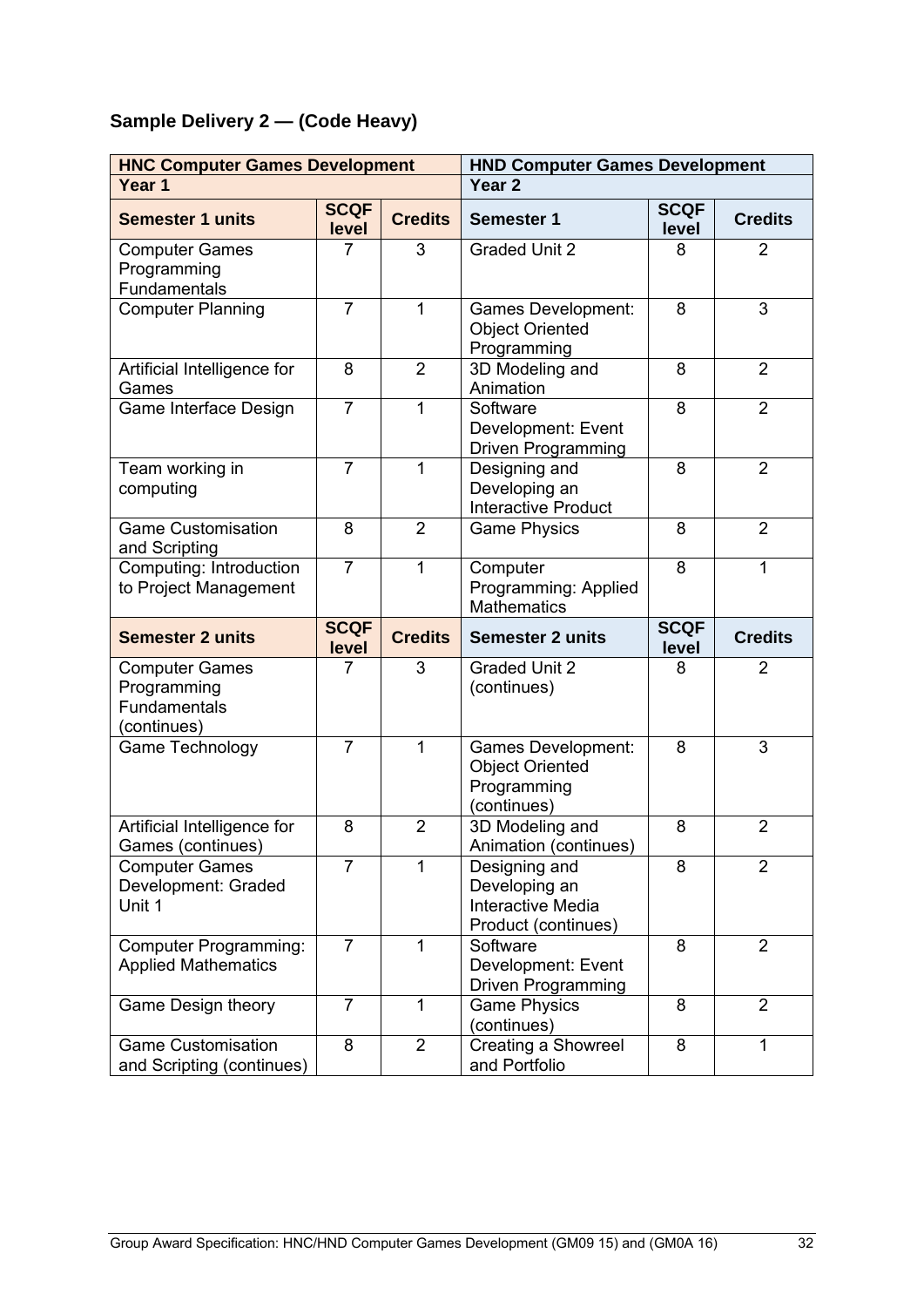#### **Suggestions for Sequencing**

The order in which units within the awards are delivered is at the discretion of the centre and should be appropriate to local staffing and timetabling considerations. The following delivery sequence is offered for guidance only. Where the award is being delivered on a part-time basis, the subjects recommended for the first semester within the full-time model of delivery should be delivered in the first academic session of the part-time delivery. Subjects recommended for semester two delivery in the full-time model should be delivered in the second academic session of the part-time delivery model.

During Year 1, it is recommended that *Games Programming Fundamentals* be delivered in conjunction with *Game Interface Design* and *2D Animation for Games* in order to provide opportunities to produce a coherent project.

*Computing: Introduction to Project Management* should be delivered in Year 1 before delivery of the Graded Unit so that the skills obtained can assist with the planning phase of the *Graded Unit 1*. Project management could be delivered in conjunction *with Team Working in Computing* as this will provide opportunities to integrate the assessment.

*Computing: Planning* and *Team Working in Computing* should be delivered before *Computer Games Development: Graded Unit 1* to allow learners time to assimilate the skills required for the Graded Unit.

*Computer Games Programming Fundamentals* allows for introductory learning of programming concepts and as such should commence before other more specialised programming Units.

Centres intending to deliver the HND should include one unit of mathematics in the first year in order to spread the mathematics content evenly across both years.

During Year 2, it is recommended that *Game Development: Object Oriented Programming* be delivered in conjunction with *3D Modelling and Animation* again to provide cross-assessment integration opportunities.

*3D Level Editing* should be delivered prior to *Game Customisation and Scripting* as there is a natural progression of complexity and skills.

*Games Development: Object Oriented Programming, and 3D Modelling and Animation*  should be delivered before *Computer Games Development: Graded Unit 2* to allow learners time to assimilate the skills required for the Graded Unit.

*Showreel and Portfolio creation* should be delivered later in Year 2 (HND) to allow learners to have sufficient work from which to select for inclusion in the portfolio and showreel. Time should be allowed to add final project work to the showreel. It should be emphasised to learners that they should keep all their work as they progress through the course so that the best can be selected for use in the showreel unit.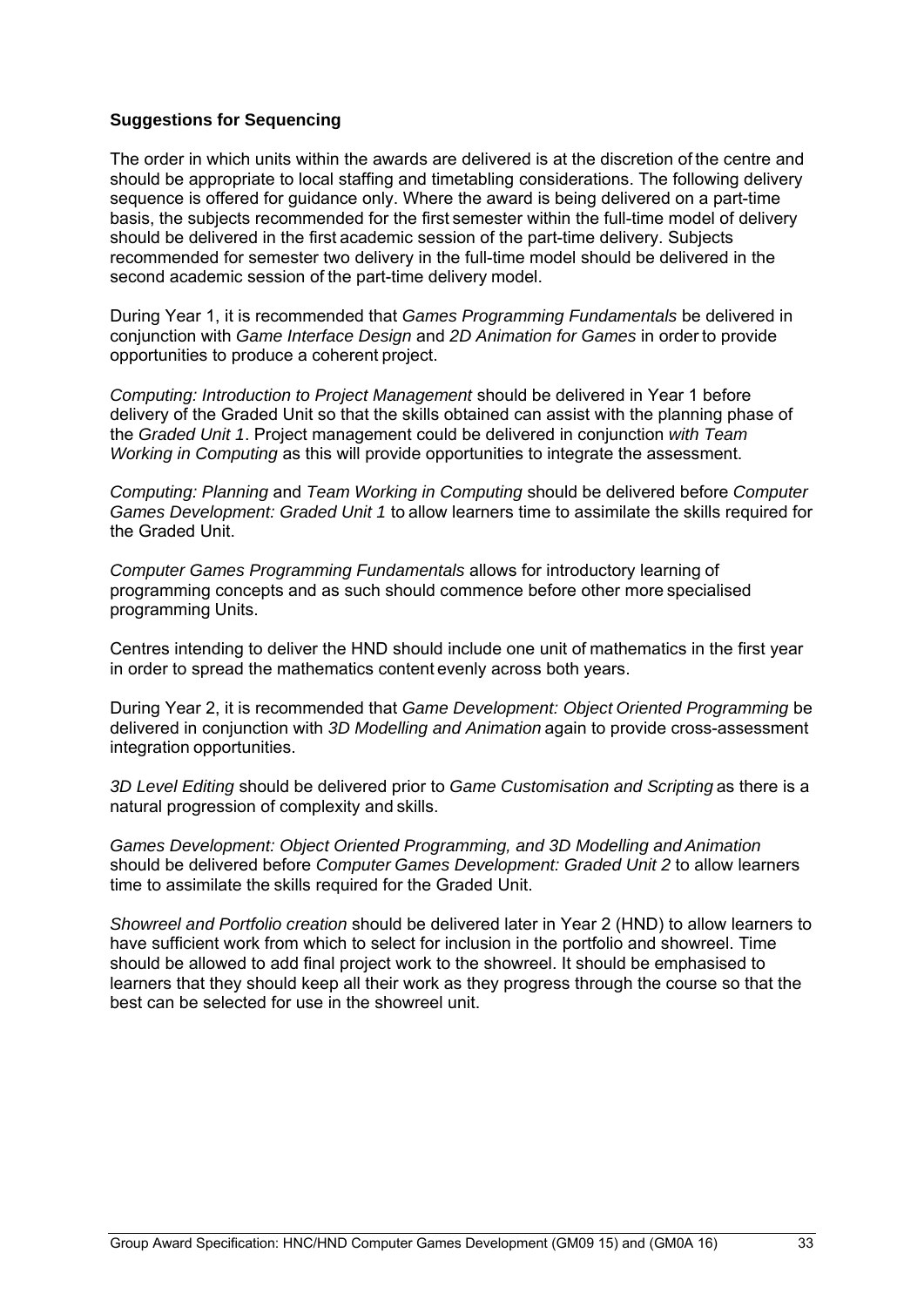# **6.2 Recognition of Prior Learning**

SQA recognises that learners gain knowledge and skills acquired through formal, non-formal and informal learning contexts.

In some instances, a full Group Award may be achieved through the recognition of prior learning. However, it is unlikely that a learner would have the appropriate prior learning and experience to meet all the requirements of a full Group Award.

The recognition of prior learning may **not** be used as a method of assessing in the following types of units and assessments:

- ◆ HN Graded Units
- Course and/or external assessments
- Other integrative assessment units (which may or not be graded)
- Certain types of assessment instruments where the standard may be compromised by not using the same assessment method outlined in the unit
- Where there is an existing requirement for a licence to practice
- Where there are specific health and safety requirements
- Where there are regulatory, professional or other statutory requirements
- Where otherwise specified in an Assessment Strategy

More information and guidance on the *Recognition of Prior Learning* (RPL) may be found on our website **www.sqa.org.uk**.

The following sub-sections outline how existing SQA unit(s) may contribute to this Group Award. Additionally, they also outline how this Group Award may be recognised for professional and articulation purposes.

## **6.2.1 Articulation and/or progression**

The changes in the revised frameworks have been minor and should not affect any existing articulation arrangements between centres and their local hegher Education establishments.

A list of potential articulation routes at the time of writing are shown in the table below these include computing and digital/creative media courses in addition to game-specific courses.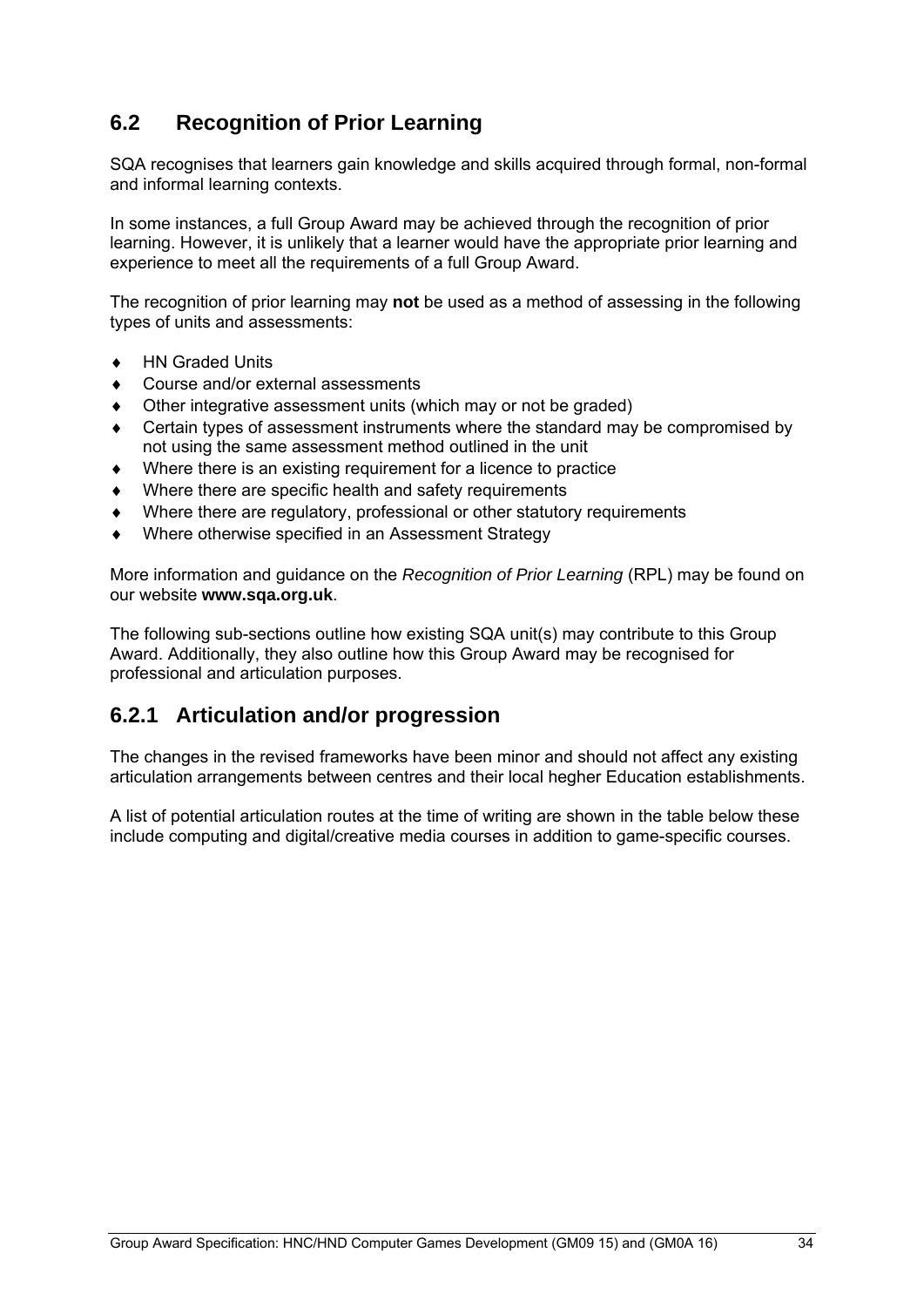| <b>Institute</b>      | <b>Degree Program</b>                                              | <b>Entry</b><br><b>Point</b> | <b>Conditions</b>                                                                                                                                                                                                                                   |
|-----------------------|--------------------------------------------------------------------|------------------------------|-----------------------------------------------------------------------------------------------------------------------------------------------------------------------------------------------------------------------------------------------------|
|                       | BA (Hons) Game Design and<br><b>Production Management</b>          | $\mathbf{1}$                 | HNC with Graded Unit: A                                                                                                                                                                                                                             |
|                       | BA (Hons) Game Design and<br><b>Production Management</b>          | 2                            | HND with Graded Unit 2: A                                                                                                                                                                                                                           |
|                       | BSc (Hons) Game<br>Technology                                      | $\mathbf{1}$                 | HNC or HND with Graded Unit: A plus<br>Higher Maths: B                                                                                                                                                                                              |
|                       | BSc (Hons) Game<br>Technology                                      | $\overline{2}$               | HND with Graded Unit 2: A plus<br><b>Advanced Higher Maths: B</b>                                                                                                                                                                                   |
|                       | <b>BSc (Hons) Computer Game</b><br><b>Applications Development</b> | $\mathbf{1}$                 | HNC with Graded Unit: A (if no Higher<br>Maths)                                                                                                                                                                                                     |
| Abertay               | <b>BSc (Hons) Computer Game</b><br><b>Applications Development</b> | $\overline{2}$               | HNC with Graded Unit: A plus Higher<br>Maths: B                                                                                                                                                                                                     |
|                       | <b>BSc (Hons) Computer Game</b><br><b>Applications Development</b> | $\overline{2}$               | HND with Graded Unit 2: A plus Higher<br>Maths: B                                                                                                                                                                                                   |
|                       | <b>BSc (Hons) Computing</b>                                        | $\overline{2}$               | HNC with Graded Unit: A                                                                                                                                                                                                                             |
|                       | <b>BSc (Hons) Computing</b>                                        | 3                            | HND with Graded Unit 2: A plus Module                                                                                                                                                                                                               |
|                       |                                                                    |                              | F86A Games Development OOP or                                                                                                                                                                                                                       |
|                       |                                                                    |                              | Module H171 Software Development<br><b>OOP</b>                                                                                                                                                                                                      |
|                       | <b>BSc (Hons) Ethical Hacking</b>                                  | 1                            | HNC with Graded Unit: A                                                                                                                                                                                                                             |
|                       | <b>BSc (Hons) Ethical Hacking</b>                                  | $\overline{2}$               | <b>HND with Graded Unit: A</b>                                                                                                                                                                                                                      |
| <b>Dundee</b>         | <b>BSc (Hons) Computing</b><br>Science                             | 1                            | HNC with Graded Unit B                                                                                                                                                                                                                              |
|                       | <b>BSc (Hons) Computing</b>                                        | $\overline{2}$               | HNC with Graded Unit A                                                                                                                                                                                                                              |
|                       | Science                                                            |                              | HND with Graded Units B, B                                                                                                                                                                                                                          |
|                       | <b>BSc (Hons) Creative</b><br>Computing                            | $\overline{2}$               | HNC with Graded Unit B                                                                                                                                                                                                                              |
|                       | <b>BSc (Hons) Creative</b><br>Computing                            | 3                            | HND with Graded Units B, B                                                                                                                                                                                                                          |
|                       | <b>BSc (Hons) Digital Media</b>                                    | $\mathbf{2}$                 | HNC with Graded Unit B                                                                                                                                                                                                                              |
|                       | <b>BSc (Hons) Digital Media</b><br>Global                          | 3                            | HND with Graded Units B, B                                                                                                                                                                                                                          |
| Edinburgh<br>Napier   | BSc (Hons) Interactive media<br>design                             | $\overline{2}$               | HNC with Graded Unit B                                                                                                                                                                                                                              |
|                       | BSc (Hons) Interactive media<br>design                             | 3                            | HND with Graded Units B, B                                                                                                                                                                                                                          |
|                       | <b>BSc (Hons) Games</b><br>Development                             | $\overline{2}$               | HNC with Graded Unit B and Higher<br>Maths at B                                                                                                                                                                                                     |
|                       | <b>BSc (Hons) Computing</b>                                        | $\overline{2}$               | HNC with Graded Unit B                                                                                                                                                                                                                              |
|                       | <b>BSc (Hons) Computing</b>                                        | 3                            | HND with Graded Units B, B                                                                                                                                                                                                                          |
|                       | <b>BSc (Hons) Computer Games</b>                                   | $\overline{2}$               | 15 credit HNC Graded Unit at A. Must                                                                                                                                                                                                                |
| Glasgow<br>Caledonian | Design                                                             |                              | include the following units: Mathematics<br>for Interactive Computing: Essential<br><b>Techniques OR Mathematics: Calculus</b><br>and Matrices for Computing                                                                                        |
|                       | <b>BSc (Hons) Computer Games</b><br>Design                         | 3                            | <b>HND Computer Games Development</b><br>with A, A in Graded Units. Must include<br>the following units: Mathematics for<br><b>Interactive Computing: Essential</b><br><b>Techniques or Mathematics: Calculus</b><br>and Matrices for Computing; 2D |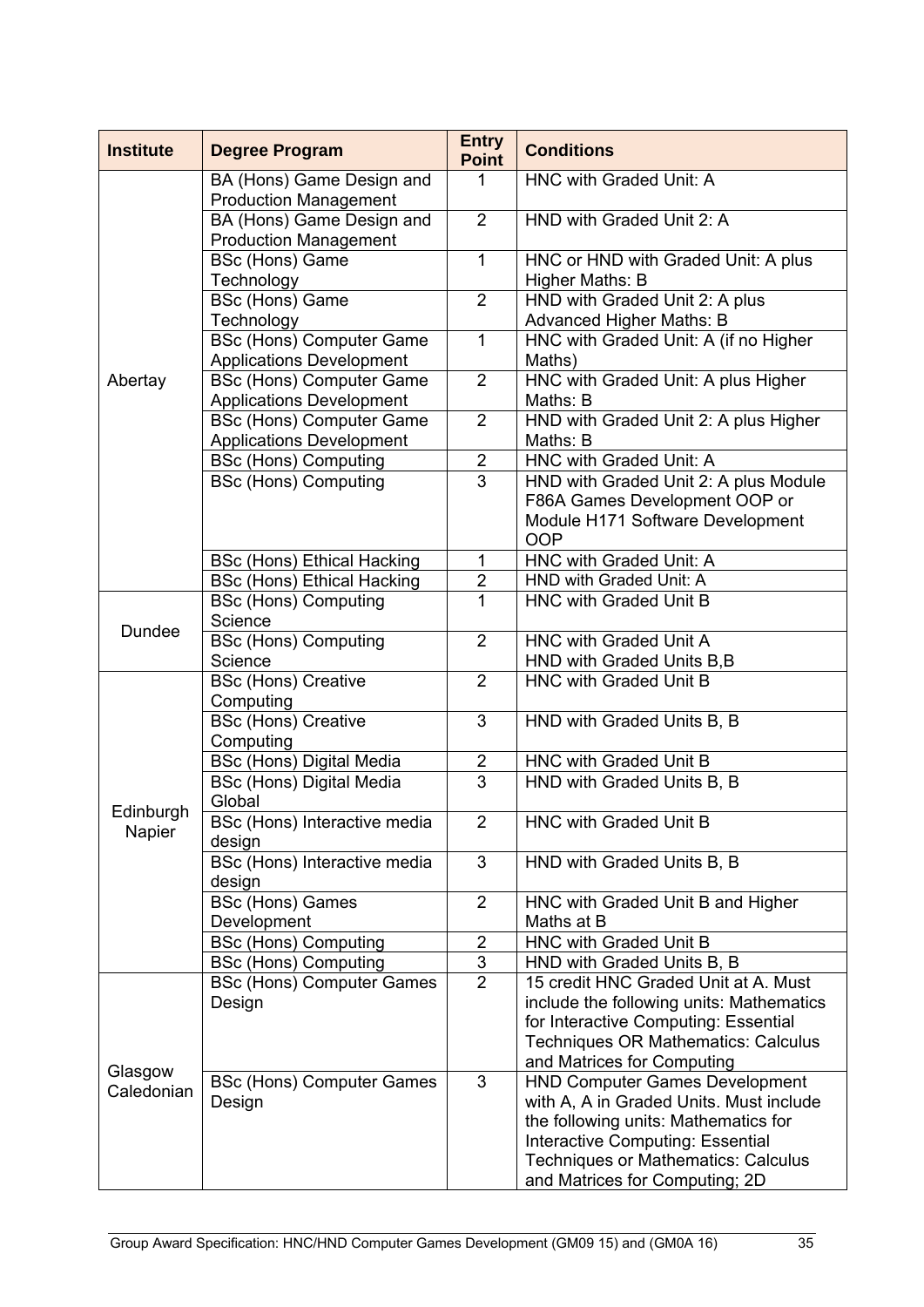| Animation; 3D Level Editing; Game<br><b>Customisation and Scripting; Game</b><br>Design: Pitch to Treatment; Game                                                                                                                                                                                                                                                                                                                                                                                                                            |
|----------------------------------------------------------------------------------------------------------------------------------------------------------------------------------------------------------------------------------------------------------------------------------------------------------------------------------------------------------------------------------------------------------------------------------------------------------------------------------------------------------------------------------------------|
| 15 credit HNC Computer Games<br>Development with Graded Unit at A. (with<br>the code heavy delivery model) Must<br><b>Mathematics for Interactive Computing:</b><br><b>Essential Techniques or Mathematics:</b><br>Calculus and Matrices for Computing.                                                                                                                                                                                                                                                                                      |
| <b>HND Computer Games Development</b><br>(with the code heavy delivery model)<br>HND must include an A in Graded Units.<br>Must include the following units in the<br>HND: Mathematics for Interactive<br><b>Computing: Essential Techniques or</b><br>Mathematics: Calculus and Matrices for<br>Computing; User Interface Design and<br>any TWO from: AI and Critical Thinking;<br>Game Customisation and Scripting;<br>Game Physics; Scripting for Interactivity                                                                           |
| <b>HND Computer Games Development</b><br>(with the code heavy delivery model)<br>HND must include an A in the Graded<br>Mathematics for Interactive Computing;<br><b>Essential Techniques or Mathematics:</b><br>Calculus and Matrices for Computing;<br>User Interface Design and any two from:<br>AI and Critical Thinking; Game<br><b>Customisation and Scripting; Game</b><br>Physics; Scripting for Interactivity; 2D<br>Animation; 3D Level Editing; Game<br>Design: Pitch to Treatment; Game<br>Design Theory; Game Customisation and |
| HNC with Graded Unit A and proficiency<br>in the java programming language                                                                                                                                                                                                                                                                                                                                                                                                                                                                   |
| HND with Graded Units A and proficiency<br>in the java programming language                                                                                                                                                                                                                                                                                                                                                                                                                                                                  |
| HNC with Graded Unit A and proficiency                                                                                                                                                                                                                                                                                                                                                                                                                                                                                                       |
| HND with Graded Units A and proficiency<br>in the java programming language                                                                                                                                                                                                                                                                                                                                                                                                                                                                  |
| in the java programming language                                                                                                                                                                                                                                                                                                                                                                                                                                                                                                             |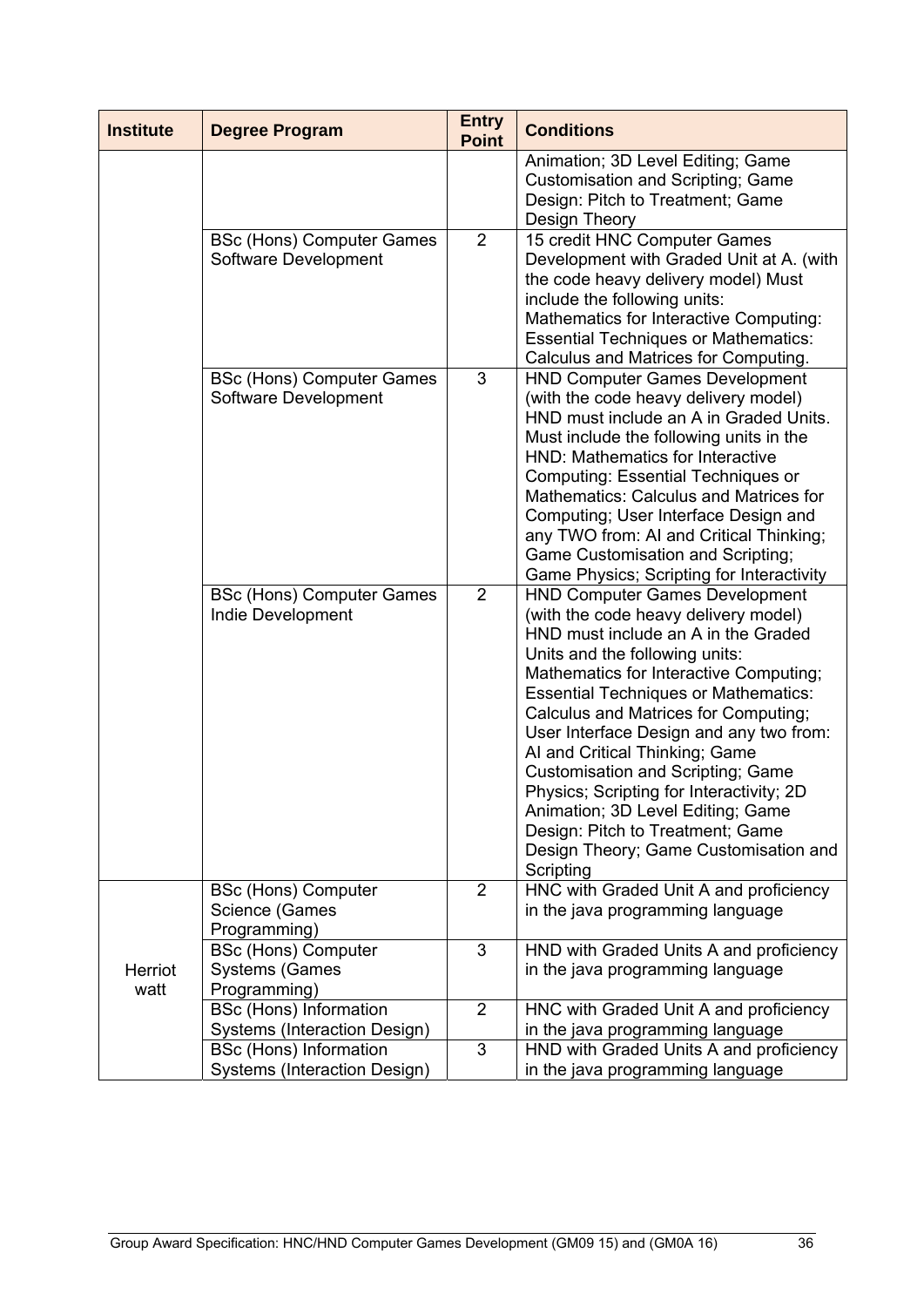| <b>Institute</b>                              | <b>Degree Program</b>                                               | <b>Entry</b><br><b>Point</b> | <b>Conditions</b>                                                                                                                         |
|-----------------------------------------------|---------------------------------------------------------------------|------------------------------|-------------------------------------------------------------------------------------------------------------------------------------------|
|                                               | <b>BSc (Hons) Computer</b><br>graphics and animation                | 2                            | HNC/HND applicants considered on an<br>individual basis. All applicants to yr2<br>must pass a 2 week access course in<br>Java programming |
| Robert<br>Gordons<br>University<br>(Aberdeen) | BSc (Hons) Digital Media -<br>Design, Production and<br>Development | 2                            | HNC/HND applicants considered on an<br>individual basis.                                                                                  |
|                                               | BSc (Hons) Digital Media -<br>Design, Production and<br>Development | 3                            | A relevant HND from one of our partner<br>colleges will be considered for entry into<br>Year 3.                                           |
| <b>University</b>                             | <b>BSc Hons Computer Games</b><br>Development                       |                              | <b>HNC</b>                                                                                                                                |
| of the West<br>of Scotland                    | <b>BSc Hons Computer Games</b><br>Development                       | 2                            | <b>HND</b>                                                                                                                                |
| (UWS)                                         | <b>BSc Hons Computer Games</b><br>Technology                        | 1 or $2$                     | <b>HND</b><br>Individual case-by-case basis                                                                                               |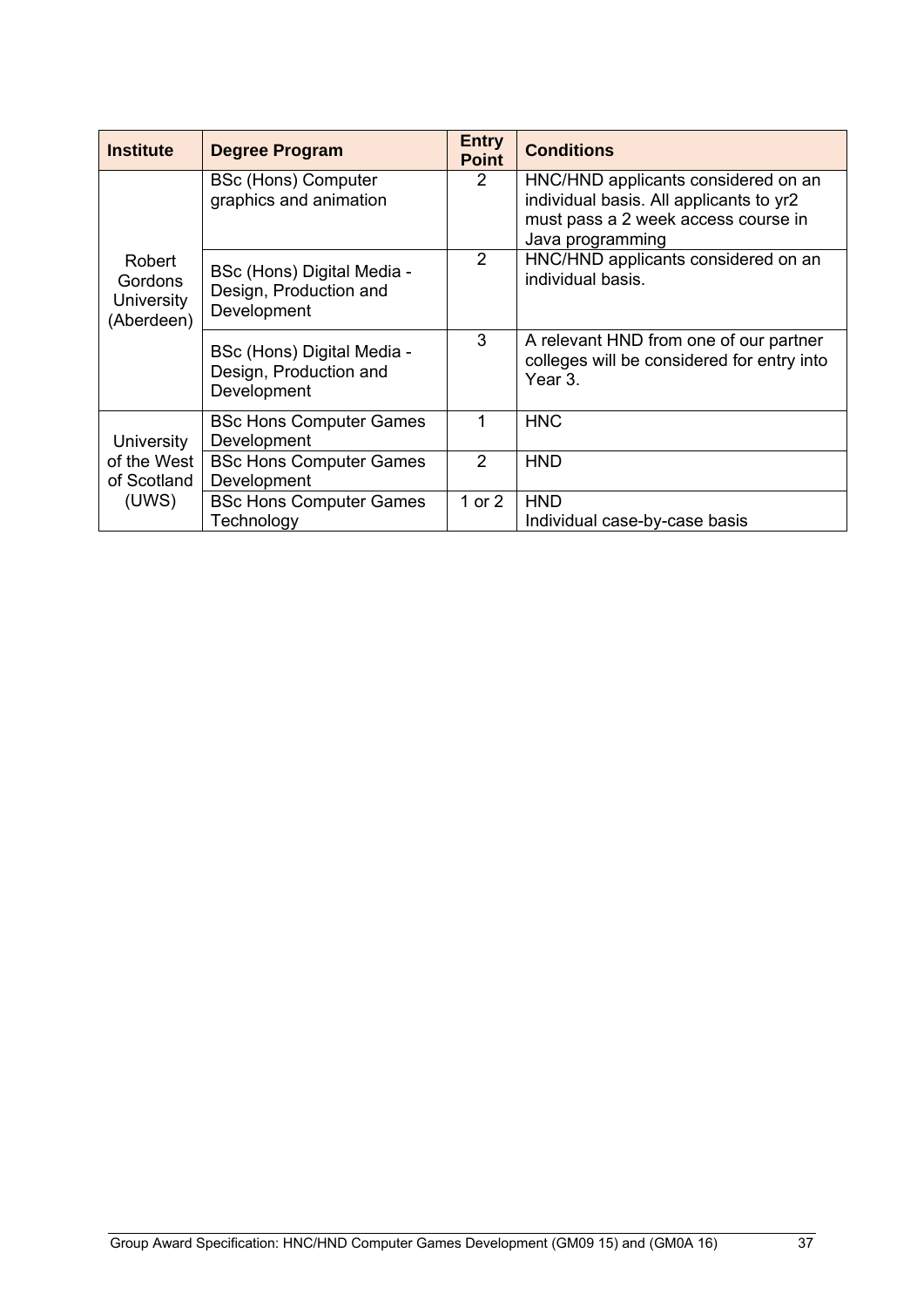#### **Qualifications Progression Map**



## **6.2.2 Transitional Arrangements**

HN awards in Computing disciplines have always provided detailed guidance on credit transfer between existing and new awards. This is done, at the request of centres and External Verifiers, to ensure consistency between centres. Nevertheless, final decisions relating to credit transfer lies with centres.

These awards are revisions to existing awards; some older units have been replaced with newer ones and some new units have been added which are more subject specific and relevant to the skills required. Consequently these units have been mapped for credit transfer so that if a learner has an existing unit they do not have to be entered for the corresponding revised unit. They would need to be entered for the remaining units and Graded Units required to achieve the HND.

## **6.2.3 Credit transfer**

When new Group Awards are introduced, students often wish to transfer between the old and the new frameworks. For example, they may have started on an HNC under an older framework and wish to complete their HND on the new framework, or they may have completed Units some time ago and wish to use these as part of an HNC or HND under the new framework.

To assist in this process, SQA normally provides centres with guidance on Credit Transfer between the old and the new frameworks. SQA have clear criteria for deciding if two syllabuses are equivalent. All the following criteria must be satisfied if full credit transfer is to be recognised between both syllabuses: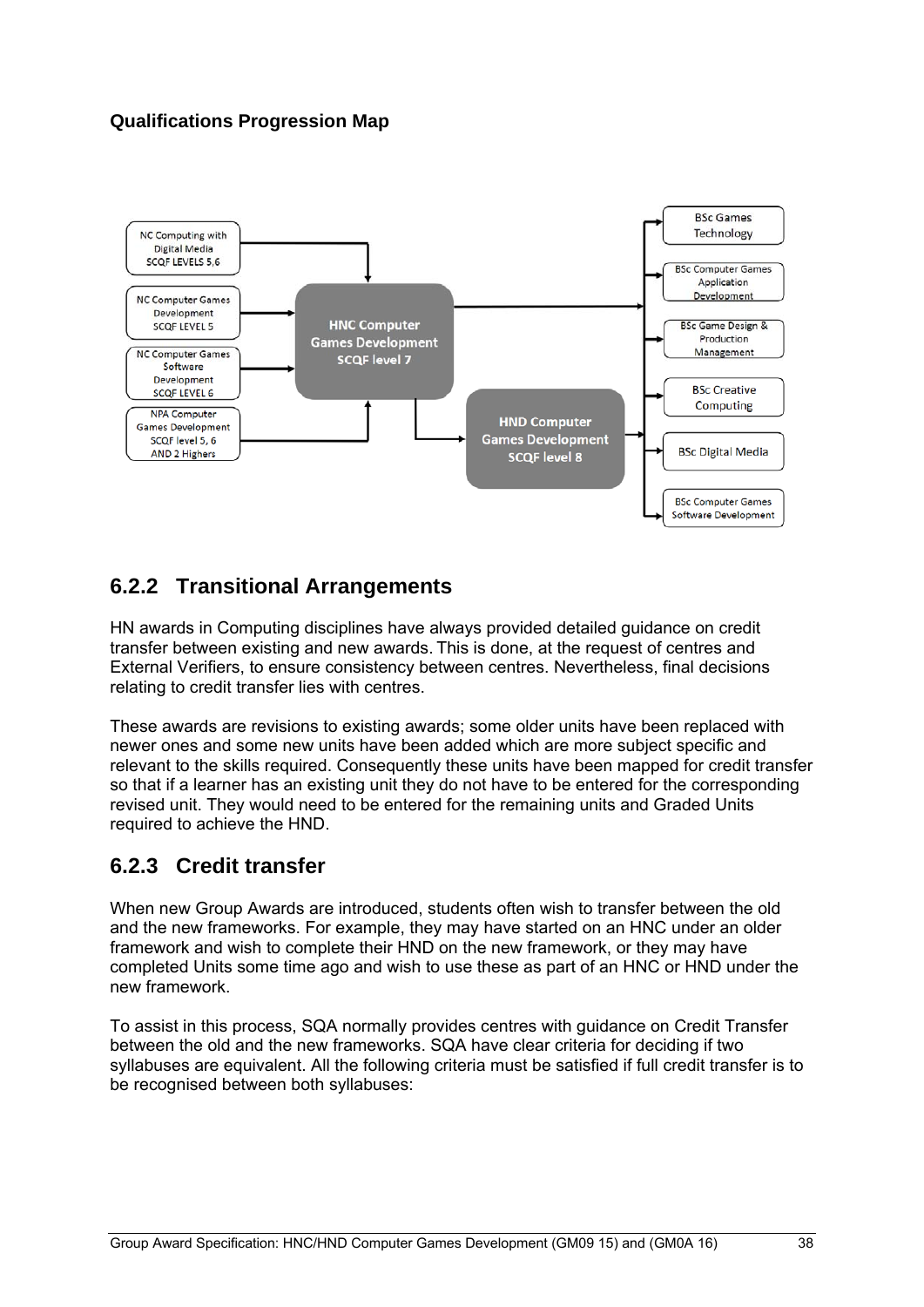- 1 The syllabuses have the same SCQF levels.
- 2 The syllabuses have the similar credit values (or equivalent).
- 3 The syllabuses are equivalent in terms of Core Skill coverage.
- 4 The syllabuses relate to the same subject area and the main topics are common to both.
- 5 The syllabuses present a similar level of cognitive demand.
- 6 The syllabuses encompass similar skill-sets.
- 7 The syllabuses are contemporary in terms of terminology, techniques and technology.
- 8 Employers, admission officers and other users would perceive both syllabuses as broadly equivalent.
- 9 The assessment demands are similar in terms of learner activity and Performance Criteria, or learners would be equally likely to pass both assessments.
- 10 Special conditions (where they exist) are applicable to both syllabuses.

This guidance is of an advisory nature.

**The final decision on whether or not to grant credit transfer must be made by the centre and is subject to external verification.** However, external verifiers are unlikely to raise objections to any credit transfer based on the advice given here.

These Group Awards have been available since 2010 and they replaced an older HNC Group Award, dating back to 2005. This section covers **full** credit transfer from Units in the 2010 Group Awards to Units in the 2016 Group Awards.

| <b>2010 Group Award Units</b> |                                                            |                                  | <b>2016 Group Award Units</b>                                       |
|-------------------------------|------------------------------------------------------------|----------------------------------|---------------------------------------------------------------------|
| <b>Unit No</b>                | <b>Unit title</b>                                          | <b>Unit No</b>                   | Unit title                                                          |
| DH21 34                       | Working Within a Project Team<br>and                       | H178 34                          | Team Working in Computing                                           |
| D75X 34                       | Information Technology:<br><b>Applications Software 1</b>  |                                  |                                                                     |
| F1W0 34                       | Project Management for IT                                  | H <sub>17</sub> D <sub>34</sub>  | Computing: Introduction to Project<br>Management                    |
| F1VV 34                       | User Interface Design<br>or                                | HH37 34                          | Game Interface Design                                               |
| HF55 34                       | User Interface Design                                      |                                  |                                                                     |
| F209 34                       | 2D Animation                                               | HH38 34                          | 2D Animation for Games                                              |
|                               |                                                            | HH39 34                          | Plus another single credit graphics<br>unit such as Computer Games: |
|                               |                                                            |                                  | creating graphics                                                   |
| DE32 35                       | Scripting for Interactivity                                | <b>HF3D 35</b>                   | Designing and Developing an<br><b>Interactive Product</b>           |
| <b>FONO 35</b>                | Professional Issues in Computing                           | H <sub>1</sub> F <sub>7</sub> 34 | Professionalism and Ethics in<br>Computing                          |
| DH32 35                       | Software Development: Developing<br>for the World Wide Web | H1J9 35                          | Software Development: Developing<br>Websites for Multiplatform Use  |
| D76V 35                       | Software Development Object<br><b>Oriented Programming</b> | H171 35                          | Software Development: Object<br><b>Oriented Programming</b>         |
| <b>DH2T 34</b>                | Computer Architecture 1 AND                                | H175 34                          | <b>Computer Systems Fundamentals</b>                                |
| DH33 34                       | <b>Computer Operating Systems 1</b>                        |                                  |                                                                     |
| H4L6 34                       | <b>Computer Games Development:</b><br><b>Graded Unit 1</b> | <b>HH3M 34</b>                   | <b>Computer Games Development:</b><br>Graded Unit 1                 |
| F8M3 34                       | Game Technology                                            | <b>HH3F 34</b>                   | Game Technology                                                     |
| F871 35                       | Artificial Intelligence and Critical<br>Thinking           | <b>HH3D 35</b>                   | Artificial Intelligence for Computer<br>Games                       |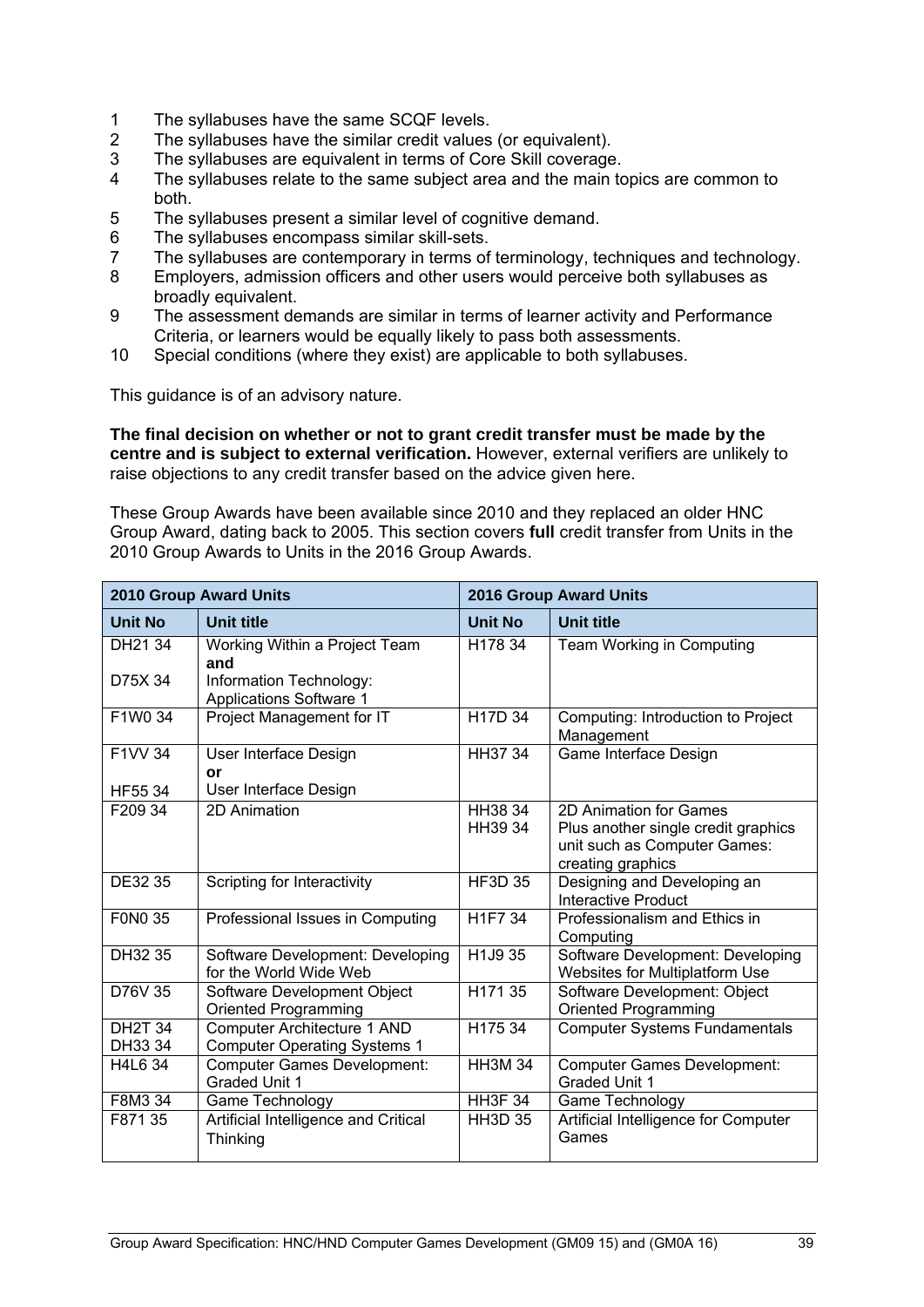|                                  | <b>2010 Group Award Units</b>                                |                | <b>2016 Group Award Units</b>                                                                             |
|----------------------------------|--------------------------------------------------------------|----------------|-----------------------------------------------------------------------------------------------------------|
| Unit No                          | <b>Unit title</b>                                            | Unit No        | Unit title                                                                                                |
| F8L2 35                          | Game Customisation and Scripting                             | <b>HH3E 35</b> | Game Customisation and Scripting                                                                          |
| F88D 34                          | Games Design: Pitch to Treatment                             | <b>HH3G 34</b> | Games Design: Pitch a Treatment                                                                           |
| F <sub>20</sub> D <sub>34</sub>  | Digital Media: Video                                         | HF51 34        | Digital Media: Video                                                                                      |
| F <sub>20</sub> C 34             | Digital Media: Audio                                         | HF 50 34       | Digital Media: Audio                                                                                      |
| H <sub>17</sub> J 34             | Developing Mobile Web based<br>Applications: An Introduction | <b>HF4Y 34</b> | Developing Mobile Web based<br>Applications: An Introduction                                              |
| <b>H4LE 35</b>                   | <b>Computer Games Development</b><br>Graded Unit 2           | <b>HH3N 35</b> | <b>Computer Games Development</b><br><b>Graded Unit 2</b>                                                 |
| <b>F8HC 34</b>                   | Structured Programming for<br>Games                          | HH57 34        | <b>Computer Games: Programming</b><br><b>Fundamentals</b>                                                 |
| F6B6 35                          | Showreel, Portfolio and Curriculum<br>Vitae                  | HH58 35        | Creating a Showreel Portfolio AND<br><b>HG1K 34 Professional Career</b><br>Development in the IT Industry |
| <b>DE3R 34</b>                   | Personal Development Planning                                | <b>HG1K34</b>  | Professional Development in the<br>Computer Industry                                                      |
| H <sub>2</sub> X <sub>8</sub> 35 | Designing and Developing an<br>Interactive Media Product     | <b>HF3D 35</b> | Designing and developing an<br>interactive product                                                        |

### **6.3 Opportunities for e-assessment**

As part of an assessment strategy, centres are encouraged to investigate the option of e-assessment to support the awards. E-assessment may take a number of forms, and while it may be feasible in the future to conduct all assessment in an on-line format, currently some formats are more amenable to e-assessment than others.

The most obvious format is that of objective tests, eg multiple-choice or short-response tests, and some SQA Units already have an Evidence Requirement mandating the use of this type of test.

There are many opportunities for e-assessment in these awards, for example:

- ◆ Objective question based closed-book assessments
- ◆ The use of e-portfolios
- Use of photographic and/or video for some of the open-book assessments
- Use of social media for team collaboration
- Use of shared accounts for teamwork
- Use of project management e-tools
- Use of blogs for logging activity as evidence where required

Each unit specification includes suggestions of how e-assessments might be used effectively. Some SQA Units already have e-assessment developed on SOLAR (www.sqasolar.org.uk) and centres are encouraged to use these where appropriate.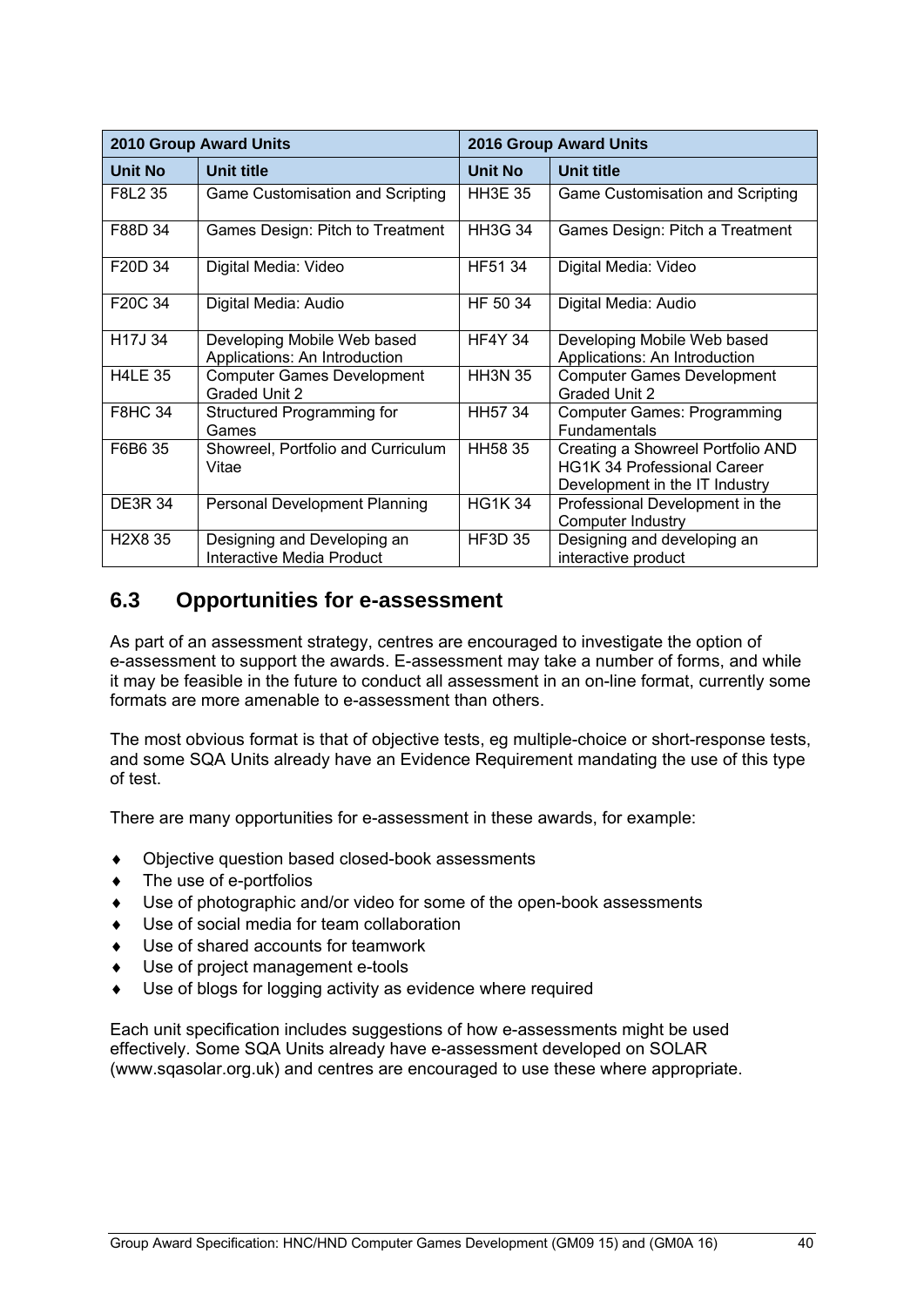Below is a sample of Units within the Group Award where e-assessment may readily be adopted:

| Unit Examples for multiple-choice/short-response e-assessment opportunities |                |                |  |  |  |
|-----------------------------------------------------------------------------|----------------|----------------|--|--|--|
| <b>Unit title</b>                                                           | Code           | <b>Outcome</b> |  |  |  |
| Game Technology                                                             | <b>HH3F 34</b> |                |  |  |  |
| User Interface Design                                                       | HF55 34        |                |  |  |  |
| Game Interface Design                                                       | HH37 34        |                |  |  |  |
| Artificial Intelligence for Computer Games                                  | <b>HH3D 35</b> |                |  |  |  |
| <b>Computer Games: Creating Graphics</b>                                    | HH39 34        |                |  |  |  |
| 2D Animation for Games                                                      | HH38 34        |                |  |  |  |
| <b>Computer Games: Interaction Design</b>                                   | <b>HH3A 35</b> |                |  |  |  |

| Unit examples for e-portfolio opportunities                   |                |                                     |                                                                                                                                                                                |  |  |  |
|---------------------------------------------------------------|----------------|-------------------------------------|--------------------------------------------------------------------------------------------------------------------------------------------------------------------------------|--|--|--|
| <b>Unit title</b>                                             | Code           | <b>Outcome</b>                      | <b>Type</b>                                                                                                                                                                    |  |  |  |
| <b>Computer Games</b><br>Development:<br><b>Graded Unit 1</b> | <b>HH3M 34</b> | Planning and<br>Development<br>work | Collaborative project management,<br>Blog/video diary, Record of meetings,<br>final product, team planning docs.                                                               |  |  |  |
| <b>Computer Games</b><br>Development:<br><b>Graded Unit 2</b> | <b>HH3N 35</b> | <b>ALL</b>                          | Collation of all components of the<br>individual project work.                                                                                                                 |  |  |  |
| Artificial<br>Intelligence for<br><b>Computer Games</b>       | F871 35        | $2 - 4$                             | Team work documentation, solution<br>development.                                                                                                                              |  |  |  |
| 3D Modelling and<br>Animation                                 | <b>DE2N 35</b> | <b>ALL</b>                          | Planning docs, storyboards, models.                                                                                                                                            |  |  |  |
| Team Working in<br>Computing                                  | H178 34        | <b>ALL</b>                          | Collaborative project management,<br>Blog/video diary, Record of meetings,<br>final product, team planning<br>documents.                                                       |  |  |  |
| Personal<br>Development<br>Planning                           | DE36 34        | <b>ALL</b>                          | Personal online CV, Links to social<br>media, planning progress/goal setting<br>documentation, relevant links for<br>career or learning progression,<br>blogging, video diary. |  |  |  |
| Creating a<br>Showreel and<br>Portfolio                       | <b>HH58 35</b> | <b>ALL</b>                          | Collate all evidence into an<br>e-portfolio.                                                                                                                                   |  |  |  |

## **6.4 Support materials**

A range of Assessment Support Packs (ASPs) have been produced for a number of mandatory and optional Units in this Group Award. These packs are available on the SQA secure website and access can be sought through the SQA coordinator in each centre.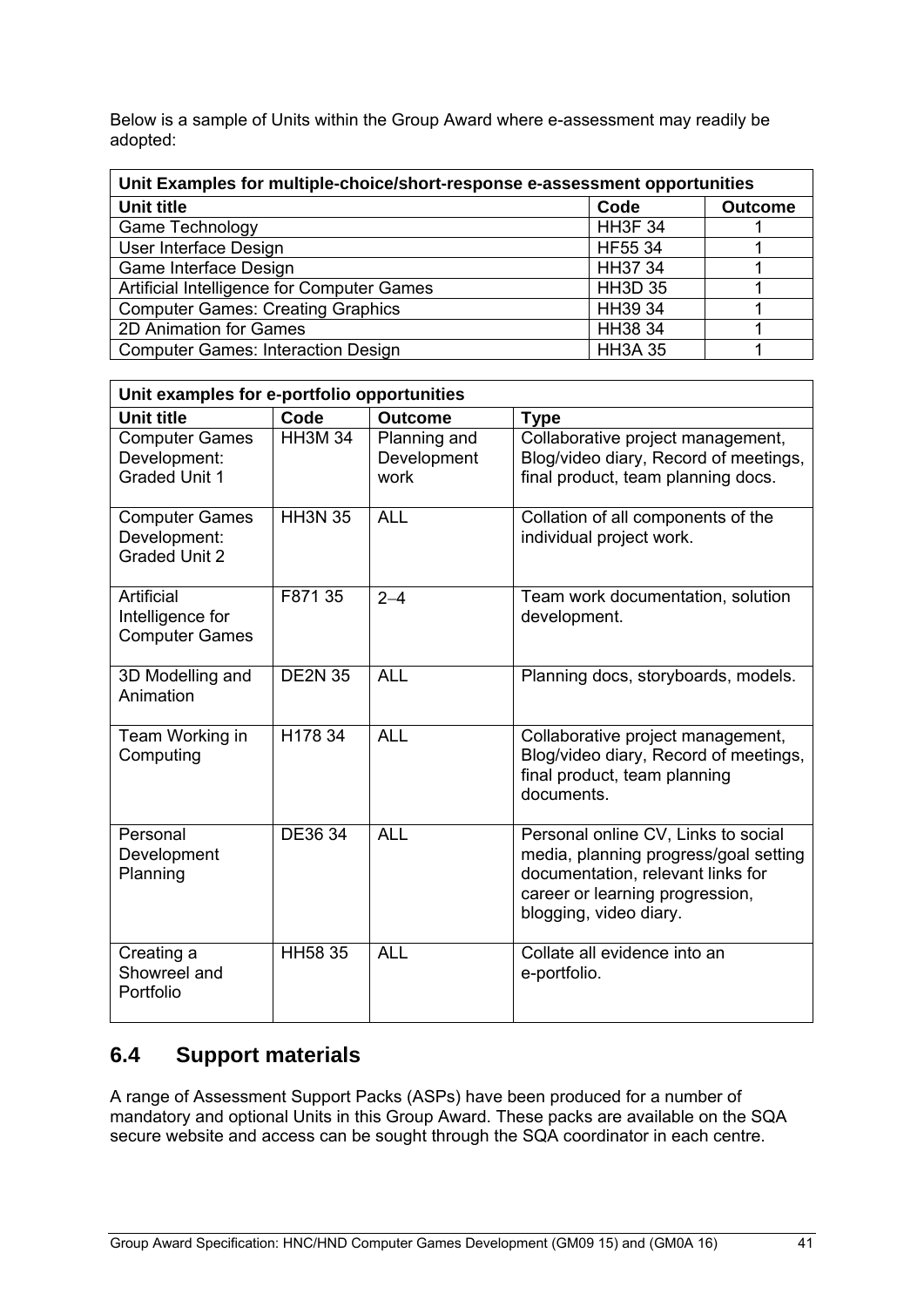# **6.5 Resource requirements**

The mandatory SCQF level 8 units in this award will require the use of a modern object orientated integrated development environment such as Eclipse or Microsoft's Visual Studio. Eclipse is an open source development environment available from **www.eclipse.org**. The express version of Visual Studio is available as a free download from **www.microsoft.com/visualstudio** although the professional versions do offer some benefits. At the time of writing it is envisaged that the mandatory Units would best be delivered using either Java or C#.

For units in relation to developing 2D and 3D imaging and animation, software can be purchased with non-commercial educational licenses. There are also some free limited versions of most high end software packages available at the time of writing. In addition there are many open source lesser known 3D and 2D software brands that could also be used to produce the required evidence.

The requirement for ongoing staff CPD in relation to developments in ICT should be independent of new course development.

# **7 General information for centres**

#### **Equality and inclusion**

The Unit specifications making up this Group Award have been designed to ensure that there are no unnecessary barriers to learning or assessment. The individual needs of learners will be taken into account when planning learning experiences, selecting assessment methods or considering alternative evidence. Further advice can be found on our website **www.sqa.org.uk/assessmentarrangements**.

Internal and external verification

All instruments of assessment used within this/these qualification(s) should be internally verified, using the appropriate policy within the centre and the guidelines set by SQA.

External verification will be carried out by SQA to ensure that internal assessment is within the national guidelines for these qualifications.

Further information on internal and external verification can be found in SQA's Guide to Assessment (**www.sqa.org.uk/GuideToAssessment**).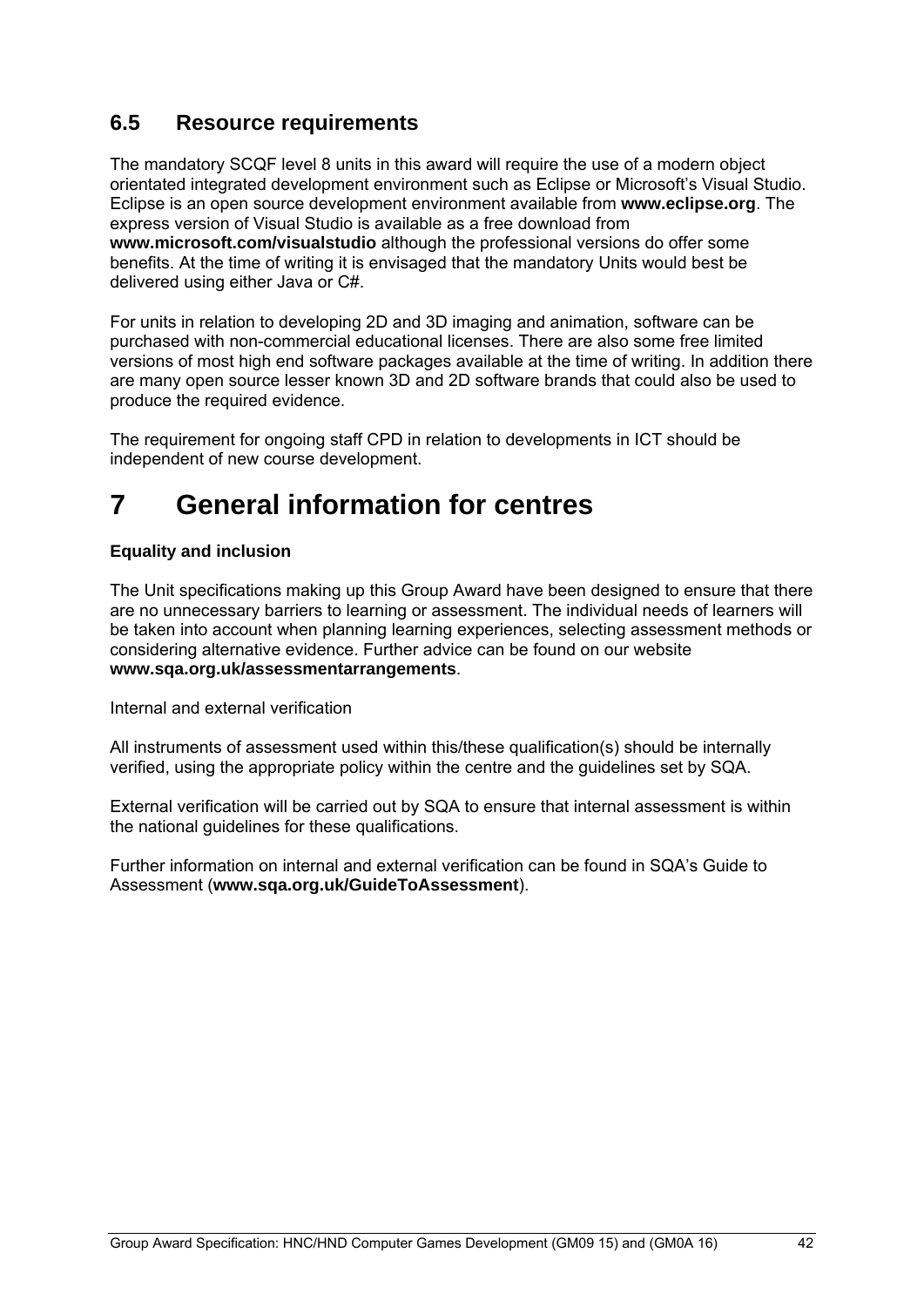# **8 Glossary of terms**

**Embedded Core Skills:** is where the assessment evidence for the Unit also includes full evidence for complete Core Skill or Core Skill components. A learner successfully completing the Unit will be automatically certificated for the Core Skill. (This depends on the Unit having been successfully audited and validated for Core Skills certification.)

**Finish date:** The end of a Group Award's lapsing period is known as the finish date. After the finish date, the Group Award will no longer be live and the following applies:

- learners may not be entered for the Group Award
- the Group Award will continue to exist only as an archive record on the Awards Processing System (APS)

Graded Unit: Graded Units assess learners' ability to integrate what they have learned while working towards the Units of the Group Award. Their purpose is to add value to the Group Award, making it more than the sum of its parts, and to encourage learners to retain and adapt their skills and knowledge. (Note to writer: delete if not applicable to product type)

Lapsing date: When a Group Award is entered into its lapsing period, the following will apply:

- ◆ the Group Award will be deleted from the relevant catalogue
- the Group Award specification will remain until the qualification reaches its finish date at which point it will be removed from SQA's website and archived
- no new centres may be approved to offer the Group Award
- centres should only enter learners whom they expect to complete the Group Award during the defined lapsing period

**SQA credit value:** The credit value allocated to a Unit gives an indication of the contribution the Unit makes to an SQA Group Award. An SQA credit value of 1 given to an SQA Unit represents approximately 40 hours of programmed learning, teaching and assessment.

**SCQF:** The Scottish Credit and Qualification Framework (SCQF) provides the national common framework for describing all relevant programmes of learning and qualifications in Scotland. SCQF terminology is used throughout this guide to refer to credits and levels. For further information on the SCQF visit the SCQF website at **www.scqf.org.uk**.

**SCQF credit points:** SCQF credit points provide a means of describing and comparing the amount of learning that is required to complete a qualification at a given level of the Framework. One National Unit credit is equivalent to 6 SCQF credit points. One National Unit credit at Advanced Higher and one Higher National Unit credit (irrespective of level) is equivalent to 8 SCQF credit points.

**SCQF levels:** The level a qualification is assigned within the framework is an indication of how hard it is to achieve. The SCQF covers 12 levels of learning. HNCs and HNDs are available at SCQF levels 7 and 8 respectively. Higher National Units will normally be at levels 6–9 and Graded Units will be at level 7 and 8. National Qualification Group Awards are available at SCQF levels 2–6 and will normally be made up of National Units which are available from SCQF levels 2–7.

**Subject Unit:** Subject Units contain vocational/subject content and are designed to test a specific set of knowledge and skills.

**Signposted Core Skills:** refers to opportunities to develop Core Skills arise in learning and teaching but are not automatically certificated.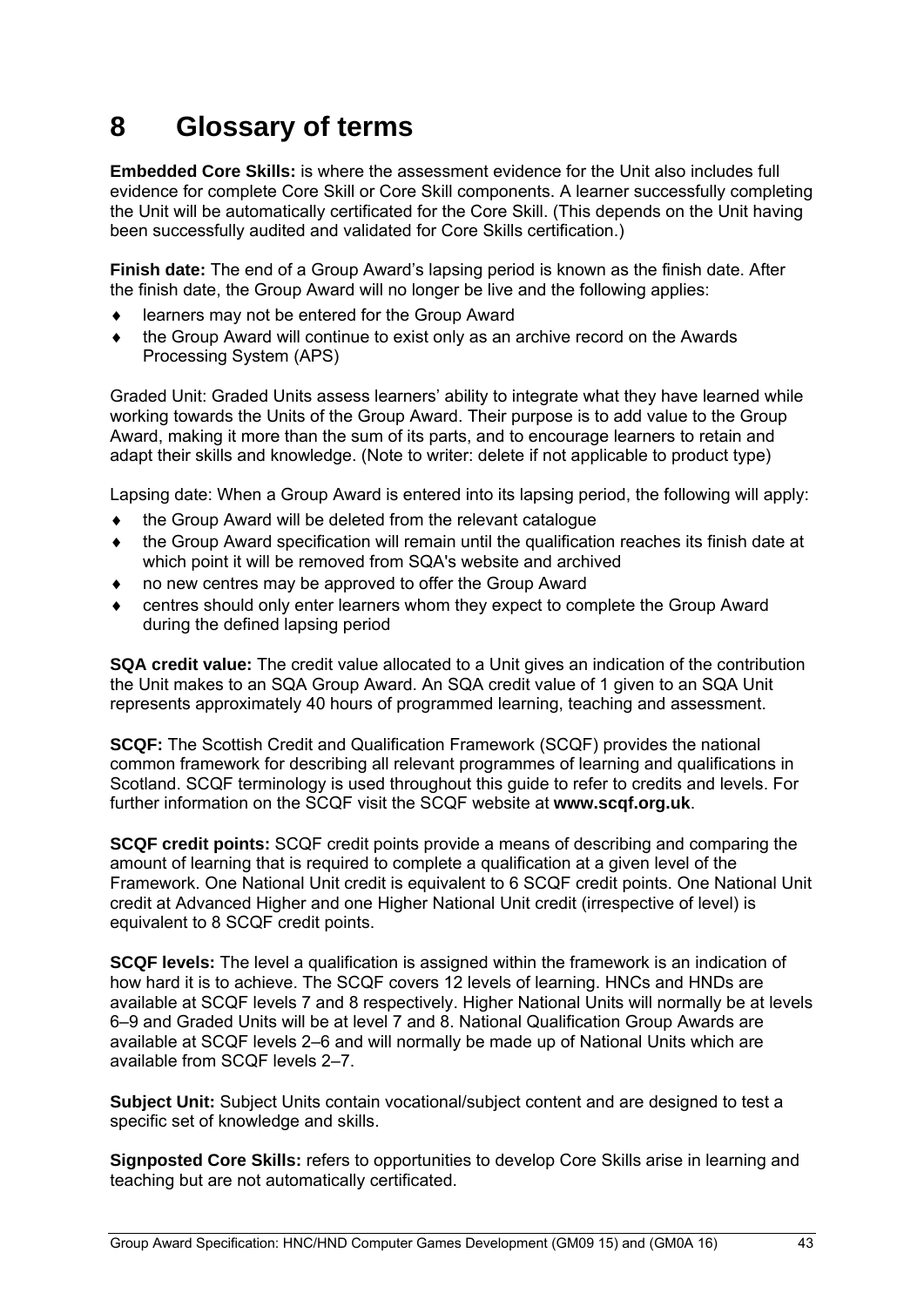# **History of changes**

It is anticipated that changes will take place during the life of the qualification and this section will record these changes. This document is the latest version and incorporates the changes summarised below. Centres are advised to check SQA's APS Navigator to confirm they are using the up to date qualification structure.

**NOTE:** Where a Unit is revised by another Unit:

- No new centres may be approved to offer the Unit which has been revised.
- Centres should only enter learners for the Unit which has been revised where they are expected to complete the Unit before its finish date.

| <b>Version</b><br><b>Number</b> | <b>Description</b>                                                                                                                | Date       |
|---------------------------------|-----------------------------------------------------------------------------------------------------------------------------------|------------|
| 03                              | Addition of Unit: F5GC 34: 3D Computer Modelling and<br>Animation: An Introduction added to optional section of HND<br>framework. | 19/08/2019 |
| 02                              | Addition of Unit: F5GC 34: 3D Computer Modelling and<br>Animation: An Introduction added to optional section of HNC<br>only.      | 5/7/2018   |
|                                 |                                                                                                                                   |            |
|                                 |                                                                                                                                   |            |
|                                 |                                                                                                                                   |            |
|                                 |                                                                                                                                   |            |
|                                 |                                                                                                                                   |            |
|                                 |                                                                                                                                   |            |
|                                 |                                                                                                                                   |            |
|                                 |                                                                                                                                   |            |

## **Acknowledgement**

SQA acknowledges the valuable contribution that Scotland's colleges have made to the development of this qualification.